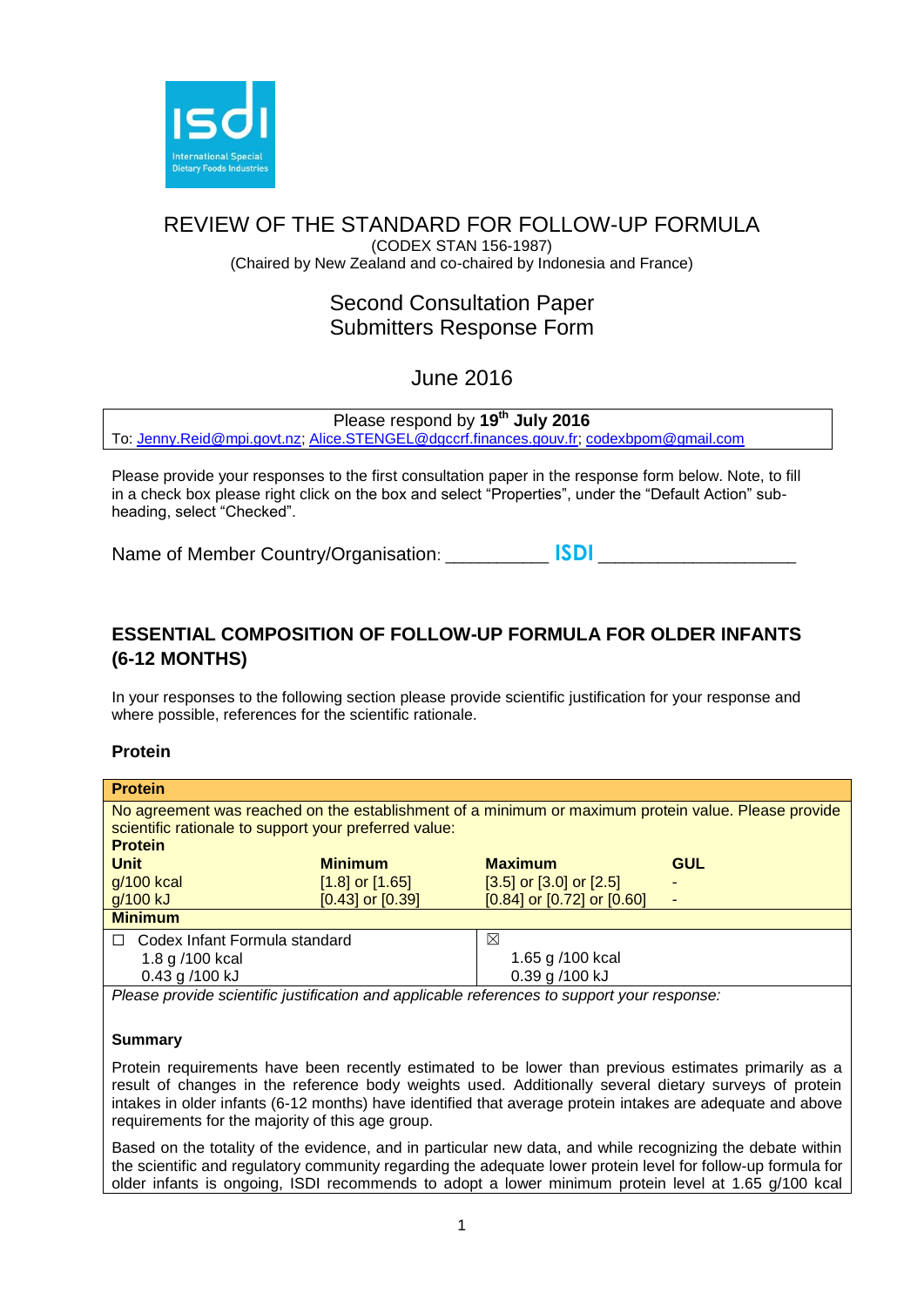

similar to the requested level at the  $37<sup>th</sup>$  session of CCNFSDU.

As substantiated in the next section a footnote should accompany the protein level, to ensure that any formula containing protein between 1.65 and 1.8g/100kcal is scientifically substantiated, and when needed clinically evaluated.

# **Rationale - Scientific justification**

A WHO/FAO/UNU review of protein requirements calculated protein requirements based on the factorial method which takes into consideration protein required for maintenance and growth (WHO/FAO/UNU 2007). The calculations are based on maintenance of requirements of 0.66 g/kg bodyweight per day and a protein efficiency utilization of 58%. In the recently published opinion by EFSA regarding nutrient requirements and dietary intakes for infants and young children in the European Union a similar approach was used (EFSA, 2013).

Recent estimates of protein requirements are lower compared to previous estimates primarily as a result of changes in the reference body weights used. Almost all recently derived values are based on the WHO/FAO/UNU report requirements per kg bodyweight (CX/NFSDU 14/36/7, 2014). Protein requirements for older infants (6-12 months) calculated from WHO/FAO/UNU protein requirements (WHO/FAO/UNU 2007) using WHO weight-for-age growth standards (WHO 2006) result in an average of 10.2 g protein/day.

For the minimum protein level of follow-up formula for older infants, ISDI refers to the proposal by the Early Nutrition Academy (ENA), which recently developed compositional recommendations for follow-up formula (Koletzko, 2013). Population reference intakes (PRI) for the dietary protein intake to meet the needs of basically all infants in the population with adequate safety margin was considered at 1.31 g protein/kg body weight at 6 months and at 1.14 g protein/kg body weight at 12 months (WHO, 2007; EFSA, 2012). Using a daily energy intake of 80 kcal/kg bodyweight this translated into a protein density for follow-up formula for older infants of 1.64 g/100 kcal and 1.43 g/100 kcal, using the PRIs of 1.31 and of 1.14 g protein /kg at 6 months and 12 months, respectively as described above (Koletzko, 2013). Therefore, the ENA (Koletzko, 2013) recommends setting the minimum protein level of cow's milk-based follow-up formula for older infants at 1.65 g/100 kcal, taking into consideration good protein quality with an adequate content of bioavailable essential amino acids.

In addition to establishing nutritionally safe and adequate minimum protein levels for follow-up formula for older infants, several national and regional surveys of dietary protein intakes of older infants and young children are to be taken into consideration. The results of these dietary surveys have consistently identified that average protein intakes in this age group are above recommended intakes, which suggests adequate protein intakes for a majority of infants and young children (Agostoni, 2006). Studies showed that infants and young children have average protein intakes above recommended dietary requirements in France (mean intakes 17.8g/day at 6 months) (SFAE, 2014) or USA (mean intakes 19g/day between 6-11 months) (Butte 2010). Similarly surveys conducted in infants in selected Asian countries indicated average protein intakes ranged from 14 to 50 g/day (Poh, 2013; FNRI, 2008; Nguyen, 2013; Rojroongwasinkul, 2013; Sandja, 2013) – up to five times higher than the WHO/FAO/UNU safe intake level.

Finally, ISDI considers that the safety of use and the nutritional suitability of a formula with a protein content of 1.65 g/100 kcal has been established in infants. Indeed two recent randomized clinical trials demonstrated adequate growth and development. Ziegler et al. (2015) reported that infants receiving a formula with protein content of 1.61 g/100 kcal from age 3 to 12 months demonstrated similar growth to the control group receiving a formula with 2.15 g protein/100 kcal (Ziegler 2015). In a follow-up of the study, the results were confirmed at 5 years of age (Ziegler 2015b). Similarly, Inostroza et al. (2014) demonstrated that infants born to overweight mothers receiving a formula with 1.65 g protein/100 kcal from age 3 to 12 months have adequate growth and growth rate similar to that of breastfed infants

In order to confirm their safety and suitability ISDI recommends that formulas containing protein between 1.65 and 1.8g/100kcal should be scientifically substantiated, and when needed, clinically evaluated prior to placing on the market. Therefore ISDI recommends a footnote should accompany the minimum protein level.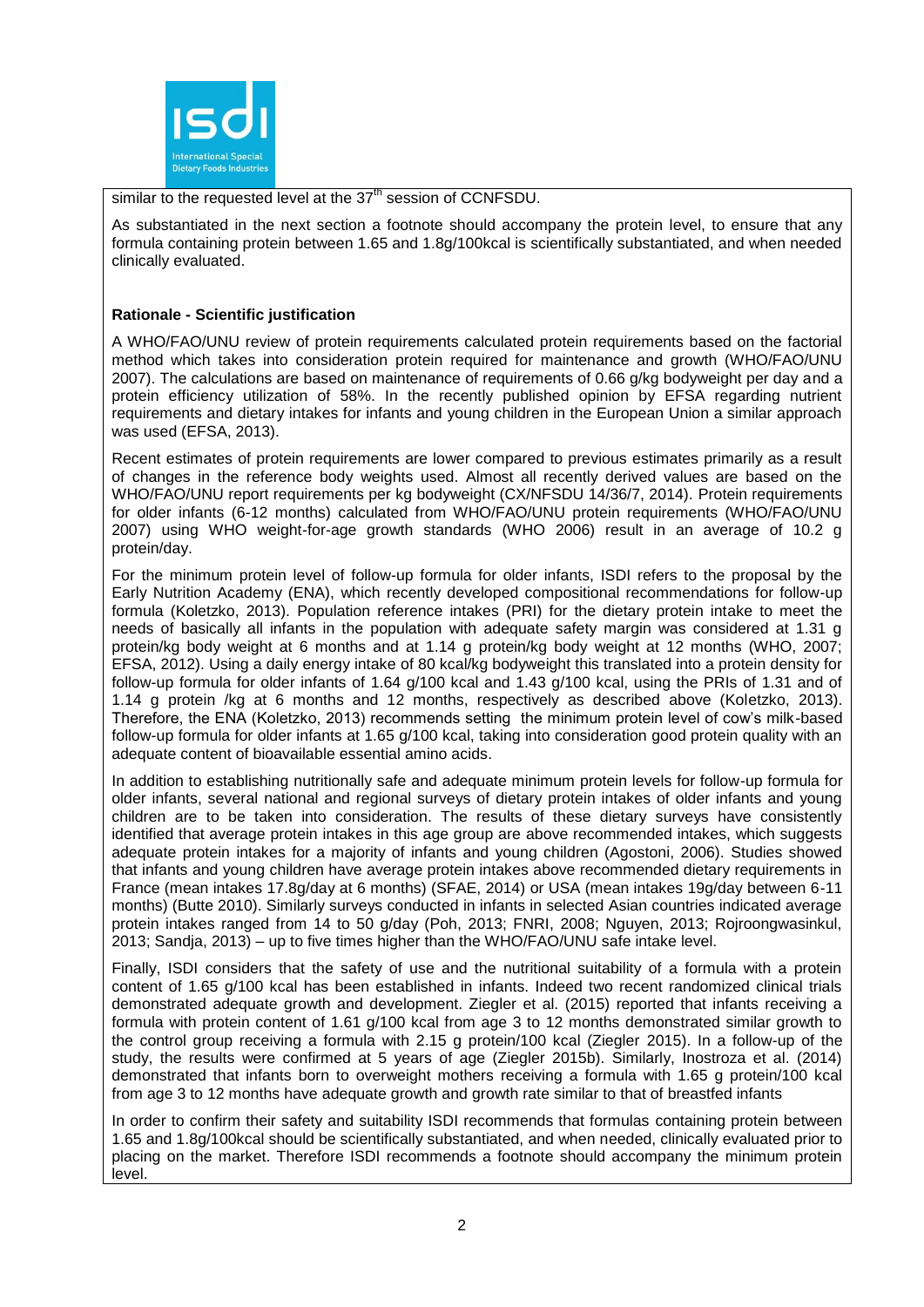

In conclusion, based on the available data, in particular the data from clinical trials published in the last years, and consistent with ISDI's recommendation to the 37<sup>th</sup> session of CCNFSDU, ISDI requests the 38<sup>th</sup> session of CCNFSDU to consider adopting a minimum protein level of 1.65 g/100 kcal. However, in order to assure follow-up formulas for older infants containing protein between 1.65 and 1.8g/100kcal between are sufficiently substantiated, ISDI recommends that a footnote be introduced requesting scientific substantiation and clinical evaluation when needed (see below).

#### *References*

Agostoni C, Riva E, Giovannini M (2006) Complementary food: international comparison on protein and energy requirement/intakes. *Nestlé Nutrition Workshop Series Pediatric Program*, 58:147-56.

Butte NF, Fox MK, Briefel RR, *et al.* (2010) Nutrient intakes of US infants, toddlers, and preschoolers meet or exceed dietary reference intakes. *Journal of the American Dietetic Association*, 110:S27-S37.

CX/NFSDU 14/36/7 (2014) Codex committee on nutrition and foods for special dietary uses. 36<sup>th</sup> Session. Review of the standard for Follow-up Formula (CODEX STAN 156-1987).

EFSA (2005) Opinion of the Scientific Panel on Dietetic Products, Nutrition and Allergies (NDA Panel) on a request from the Commission related to the safety and suitability for particular nutritional use by infants of formula based on whey protein partial hydrolysates with a protein content of at least 1.9 g protein/100 kcal. *EFSA Journal*, 280:1-16.

EFSA (2013) Scientific opinion on nutrient requirements and dietary intakes of infants and young children in the European Union. *EFSA Journal*, 11(10):3408.

EFSA (2012) Scientific opinion on dietary reference values for protein. *EFSA Journal*, 10:2557.

EFSA (2014) Scientific opinion on the essential composition of infant and follow-on formulae. *EFSA Journal*, 12(7):3760.

FAO (2004) Human energy requirements. Report of a Joint FAO/WHO/UNU Expert Consultation: Rome, 17-24 October 2001. Food and Nutrition Technical Report Series. Food and Agriculture Organization of the United Nations.

FNRI (2008) Department of Science and Technology. 2008 National Nutrition Survey. 2008 Facts and Figures.<http://fnri.dost.gov.ph/>

Inostroza J, Haschke F, Steenhout P, *et al.* (2014) Low-protein formula slows weight gain in infants of overweight mothers. *Journal of Pediatric Gastroenterology and Nutrition*, 59:70-77.

Koletzko B, Bhutta ZA, Cai W, *et al.* (2013) Compositional requirements of follow-up formula for use in infancy: recommendations of an international expert group coordinated by the Early Nutrition Academy. *Annals of Nutrition and Metabolism*, 62:44–54.

Nguyen BKL, Thi HL, Do Van *et al.* (2013) Double burden of undernutrition and overnutrition in Vietnam in 2011: results of the SEANUTS study in 0.5-11 year old children. *British Journal of Nutrition*, 110:S45-56.

Poh BK, Ng BK, Daslinda MDS *et al.* (2013) Nutritional status and dietary intakes of children aged 6 months to 12 years: findings of the Nutrition Survey of Malaysian Children (SEANUTS Malaysia). *British Journal of Nutrition*, 110:S21-35.

Rojroongwaskindul N, Kijboonchoo K, Wimonpeerapattana W *et al.* (2013) SEANUTS: the nutritional status and dietary intakes of 0.5-12 year old Thai children. *British Journal of Nutrition*, 110:S36-44.

Sandjaja S, Budiman B, Harahap H *et al.* (2013) Food consumption and nutritional and biochemical status of 0· 5–12-year-old Indonesian children: The SEANUTS study. *British Journal of Nutrition*, 110:S11-S20.

SFAE (2014) Résultats du 2e volet de l'Étude NutriBébé SFAE 2013 – Apports nutritionnels chez les 0 à 3 ans. *Journal de Pédiatrie et de Puériculture*, 27(5):265-269.

WHO/FAO/UNU (2007) Protein and amino acid requirements in human nutrition. Report of a Joint WHO/FAO/UNU Expert Consultation. WHO Technical Report Series, No 935.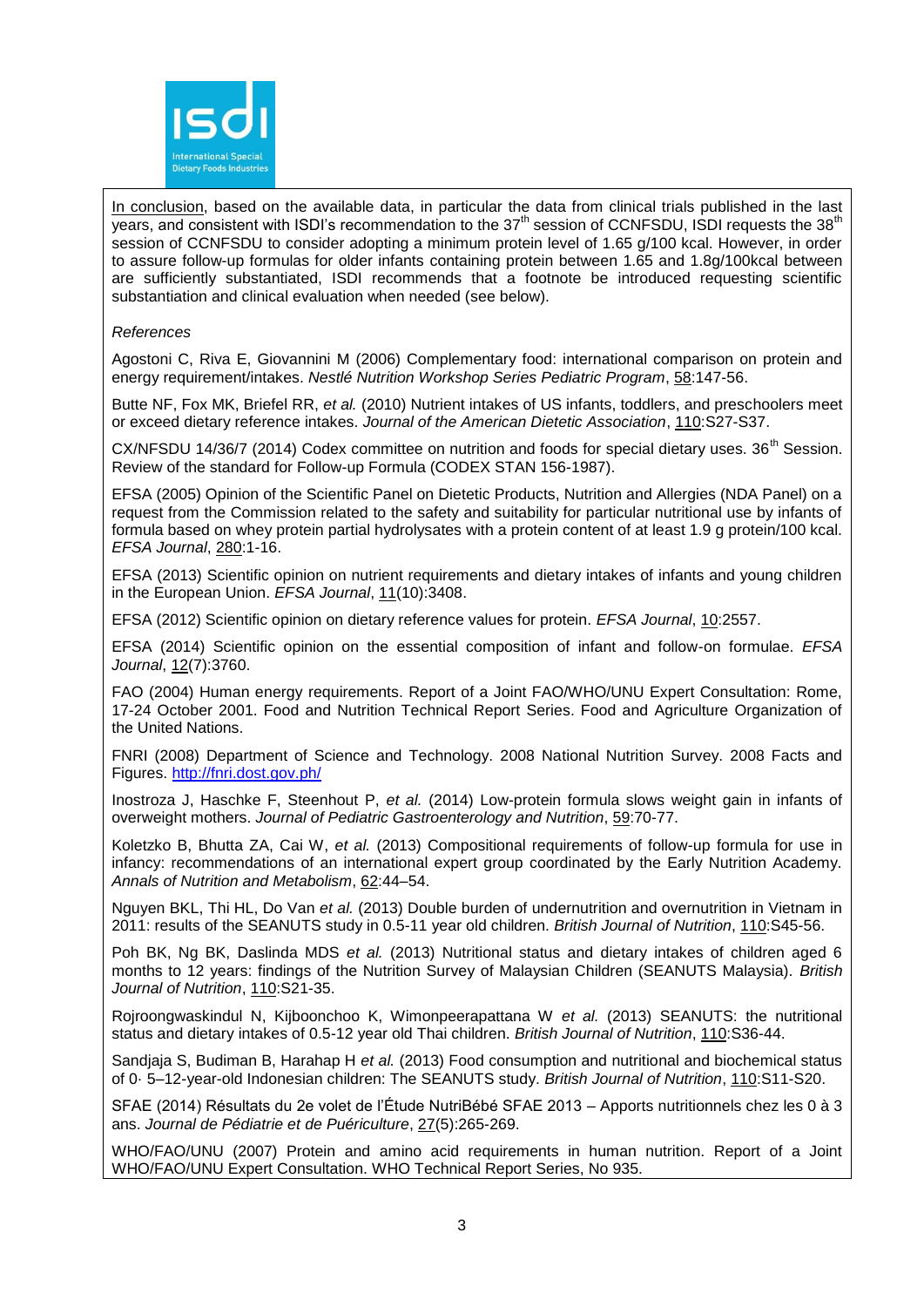

WHO Child Growth Standards (2006) http://www.who.int/childgrowth/standards/weight for age/en/

WHO (2005) Guiding Principles for feeding of non-breastfed children 6-24 months of age. World Health Organization: Geneva.

Ziegler EE, Fields DA, Chernausek SD *et al.* (2015) Adequacy of infant formula with protein content of 1.6 g/100 kcal for infants between 3 and 12 months. *Journal of Pediatric Gastroenterology and Nutrition*, 61:596-603.

Ziegler EE, Fields DA, Chernausek SD *et al.* (2015) Effect of infant formula with protein content of 1.6 g/100 kcal fed between 3-12 months on growth at 3 and 5 years of age. Abstract number 5000, 9th World Congress on Developmental Origins of Health and Disease. Cape Town, South Africa.

# **Maximum**

| ⊠                  | Codex IF std     | EFSA               |
|--------------------|------------------|--------------------|
| 3.5 g /100 kcal    | 3.0 g /100 kcal  | 2.5 g /100 kcal    |
| $0.84$ g $/100$ kJ | $0.72$ g /100 kJ | $0.60$ g $/100$ kJ |
| $ -$               | .                |                    |

*Please provide scientific justification and applicable references for your response:*

# **Summary**

Similarly to its position submitted to the 37<sup>th</sup> session of CCNFSDU and the eWG first consultation paper of 2016, ISDI supports a maximum protein level of 3.5 g/100 kcal. As no new scientific evidence regarding protein requirements and upper safe protein intake levels has become available since the  $37<sup>th</sup>$  session of CCNFSDU, ISDI reiterates its previously submitted comments in support of the scientific and general substantiation of a maximum protein level of 3.5 g/100 kcal.

ISDI would like the 38th session of CCNFSDU to consider adopting a maximum protein level of 3.5 g/100 kcal in the revised Codex Standard for Follow-Up Formula for older infants (Codex STAN 156-1989).

# **Rationale - Scientific justification**

Establishing a standard requires considerations regarding meeting nutritional requirements as well as managing upper safe and suitable nutrient intake levels. Given the global perspective of Codex Alimentarius the assessments of both minimum and maximum levels becomes a challenging exercise for most nutrients. Indeed both minimum and maximum safe and suitable nutritional requirements require tailoring to each geographical, national or dietary setting, which from a global perspective is less than uniform. As a consequence setting of minimum and maximum levels, particularly for protein must balance these considerations.

The ISDI position submitted to the  $37<sup>th</sup>$  session of CCNFSDU, supporting a maximum protein level of 3.5 g/100kcal, was substantiated. ISDI reiterates specifically the scientific and international trade related aspects below:

#### 1. Scientific substantiation:

Establishing the upper protein level requires assessment of the totality of scientific evidence regarding safety and suitability of the maximum proposed protein level. To this aim ISDI focused on scientific experts opinions regarding upper safe protein intake levels. Both EFSA (2014) and WHO/FAO (2007) did not establish an upper limit for protein for older infants.

The maximum proposed protein limit of 3.5 g protein/100 kcal is safe and suitable for consumption by older infants has a long history of apparent safe use and follow-up formulas with protein at this level have been globally marketed since the origin of the Codex Standard for Follow-up Formula (Codex STAN 156-1987).

ISDI took the following considerations into account in establishing its recommendation: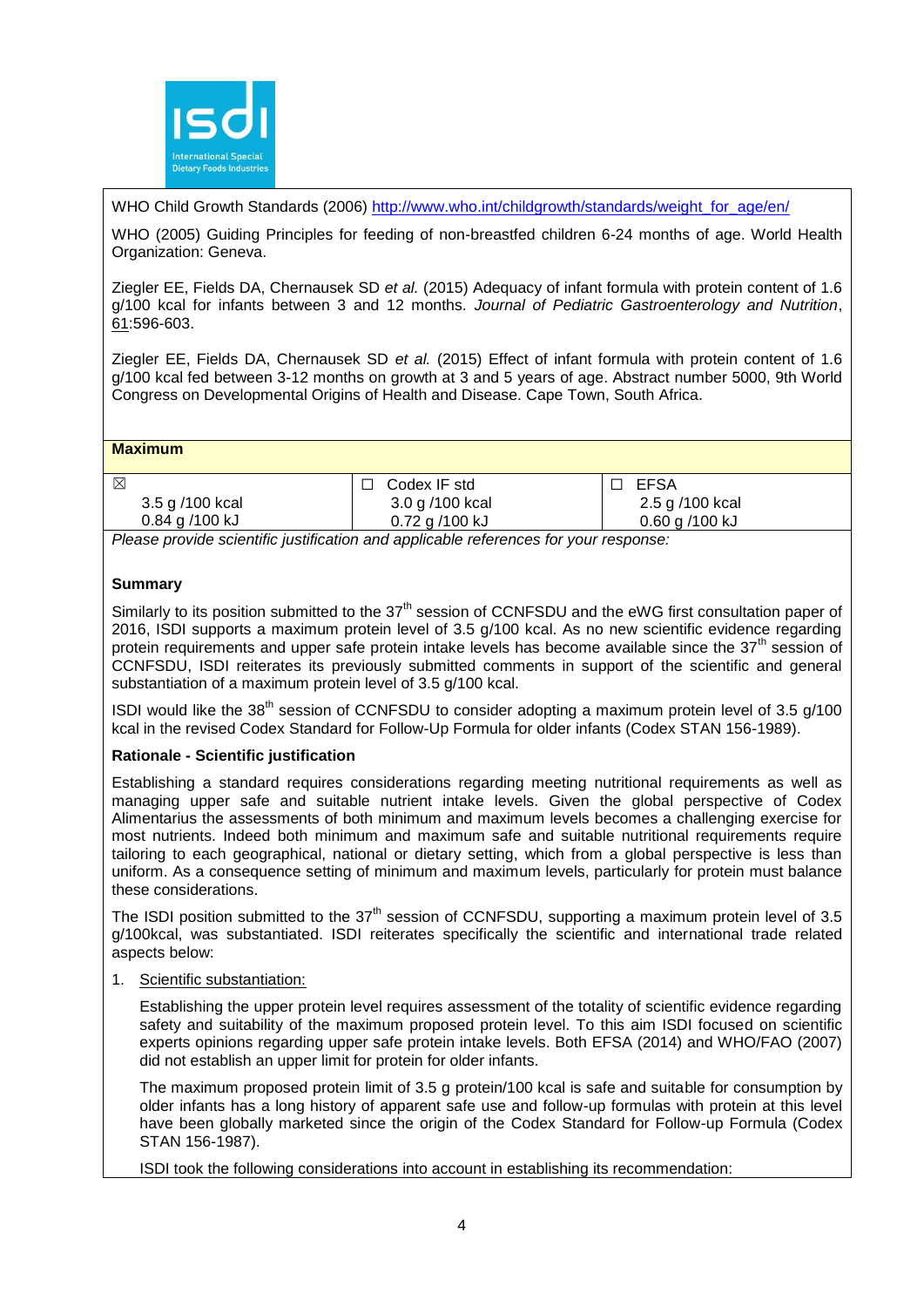

- Maximum protein values proposed for follow-up formula for older infants are extrapolated from minimum protein requirements, rather than from specific clinical data in older infants supporting safety and suitability of the upper protein levels.
- Protein requirements for infants and young children (WHO/FAO, 2007) are defined as the minimum intake that will allow nitrogen equilibrium at an appropriate body composition during energy balance at moderate physical activity, plus the needs associated with the deposition of tissues consistent with good health.
- The WHO/FAO (2007) highlights that the definition of protein requirement based upon nitrogen balance does not identify the optimal level of protein for long term health "*It is acknowledged that this definition of the requirement in terms of nitrogen balance does not necessarily identify the optimal intake for health, which is less quantifiable*".
- The WHO/FAO (2007) also emphasizes that "*Current knowledge of the relationship between protein intake and health is insufficient to enable clear recommendations about either optimal intakes for long-term health or to define a safe upper limit*".
- A maximum protein level of 3.5 g/100 kcal would provide 14% of total energy from protein, which is aligned with European and North American data. Indeed, European data indicated that the range of protein typically consumed by 6-12 month old infants varies between 10-15% of total energy (Lagström, 1997; Noble, 2001; Hilbig, 2005; de Boer, 2006; DGE, 2008; Fantino, 2008; Marriott, 2008; Lennox, 2013; EFSA, 2014). Similarly, US data (Butte, 2010) reported that protein intake as a percentage of energy increased with age and were within the recommendations by the Institute of Medicine (2002) for acceptable macronutrient distribution range (AMDR) of 5-20% of energy.
- Considerations should be given to the diversity of protein intakes across the globe in establishing the maximum protein level, which should take into account the protein intakes of older infants living in both resource-rich and resource-limited settings. As reported in CX/NFSDU 14/36/7 2014 "It is acknowledged that some sub-groups of the population will be at risk of protein deficiency in resource limited settings, and that the dietary surveys have generally only measured protein quantity and do not provide insight as to the quality of protein in the diets of older infants and young children."
- Average protein intakes in a number of resource-rich countries meet protein requirements, noting however that average intakes do not reflect population intake distribution data (Gibney, 2004). Fewer nationally representative data are available from developing countries. While *average* intakes of older infants meet protein requirements a proportion still did not meet local RDA's (noting comparison to WHO minimum levels was not published). Specific findings included
	- o Philippines: 52% did not meet local protein requirements (FNRI, 2008);
	- o Vietnam: 17-54% (urban & rural) (Nguyen,2013);
	- o Malaysia: 7.8% (Poh, 2013); and
	- o Indonesia: 32 -52% (urban and rural) (Sandjaja, 2013).
- 2. International trade related aspects:

Codex Standards are established as a global reference point for consumers, food producers, national authorities and international food trade. Hence its role is to generate trust and protect all stakeholders, in particular the consumer when developing or revising Codex Standards.

Revising the protein levels of the current Standard requires foremost attention to the scientific substantiation but consideration must also be given to the continuity of trust in Codex Alimentarius and international trade of Codex compliant products.

The maximum proposed protein limit of 3.5 g protein/100 kcal is scientifically substantiated and also supports continuity of trust and international trade of follow-up formula for older infants compliant with the current and revised standards.

ISDI took the following considerations into account in establishing its recommendation:

 The current minimum for protein defined in the Codex Standard of Follow-Up Formula (Codex STAN 156-1987) is at 3.0 g/100 kcal. As a consequence reducing the protein level to a maximum of 3.0 g/100 kcal, or lower, would result in a mutually exclusive protein range between the current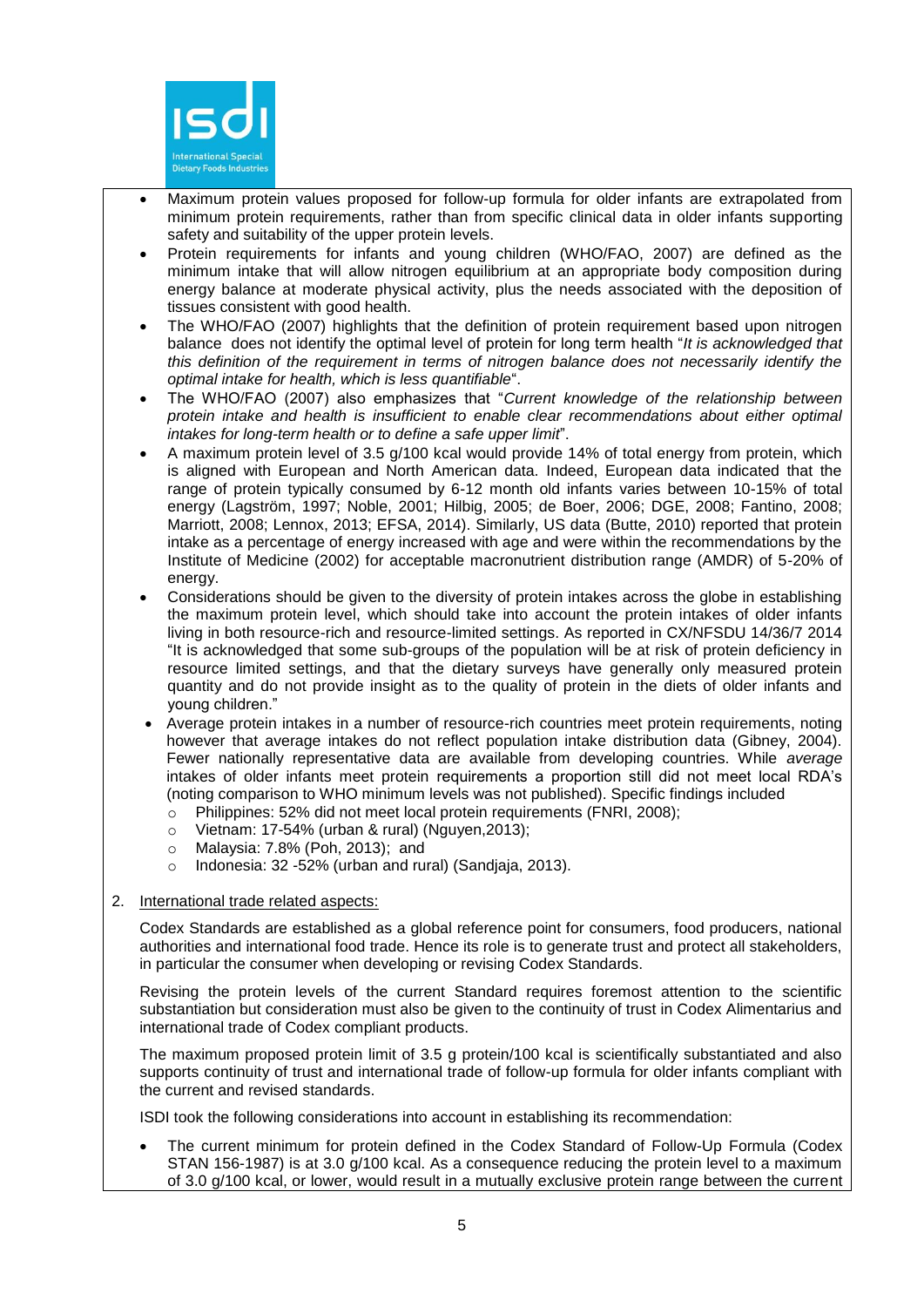

and the revised Codex Standard. The implications of this approach would be both impacting consumer trust and international trade of Codex compliant follow-up formula. Indeed stakeholders, and in particular consumers, will have to manage a complex situation for some years, given current follow-up formula may not comply with the protein requirements of the revised Codex Standard, but comply with the legally binding provisions by national jurisdictions that align with the current Codex Standard. This situation would persist for some years until national authorities adopt the revised Codex Standard. Out of experience this is known to take a few years and is not a synchronized process.

- This discrepancy, of mutually exclusive permitted protein ranges in the revised compared to the existing Standard, will likely result in confusion and a resultant lack of confidence. All stakeholders will potentially be affected, and in particular consumers, given the premise of Codex Alimentarius being the international reference point for food standards, most importantly without any obvious reason.
- In order to avoid this happening it would make sense to adopt a maximum protein level at 3.5 g/100 kcal, which as highlighted above, is scientifically substantiated. It will also enable an overlap of current and revised Codex Standard protein levels between 3.0 and 3.5 g/100 kcal.
- A revised protein maximum that is mutually exclusive from existing Codex requirements would generate a significant risk of trade barriers.

In conclusion, ISDI reiterates that its position submitted to the 37th session of CCNFSDU, and resubmitted at present, supports a maximum protein level of 3.5 g/100 kcal, that both is scientifically substantiated and supportive of sustained consumer trust and international trade .

# *References*

Butte NF, Fox MK, Briefel RR, *et al.* (2010) Nutrient intakes of US infants, toddlers, and preschoolers meet or exceed dietary reference intakes. *Journal of the American Dietetic Association*, 110:S27-S37.

de Boer EJ, Hulshof KFAM, ter Doest D (2006) *Voedselconsumptie van jonge peuters [Food consumption of young children]*. TNO rapport V6269, 37 pp.

DGE (Deutsche Gesellschaft für Ernährung) (2008), *Ernährungsbericht 2008 [Nutrition Report 2008]*. Deutsche Gesellschaft für Ernährung, Bonn, Germany, 442 pp.

EFSA (2013) Scientific opinion on nutrient requirements and dietary intakes of infants and young children in the European Union. *EFSA Journal*, 11(10):3408.

Fantino M, Gourmet E (2008) Apports nutritionnels en France en 2005 chez les enfants non allaités âgés de moins de 36 mois [Nutrient intakes in France in 2005 by non-breast fed children of less than 36 months]. *Archives de Pédiatrie*, 15:446–455.

FNRI, Department of Science and Technology. 2008 National Nutrition Survey. Food Consumption Survey Component. Individual Food and Nutrient Intakes.

[http://fnri.dost.gov.ph/images/sources/food\\_consumption\\_individual.pdf](http://fnri.dost.gov.ph/images/sources/food_consumption_individual.pdf)

Hilbig A (2005) Längerfristige Trends bei der Ernährung von Säuglingen und Kleinkindern der DONALD Studie im Zeitraum 1989 – 1999 [Long-term trends in the nutrition of infants and young children of the DONALD study from 1989-1999]. Inaugural dissertation at the Justus-Liebig-Universtität Gießen.

ISDI comments to 37<sup>th</sup> session of the CCNFSDU (2015) Review of the standard for follow-up formula (Codex STAN 156-1987). CX/NFSDU 15/37/5-Add.1

Institute of Medicine, Food and Nutrition Board (2002) Dietary Reference Intakes for Energy, Carbohydrate, Fiber, Fat, Fatty Acids, Cholesterol, Protein, and Amino Acids. Washington, DC: National Academies Press.

Lagström H, Jokinen E, Seppanen R, *et al.* (1997) Nutrient intakes by young children in a prospective randomized trial of a low-saturated fat, low-cholesterol diet. The STRIP Baby Project. Special Turku Coronary Risk Factor Intervention Project for Babies. *Archives of Pediatrics and Adolescent Medicine*, 151:181-188.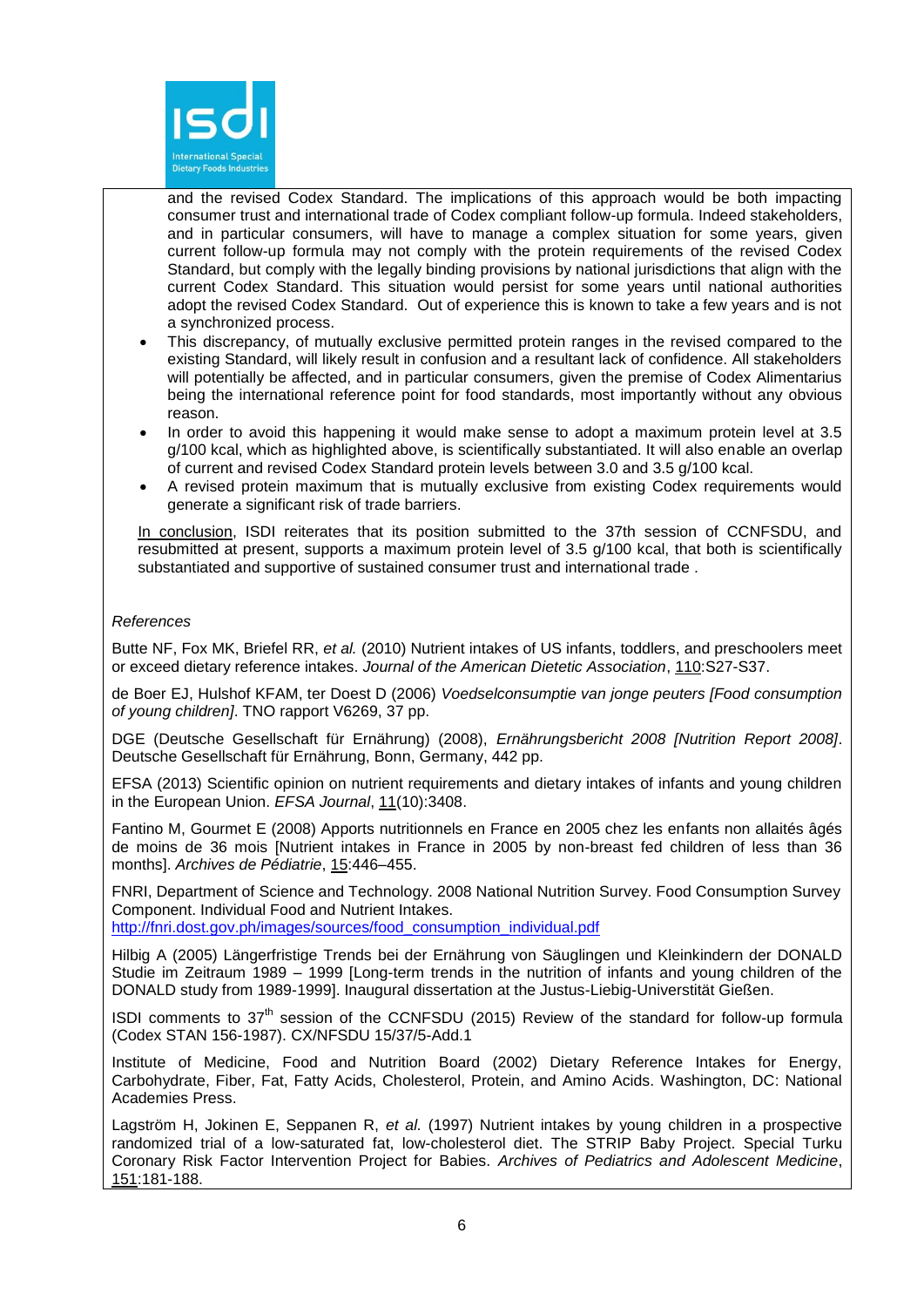

Lennox A, Sommerville J, Ong K, *et al.* (2013*)* Diet and nutrition survey of infants and young children, 2011. A survey carried out on behalf of the Department of Health and Food Standards Agency. http://webarchive.nationalarchives.gov.uk/20130402145952/http://transparency.dh.gov.uk/2013/03/13/dnsi yc

Marriott LD, Robinson SM, Poole J, *et al.* (2008) What do babies eat? Evaluation of a food frequency questionnaire to assess the diets of infants aged 6 months. *Public Health Nutrition*, 11:751-756.

Noble S, Emmett P (2001) Food and nutrient intake in a cohort of 8-month-old infants in the south-west of England in 1993. *European Journal of Clinical Nutrition*, 55:698-707.

Nguyen BKL, Thi HL, Do Van, *et al.* (2013) Double burden of undernutrition and overnutrition in Vietnam in 2011: results of the SEANUTS study in 0.5-11 year old children. *British Journal of Nutrition*, 110:S45-56.

Poh BK, Ng BK, Daslinda MDS, *et al.* (2013) Nutritional status and dietary intakes of children aged 6 months to 12 years: findings of the Nutrition Survey of Malaysian Children (SEANUTS Malaysia). *British Journal of Nutrition*, 110:S21-35.

Sandjaja S, Budiman B, Harahap H, *et al*. (2013) Food consumption and nutritional and biochemical status of 0.5–12-year-old Indonesian children: the SEANUTS study. *British Journal of Nutrition*, 110:S11-20.

WHO/FAO/UNU (2007) Protein and amino acid requirements in human nutrition. Report of a Joint WHO/FAO/UNU Expert Consultation. WHO Technical Report Series, No 935, Geneva.

# **Footnote 3**

Refers to the requirements of essential and semi-essential amino acids in follow-up formula:

<sup>3)</sup>For an equal energy value the formula must contain an available quantity of each essential and semiessential amino acid at least equal to that contained in the reference protein (breast milk as defined in Annex I); nevertheless for calculation purposes the concentrations of tyrosine and phenylalanine may be added together and the concentrations of methionine and cysteine may be added together. At present the draft standard does not contain an Annex I, please indicate whether you support inserting Annex I of the Codex Standard for Infant Formula of if you consider that further work is required.

☐ insert Annex I (or refer) to the Codex Standard for Infant Formula  $\boxtimes$  review the levels contained within the Codex Standard for Infant Formula.

*If you consider that a review is required, please indicate the basis for this review.*

ISDI would like the 38<sup>th</sup> session of CCNFSDU to consider reviewing the requirements of essential and semi-essential amino acids in follow-up formula. Although new data on human milk amino acid data (Zhang, 2013; Lönnerdal, 2016) suggest consistency with previously reported data, ISDI appreciates the eWG to take the new data into consideration when reviewing amino acid requirements.

ISDI acknowledges that protein quality for the essential composition of follow-up formula is of key importance and that defining minimum levels for amino acids using the amino acid composition of breast milk as a reference would address this concern. However since the publication of the Codex Standard for Infant Formula and its Annex I, new publications have described the amino acid profile in human milk including recent systematic reviews (Zhang 2013, Lönnerdal 2016) and should be considered.

In addition, Annex I of the Codex Standard for Infant Formula describes the levels of essential and semiessential amino acids expressed per g of nitrogen, per g of protein and per 100kcal. The average level of an amino acid (mg per g of nitrogen) from each study described in Annex I was used to calculate the corresponding amino acid content per 100 kcal of an infant formula with the minimum protein content of 1.8 g/ 100 kcal accepted in this Standard (mg amino acid/g nitrogen in breast-milk divided by the nitrogen conversion factor of 6.25 and multiplied by 1.8).

If the eWG and Committee supported adoption of a minimum of 1.65 g/100 kcal for follow-up formula for older infants, new calculations should be made using a factor of 1.65 instead of the factor of 1.8 currently used in Annex I of the Codex Standard for Infant Formula.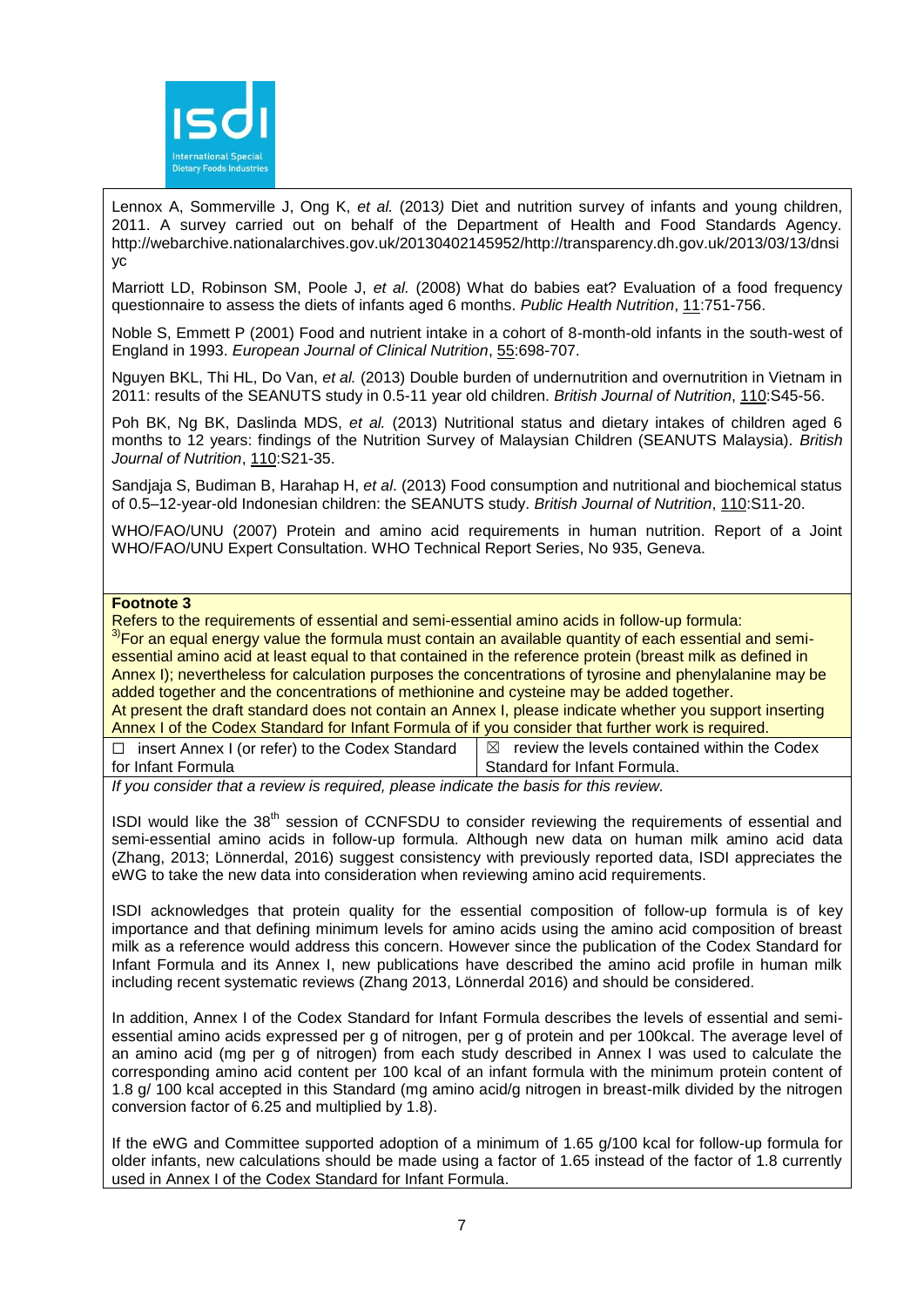

# *References*

Lönnerdal B, Erdmann P, Thakkar Sagar K *et al.* (2016), Longitudinal evolution of true protein, amino acids, and bioactive proteins in breast milk: A developmental perspective. *The Journal of Nutritional Biochemistry*, 2016.06.001.

Zhang Z, Adelman AS, Rai D et al. (2013) Amino acid profiles in term and preterm human milk through lactation: a systematic review. *Nutrients,* 5:4800-4821.

**Footnote 6**

The majority of the eWG supported retaining elements of footnote 6.

[ 6)Follow-up formula based on non-hydrolysed **intact** milk protein containing [less than 2 1.65 to 1.8 g protein/100 kcal] and follow-up [formula based on hydrolysed protein [containing less than 2.25 g protein/100 kcal] should be clinically evaluated

Regarding formulas based on **hydrolysed** protein, please state whether you think that all, or only those containing less than [2.25 g/100 kcal] should be clinically evaluated.

☐ All formulas based on hydrolysed protein should be clinically evaluated

 $\boxtimes$  Formulas based on hydrolysed protein containing less than 2.25 g/100 kcal should be clinically evaluated

*Please provide justification for your response.*

ISDI considers that intact as well as hydrolysed protein has been safely used as a protein source in followup formula for older infants. Indeed several studies have demonstrated that formulas based on hydrolysed protein support adequate growth during infancy (Berseth, 2009; Vandenplas, 2016).

As such ISDI considers the footnote 6 should also encompass the scientific substantiation of the nutritional suitability and the safety of use of hydrolysed protein when used in follow-up formula for older infants at low level.

In conclusion, the footnote should read:

[<sup>6)</sup>Follow-up formula based on intact milk protein containing [less than 1.8g protein /100Kcal] or [ between 1.65 to 1.8 g protein/100 kcal] and follow-up [formula based on hydrolysed protein [containing less than 2.25 g protein/100 kcal] should be clinically evaluated **when needed.**]

*References*

Berseth CL, Mitmesser SH, Ziegler EE, *et al.* (2009) Tolerance of a standard intact protein formula versus a partially hydrolyzed formula in healthy, term infants. *Nutrition Journal*, 8:27.

Vandenplas Y, Alarcon P, Fleischer D, *et al.* (2016) Should partial hydrolysates be used as starter infant formula? A working group consensus. *Journal of Pediatric Gastroenterology and Nutrition,* 62: 22–35.

Regarding formulas based on **intact/non-hydrolysed** protein please note that your responses to these questions do not imply that you support a minimum of 1.8 g/100 kcal or 1.65 g/100 kcal. They will be used to refine the wording in square brackets if the eWG cannot come to agreement on a minimum value.

Please state whether you support the proposal to amend the reference these types of formulas to **intact milk protein**.

| $\Box$ intact milk protein | $\boxtimes$ non-hydrolysed milk protein |
|----------------------------|-----------------------------------------|
|                            |                                         |

*Please provide justification for your response.*

For the sake of clarity and as better defined than intact milk protein, ISDI proposes to align with Codex Standard for Infant Formula (CODEX STAN 72 – 1981, rev.2007) and use the wording "non-hydrolysed protein".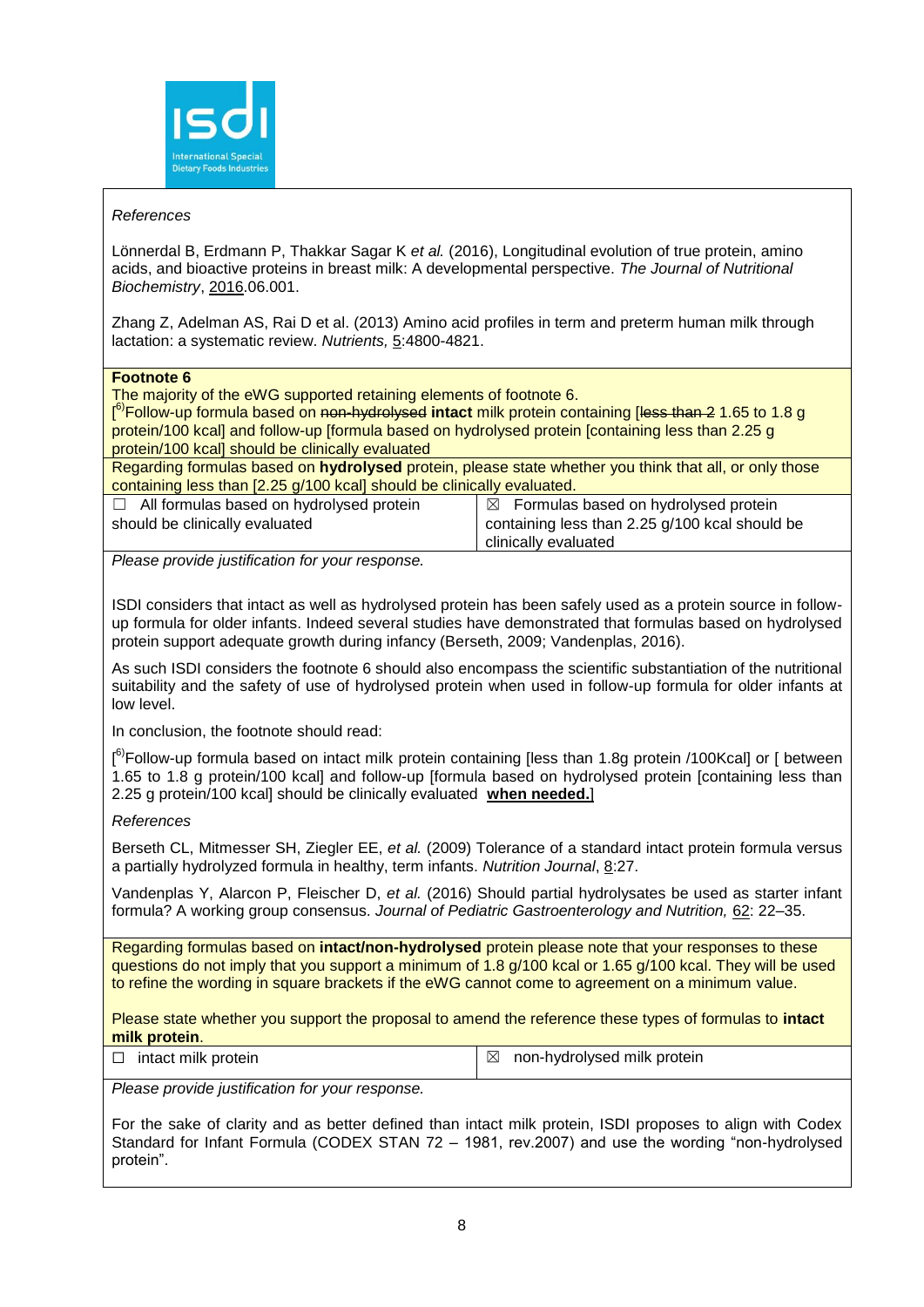

Regardless of the minimum protein level agreed to in Section 3.1, do you think that clinical evaluation would be required for any formulas based on intact/non-hydrolysed milk protein?

| $\boxtimes$ Yes, all formulas containing | $\Box$ Yes, all formulas containing | $\Box$ no requirements for clinical |
|------------------------------------------|-------------------------------------|-------------------------------------|
| 1.65-1.8 g/100 kcal require              | 1.65-2.0 g/100 kcal require         | evaluation of non-hydrolysed        |
| clinically evaluation                    | clinically evaluation               | formulas would be required at       |
|                                          |                                     | 1.65-1.8 g/100 kcal                 |

*Please provide justification for your response.*

ISDI is of the opinion that all formulas containing a protein content between 1.65 and 1.8g/100kcal should be scientifically substantiated, and **when needed**, clinically evaluated. This will confirm their safety and suitability.

ISDI considers that follow-up formula for older infants containing a protein level between 1.8 g and 2.0 g/100 kcal do not require clinical evaluation, in agreement with a recent EFSA assessment (EFSA, 2014). The EFSA opinion concluded that the scientific data is sufficient to prove the safety of all formulas (infant and follow-on) manufactured from intact milk protein with a protein content higher than 1.8 g/100 kcal.

# *Reference*

EFSA (2014) Scientific opinion on the essential composition of infant and follow-on formulae. *EFSA Journal*, 12(7):3760.

**If** the eWG and Committee supported adoption of a minimum of 1.65 g/100 kcal for formula based on intact/non-hydrolysed milk protein, do you support the recommendation that the minimum protein level which requires clinical evaluation is placed in the footnote, rather than in the table? See **Error! Reference source not found.** above

 $\square$  Yes  $\square$  Yes

ISDI favours that this reference be put in the table.

# **Vitamin K**

| <b>Vitamin K</b>                                                                                                                                                  |                |                |            |
|-------------------------------------------------------------------------------------------------------------------------------------------------------------------|----------------|----------------|------------|
| The Chairs propose that the following drafting of vitamin K requirements for follow-up formula for<br>older infants is recommended for adoption by the Committee: |                |                |            |
| <b>Vitamin K</b><br><b>Unit</b>                                                                                                                                   | <b>Minimum</b> | <b>Maximum</b> | <b>GUL</b> |
| mg/100 kcal                                                                                                                                                       | 4              | -              | 27         |
| mg/100 kJ                                                                                                                                                         |                | -              | 6.5        |

*Please comment on this proposal and provide your justification*:

# **Summary**

In continuation of the ISDI position submitted to the  $37<sup>th</sup>$  session of CCNFSDU as well as the answer to the eWG first consultation paper, ISDI supports a minimum vitamin K level at 4 µg/100 kcal. ISDI would like the 38<sup>th</sup> session of CCNFSDU to consider setting the minimum vitamin K level at 4 µg/100 kcal based on the totality of scientific data available to date regarding safety of use and nutritional suitability.

**Rationale - Scientific substantiation**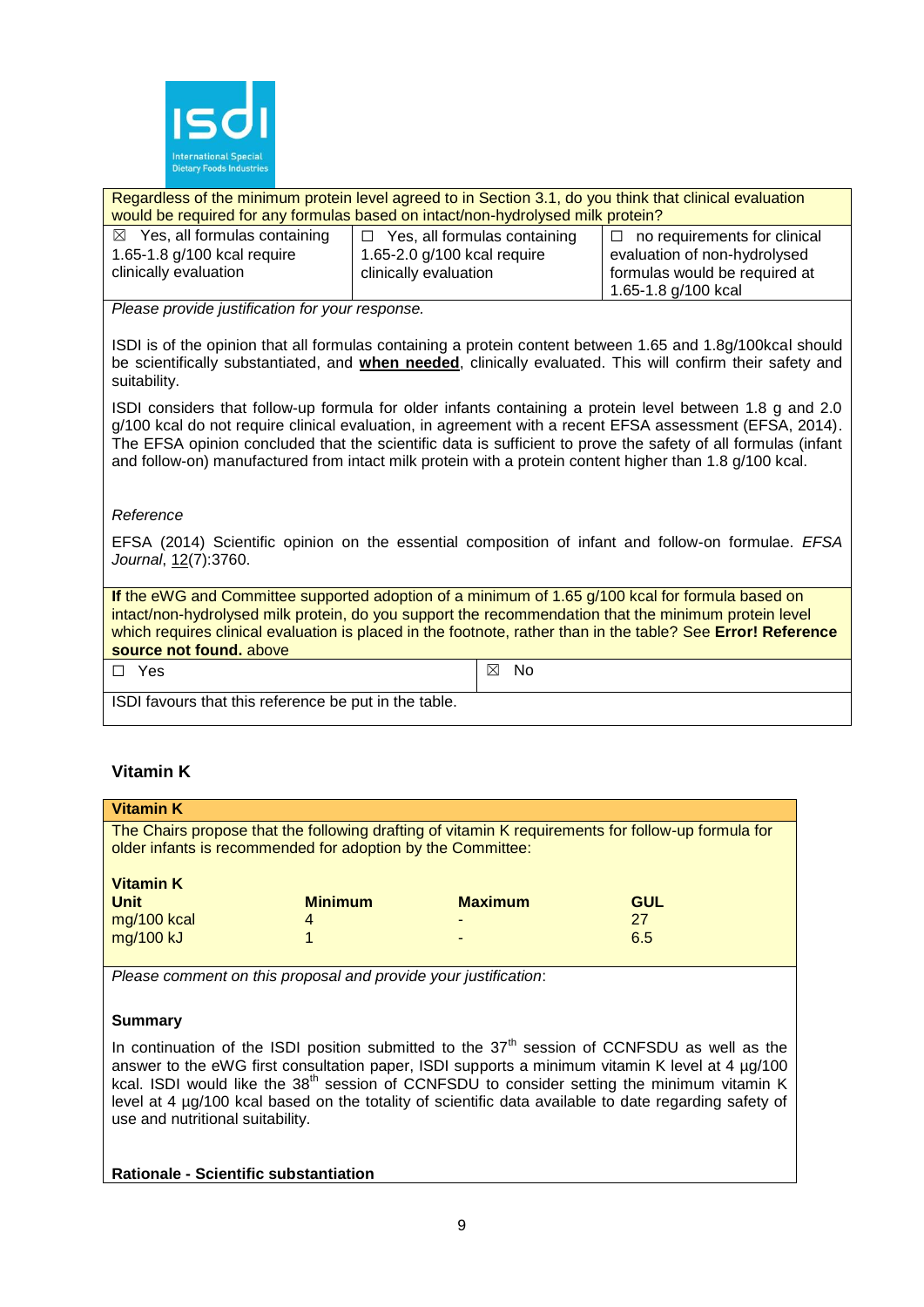

In the ISDI position submitted to the  $37<sup>th</sup>$  session of CCNFSDU (2015), a minimum vitamin K level at 4 µg/100 kcal was supported.

Additionally, the nutritional suitability and safety of use of a minimum vitamin K level at 4 ug/100 kcal for follow-up formulas for older infants has most recently been substantiated by the ENA proposal for the compositional requirements for follow-up formula for older infants (Koletzko, 2013).

# *References*

Koletzko B, Bhutta ZA, Cai W, *et al.* (2013) Compositional requirements of follow-up formula for use in infancy: recommendations of an international expert group coordinated by the Early Nutrition Academy. *Annals of Nutrition and Metabolism,* 62:44–54.

ISDI comments to  $37<sup>th</sup>$  session of the CCNFSDU (2015) Review of the standard for follow-up formula (Codex STAN 156-1987). CX/NFSDU 15/37/5-Add.1

# **Vitamin C**

| <b>Vitamin C</b>                                                                                                                                                                                                        |                |                                                   |                                     |            |
|-------------------------------------------------------------------------------------------------------------------------------------------------------------------------------------------------------------------------|----------------|---------------------------------------------------|-------------------------------------|------------|
| No eWG consensus was reached on the establishment of a minimum vitamin C value. Based on the eWG<br>responses, please provide rationale to support your preferred value in square brackets:<br>Vitamin C <sup>15)</sup> |                |                                                   |                                     |            |
| <b>Unit</b>                                                                                                                                                                                                             | <b>Minimum</b> |                                                   | <b>Maximum</b>                      | <b>GUL</b> |
| mg/100 kcal                                                                                                                                                                                                             | [10]           | [4]                                               |                                     | $70^{16}$  |
| mg/100 kJ                                                                                                                                                                                                               | [2.5]          | [0.96]                                            |                                     | $17^{16}$  |
| <sup>15)</sup> expressed as ascorbic acid                                                                                                                                                                               |                |                                                   |                                     |            |
| <sup>16)</sup> This GUL has been set to account for possible high losses over shelf-life in liquid formulas; for                                                                                                        |                |                                                   |                                     |            |
| powdered products lower upper levels should be aimed for.                                                                                                                                                               |                |                                                   |                                     |            |
| Minimum levels                                                                                                                                                                                                          |                |                                                   |                                     |            |
| $\Box$ Codex IF Standard                                                                                                                                                                                                |                |                                                   | $\boxtimes$ EFSA                    |            |
| 10 mg/100 kcal                                                                                                                                                                                                          |                | 4 mg/100 kcal                                     |                                     |            |
| 2.5 mg/100 kJ                                                                                                                                                                                                           |                | 0.96 kJ/100 kcal                                  |                                     |            |
| Taking a precautionary approach and aligned with                                                                                                                                                                        |                | Based on vitamin C requirement levels established |                                     |            |
| the Codex Infant Formula Standard                                                                                                                                                                                       |                | by EFSA, taking into account that complementary   |                                     |            |
|                                                                                                                                                                                                                         |                |                                                   | foods are consumed from six months. |            |

*Please provide your preferred response*:

# **Summary**

Similarly to its position submitted to the  $37<sup>th</sup>$  session of CCNFSDU as well as the answer to the eWG first consultation paper, ISDI supports a minimum vitamin C level at 4 mg/100 kcal. ISDI would like the 38<sup>th</sup> session of CCNFSDU to consider setting the minimum vitamin C level at 4 mg/100 kcal based on the totality of scientific data available to date regarding safety of use and nutritional suitability.

# **Rationale - Scientific substantiation**

In the ISDI position submitted to the  $37<sup>th</sup>$  session of CCNFSDU (2015), a minimum vitamin C level at 4 mg/100 kcal was supported.

Additionally, the nutritional suitability and safety of use of a minimum vitamin C level at 4 mg/100 kcal for follow-up formulas for older infants has most recently been substantiated by the EFSA assessment regarding vitamin C compositional requirements for follow-on formulas in the European Union (i.e. followup formula for older infants) (EFSA, 2014).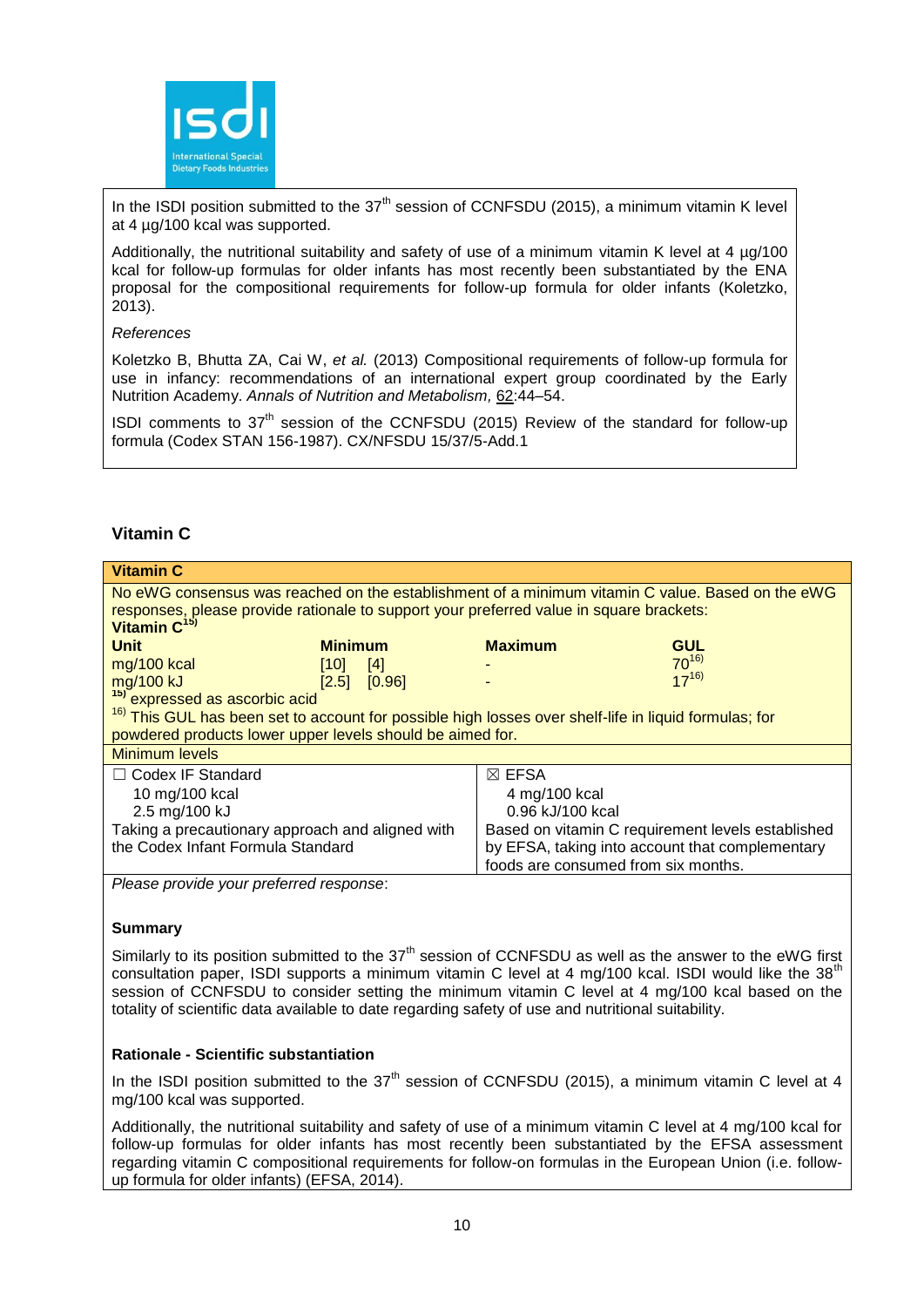

# *References*

EFSA (2014) Scientific opinion on the essential composition of infant and follow-on formulae. *EFSA Journal*, 12(7):3760.

ISDI comments to 37th session of the CCNFSDU (2015) Review of the standard for follow-up formula (Codex STAN 156-1987). CX/NFSDU 15/37/5-Add.1

# **Zinc**

| Based on the views of the eWG and evidence provided, the Chairs propose the following drafting of zinc<br>requirements for follow-up formula for older infants is recommended for adoption by the Committee<br><b>Zinc</b> |  |  |  |
|----------------------------------------------------------------------------------------------------------------------------------------------------------------------------------------------------------------------------|--|--|--|
|                                                                                                                                                                                                                            |  |  |  |
|                                                                                                                                                                                                                            |  |  |  |
|                                                                                                                                                                                                                            |  |  |  |
| $\frac{mg}{100}$ kJ $\frac{0.12}{20}$ b $\frac{12}{20}$ For Follow-up formula based on soy protein isolate a minimum value of 0.75 mg/100 kcal (0.18 mg/100                                                                |  |  |  |
|                                                                                                                                                                                                                            |  |  |  |
|                                                                                                                                                                                                                            |  |  |  |
|                                                                                                                                                                                                                            |  |  |  |

*Please comment on this proposal and provide your justification*:

# **Summary**

ISDI supports the proposed composition requirements for zinc. This is in line with ISDI's position expressed in the eWG first consultation paper as supported by the final ISDI report on the technological feasibility.

# **Rationale - Scientific substantiation**

In the ISDI position submitted to the  $37<sup>th</sup>$  session of CCNFSDU (2015), a higher GUL level at 1.5 mg/100 kcal was requested, further supported by the preliminary ISDI report on technological feasibility in managing nutrient levels in follow-up formula for older infants (ISDI – CRD 11).

The final ISDI report regarding the technological feasibility of zinc levels in follow-up formula for older infants confirms the previous request by ISDI to the 37<sup>th</sup> CCNFSDU to increase the GUL of zinc from 1.0 to 1.5 mg/100 kcal, based on preliminary data. Setting the GUL for zinc at 1.5 mg/100 kcal is supported by data regarding the history of apparent safe use and is aligned with the GUL for zinc provided for in the Codex Standard for Infant Formula (Codex STAN 72-1981).

Additionally, a GUL of 1.5 mg/100 kcal is aligned with the proposal for the nutritional composition of followup formula for older infants as established by the International Expert Group coordinated by the Early Nutrition Academy (Koletzko, 2013), which was based on the totality of data regarding safety and nutritional suitability for zinc in older infants.

In conclusion, ISDI reiterates its previously made proposal for a GUL for zinc of 1.5 mg/100 kcal, based on data regarding the technological feasibility as well as the recommendation of the International Expert Group coordinated by the Early Nutrition Academy (Koletzko, 2013). Moreover, this proposal is scientifically and technologically substantiated and accommodates all the principles defined by Codex Alimentarius.

# *References*

ISDI comments to  $37<sup>th</sup>$  session of the CCNFSDU (2015) Review of the standard for follow-up formula (Codex STAN 156-1987). CX/NFSDU 15/37/5-Add.1

ISDI - CRD 11 (2015) Review of the standard for follow-up formula (Codex STAN 156-1987) – Comments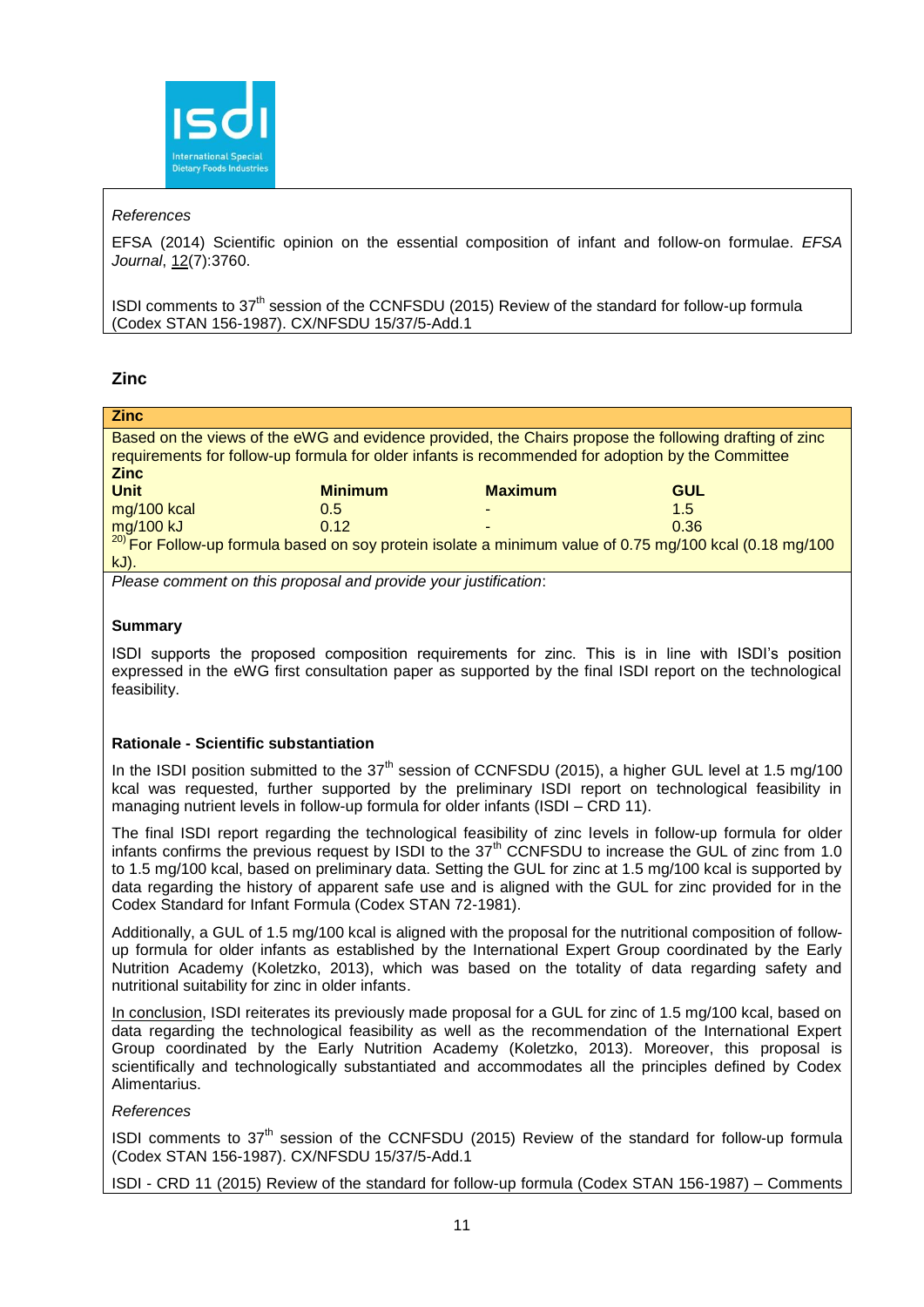

# of ISDI.

ISDI Report (2016) Technological aspects relating to the establishment of nutrient ranges in follow-up formula for older infants (6-12 months) (Codex STAN 156 – 1987). 17 February 2016.

Koletzko B, Bhutta ZA, Cai W, *et al.* (2013) Compositional requirements of follow-up formula for use in infancy: recommendations of an international expert group coordinated by the Early Nutrition Academy. *Annals of Nutrition and Metabolism*, 62:44–54.

# **Optional Ingredients: DHA**

| <b>Docosahexaenoic acid (DHA)</b>                                                                                                                                                                                                                                                                               |                  |                |                                                                                                                                                                                                                                                                                                                                                                                                                                                    |
|-----------------------------------------------------------------------------------------------------------------------------------------------------------------------------------------------------------------------------------------------------------------------------------------------------------------|------------------|----------------|----------------------------------------------------------------------------------------------------------------------------------------------------------------------------------------------------------------------------------------------------------------------------------------------------------------------------------------------------------------------------------------------------------------------------------------------------|
| No consensus was reached on the need for a minimum level, as a compromise could you accept that a<br>statement is included in the footnote stating that national authorities can establish minimum requirements<br>for the optional addition of DHA at their discretion.<br>Docosahexaenoic acid <sup>21)</sup> |                  |                |                                                                                                                                                                                                                                                                                                                                                                                                                                                    |
| <b>Unit</b>                                                                                                                                                                                                                                                                                                     | <b>Minimum</b>   | <b>Maximum</b> | <b>GUL</b>                                                                                                                                                                                                                                                                                                                                                                                                                                         |
| % fatty acids<br>the nutritional needs.                                                                                                                                                                                                                                                                         | $[-]$ or $[0.3]$ |                | 0.5<br><sup>21)</sup> If docosahexaenoic acid (22:6 n-3) is added to follow-up formula, arachidonic acid (20:4 n-6) contents<br>should reach at least the same concentration as DHA. The content of eicosapentaenoic acid (20:5 n-3),<br>which can occur in sources of LC-PUFA, should not exceed the content of docosahexaenoic acid.<br>Competent national and/or regional authorities may deviate from the above conditions, as appropriate for |
| $\boxtimes$ Yes                                                                                                                                                                                                                                                                                                 |                  | $\Box$ No      |                                                                                                                                                                                                                                                                                                                                                                                                                                                    |

# **Summary**

ISDI reiterates its position shared in CP1, namely a) support for the optional addition of DHA, b) no specific minimum level and c) no mandatory addition of ARA when DHA is added, which is to be appropriately reflected in the footnote.

As stated in CP1, ISDI recognizes that national authorities have established minimum levels for DHA to be added to follow-up formula for older infants solidly based on scientific assessment. Against this background, ISDI reiterates its position that, due to the variability of DHA intake in the diversified diet of older infants, the Codex Standard for Follow-Up Formula for older infants should not establish a minimum DHA level, but refers considerations regarding minimum levels to national authorities. The introduction of a footnote is recommended.

# **Rationale - Scientific substantiation**

In the ISDI position submitted to the  $37<sup>th</sup>$  session of CCNFSDU (2015), ISDI supported the inclusion of DHA as an optional ingredient; "*ISDI considers that there is scientific consensus to support the addition of DHA to follow-up formula for older infants. However, ISDI considers that on the contrary there is at neither sufficient evidence nor scientific consensus to define strict criteria for the levels of ARA, when DHA is added (ENA, 2012; EFSA, 2013; EFSA, 2014).*"

In response to the request whether a minimum DHA level should be introduced into the revised Codex Standard for Follow-Up Formula for older infants (Codex STAN 156-1989), ISDI takes into consideration that several expert opinions have:

- Established nutritional requirements for DHA and concluded that the dietary DHA intake may be low in older infants, consequently support supplementation of older infant's diets, including follow-up formula for older infants (AFSSA, 2010; FAO, 2010; EFSA, 2013; Koletzko, 2013; EFSA, 2014);
- Recommended DHA intake levels associated with beneficial health outcomes (AFSSA, 2010; FAO, 2010; EFSA, 2014).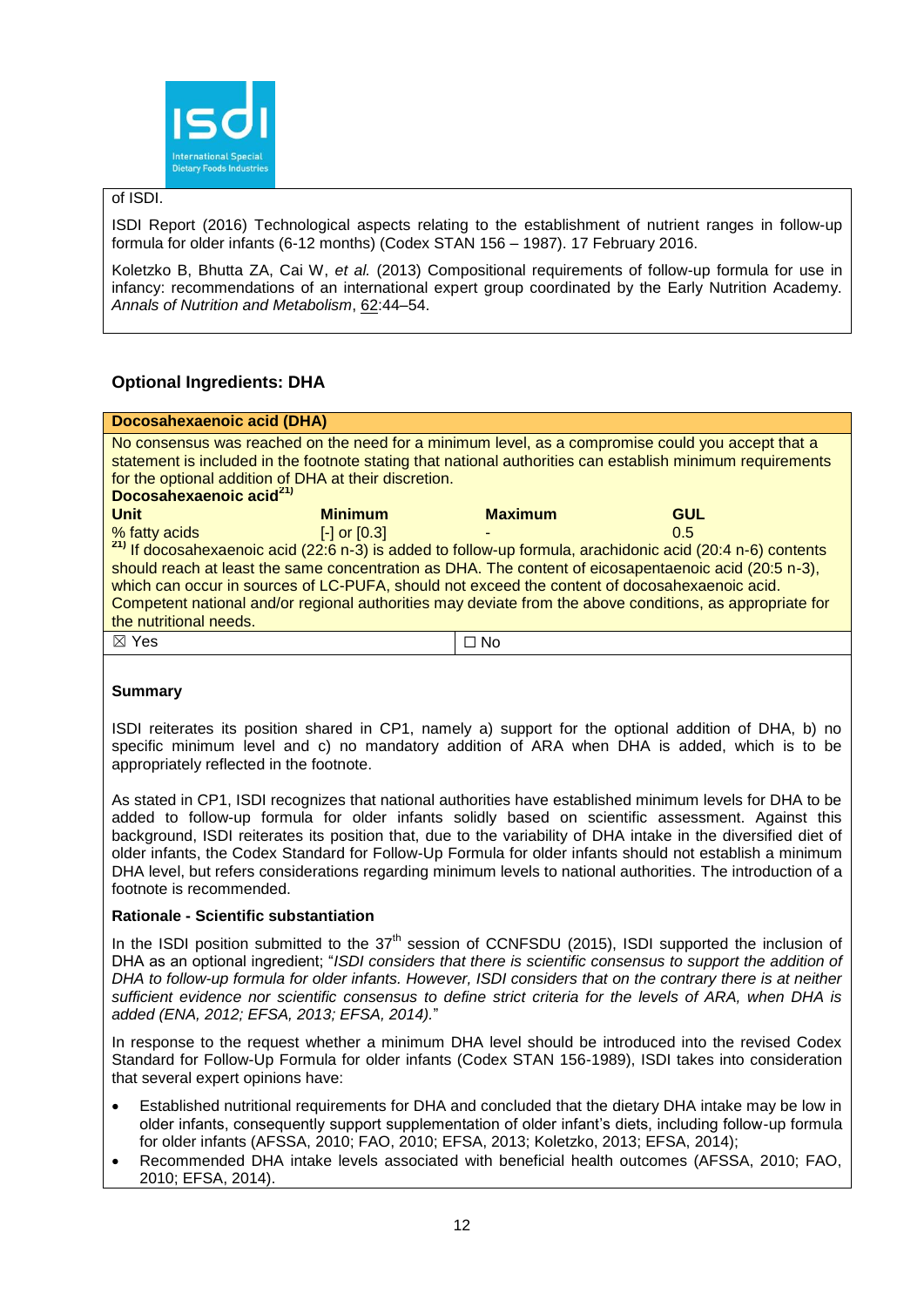

However ISDI also emphasizes that is indispensable to consider that due to the global variability of dietary DHA intakes, it remain challenging to establish a global recommendation for a minimum DHA level in the Codex Standard for Follow-Up Formula for older infants.

In conclusion, ISDI considers that no minimum DHA level should be set and recommends that considerations regarding a minimum level for DHA be referred to national authorities. The introduction of a footnote would be appropriate to accommodate national competent authorities to establish a minimum DHA level and could potentially read as follow "*National authorities may establish a minimum DHA level, as appropriate for the nutritional needs*."

#### *References*

AFSSA (2010) AFSSA opinion regarding dietary nutrient recommendations for fatty acids. AFSSA -2006-SA-0359

EFSA (2013) Scientific opinion on nutrient requirements and dietary intakes of infants and young children in the European Union. *EFSA Journal*, 11:3408.

EFSA (2014) Scientific opinion on the essential composition of infant and follow-on formulae. *EFSA Journal*, 12:3760.

FAO (2010) Fats and fatty acids in human nutrition. A report of an expert consultation. FAO Food and Nutrition Paper 91. Rome

ISDI comments to  $37<sup>th</sup>$  session of the CCNFSDU (2015) Review of the standard for follow-up formula (Codex STAN 156-1987). CX/NFSDU 15/37/5-Add.1

Koletzko B, Bhutta ZA, Cai W, *et al*. (2013) Compositional requirements of follow-up formula for use in infancy: recommendations of an international expert group coordinated by the Early Nutrition Academy. *Annals of Nutrition and Metabolism*, 62:44–54.

# **Optional Ingredients: L(+) lactic acid producing cultures**

# **Optional addition L(+) lactic acid producing cultures**

[3.3.2.4 Only L(+) lactic acid producing cultures may be used]

Several eWG members noted there are two purposes for the addition of L(+) lactic acid producing cultures referring to both the acidification of formula and supplementation with probiotics.

Please indicate if you consider that the sub-Section 3.3.2.4 (Optional ingredients) should refer to one, or both types of addition.

| $\boxtimes$ Two purposes: acidification of | $\Box$ For the purpose of acidification | $\Box$ For the purpose of     |
|--------------------------------------------|-----------------------------------------|-------------------------------|
| formula and supplementation                | of formula only. Contains               | supplementing with probiotics |
| with probiotics                            | minimal amounts of viable               | only                          |
|                                            | bacteria.                               |                               |

*Please provide justification for your preferred response*:

ISDI considers that the standard should refer to both types of addition:

L(+) lactic acid producing cultures may be added for acidification purposes. In that case, formula are fermented with the help of L(+) lactic acid bacteria (formula in which lactose is converted into lactic acid) during the production process. L(+) lactic acid bacteria are no longer active in the finished products as they are subject to heat treatment.

The addition of bacteria for the purpose of conferring other outcomes that may be broadly categorized as "for nutritional purpose" fall under substances added as optional ingredients. Such cultures, including but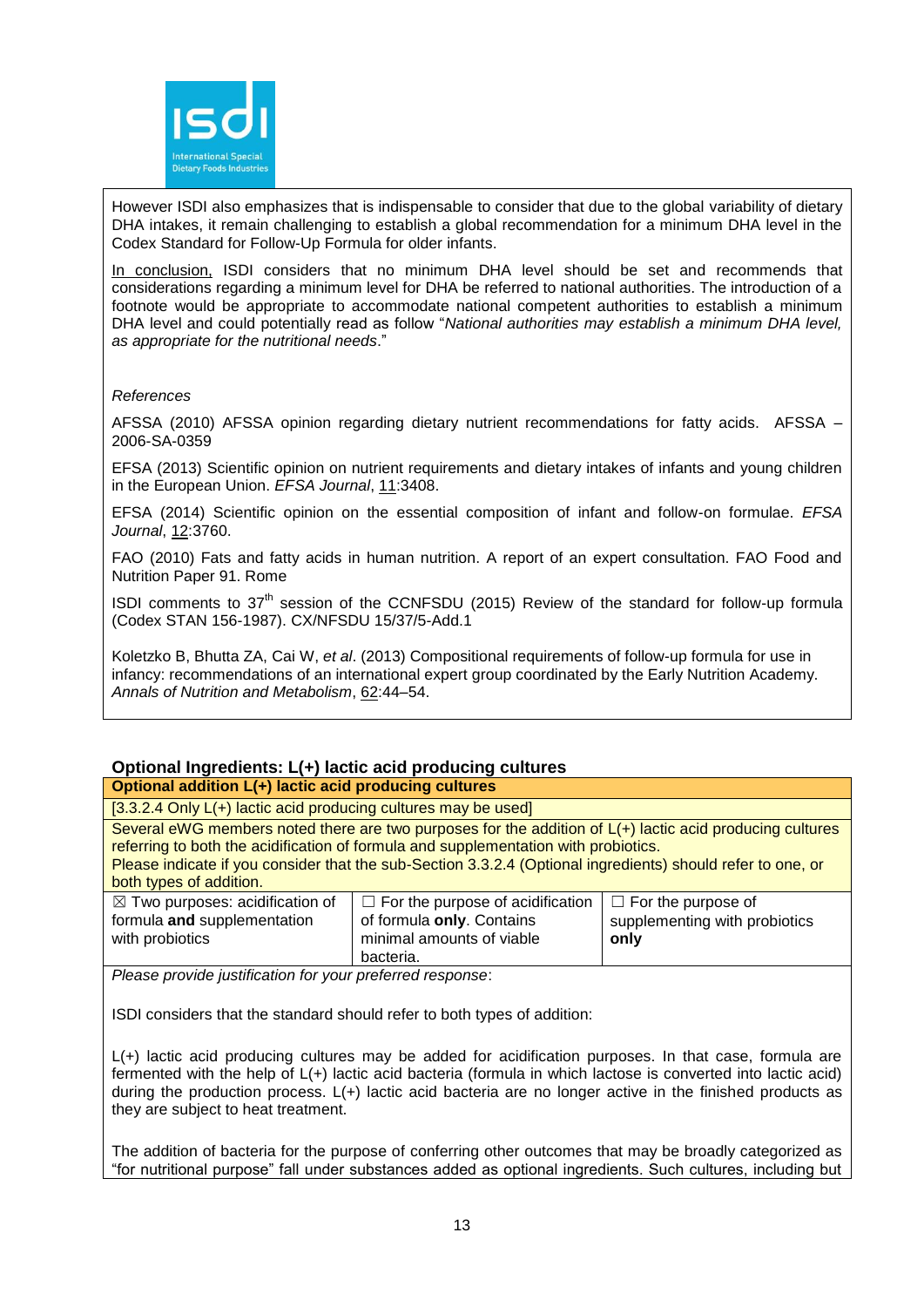

not limited to L(+) lactic acid producing cultures, may only be added if they meet the requirements of optional ingredients.

If you consider that standard should allow for both types of addition, please indicate if you think that this should be captured within 3.3.2.4, or as two separate clauses within the Optional Ingredients Section (Section 3.3.2).

ISDI is of the opinion that both types of addition should be addressed in two separate clauses within the Optional Ingredients section (section 3.3.2):

- Section 3.3.2.4 should be kept for acidification: "Only L(+) lactic acid producing cultures maybe used for acidification."
- Plus a new clause which can be 3.3.2.5 and would stipulates that "Other bacterial strains may be used for nutritional purpose when demonstrated safe and suitable in accordance with the general principles that are listed in the sections 3.3.2.1 and 3.3.2.2 relative to optional ingredients in the Standard"

Based on your response above, and considering that principles for optional addition of ingredients (3.3.2.1 and 3.3.2.2) apply, do you consider that any of the following additional concepts need to be included in any proposed amended wording, please tick all that apply.

 $\boxtimes$  The safety and suitability of the addition of strains shall be demonstrated by generally accepted scientific evidence

 $\Box$  Follow-up formula prepared ready for consumption must contain significant amounts of the viable bacteria

 $\boxtimes$  For the purpose of producing acidified formulas

 $\boxtimes$  Non-pathogenic lactic acid cultures may be used

**OR**

 $\Box$  No additional wording is required. Alignment with the Codex Infant Formula Standard

*Please provide justification for your response and any proposed draft text*:

It should be clear in the optional ingredients section that bacteria may be added for the two purposes outlined above. L (+) lactic acid producing bacterial strains and other cultures may also be added for other purposes.

Bacterial cultures added for purposes other than acidification are optional Ingredients and they must meet the criteria set-out that apply to all optional ingredients and recommends the addition of text that makes this clear. These criteria encapsulate the additional concepts recognised as important and ticked above of safety (including non-pathogenicity) and suitability, evaluated and demonstrated by generally accepted scientific evidence, without need for re-stating.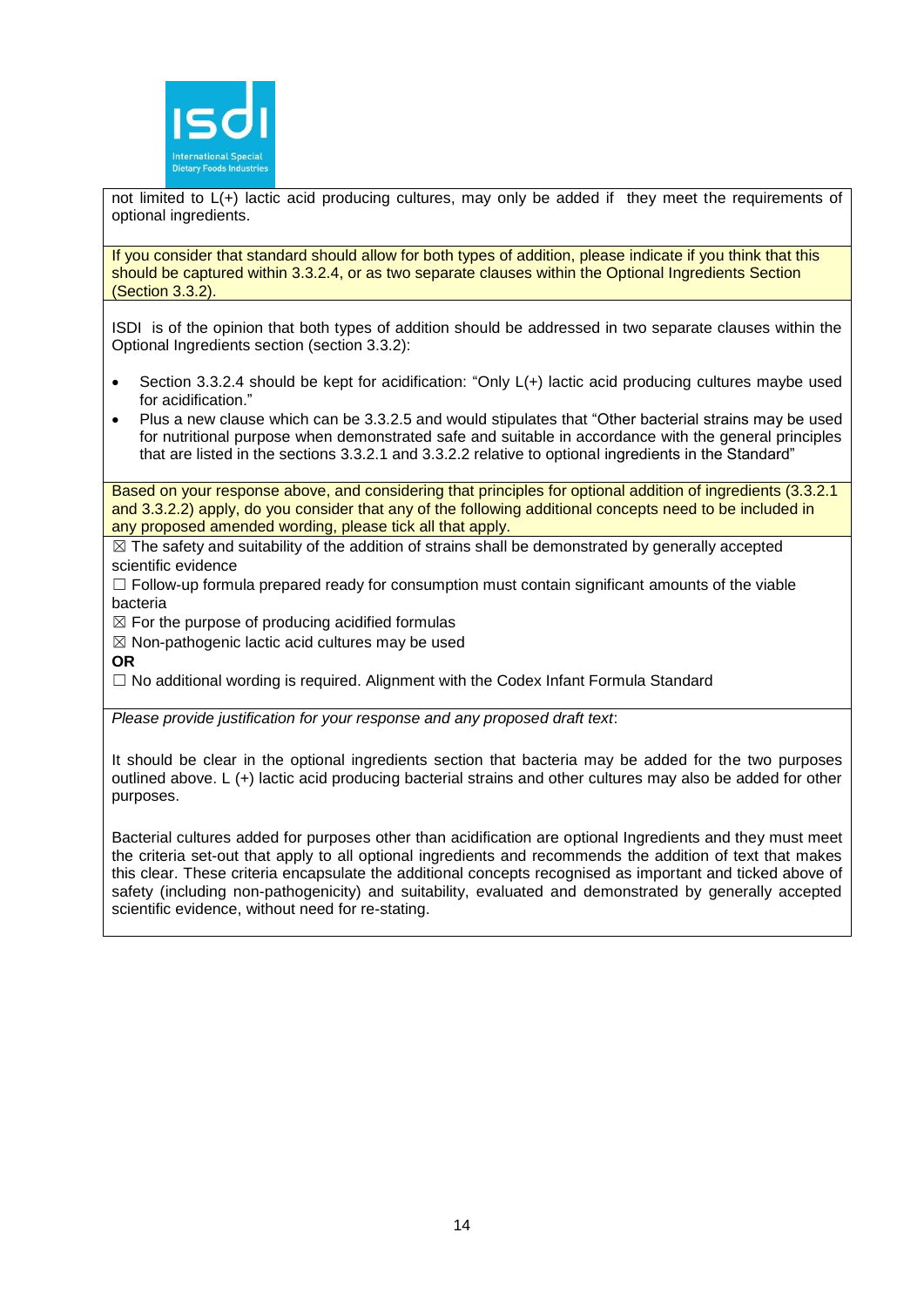

# **ESSENTIAL COMPOSITION OF FOLLOW-UP FORMULA FOR OLDER YOUNG CHILDREN (12-36 MONTHS)**

# **Proposed approach**

# **Mandatory (core) composition**

Do you support the approach taken for determining the mandatory (core) composition, as well as identifying those nutrients requiring specific compositional parameters, that is :

- Evidence to support nutritional issues for young children of global concern;
- Contribution to the overall nutritional quality/integrity of the product;
- The contribution of key nutrients from cows milk for equivalence; and
- The strength of committee support for including in the core composition.

*Answer:*

#### **Summary – ISDI approach**

In terms of establishing compositional requirements of follow-up formula for young children as a liquid part of the diversified diet, the primary objective should be to contribute to the nutritional needs of young children.

This primary objective can be achieved by considering the following; 1) effectively support the nutritional needs of young children globally, 2) address globally relevant dietary nutrient inadequacies, 3) take into account the key nutrient levels provided by cow's milk and 4) maintain the nutritional integrity of the product.

While each nutrient is assessed on a case by case basis, the compositional criteria should always take these principles into consideration.

# **Energy:**

ISDI supports an energy range of 45-70 kcal/100 mL, noting this range incorporates energy levels of reduced fat and whole milk, and results in a 15-22% contribution to total daily energy needs for an average 300 mL consumption.

# **Macronutrients:**

ISDI provides justification for macronutrient ranges in each respective question box below.

# **Micronutrients:**

ISDI provides justification for micronutrient ranges in each respective question box below. In addition to the general approach, we also considered safety and technological feasibility associated with manufacturing in establishing nutrient ranges, similar to the principles outlined in Annex II of the Codex Standard for Infant Formula (CX-STAN 72-1981).

Minimum levels were calculated on the basis of a 300mL serve contributing 30% to the eWG suggested NRV's, with the exception of calcium where the minimum level is linked to protein level and will be confirmed after protein levels are defined.

Maximum or GUL levels were calculated on the basis of 300mL contributing <50% of the UL **or** 3-5 fold the minimum levels. This is aligned with the GUL principle explained in Annex II of the Codex Standard for Infant Formula (CX-STAN 72-1981). For nutrients that have safety concern regarding a maximum and for nutrients where no evidence of safety concerns for an upper limit are established, a GUL is proposed.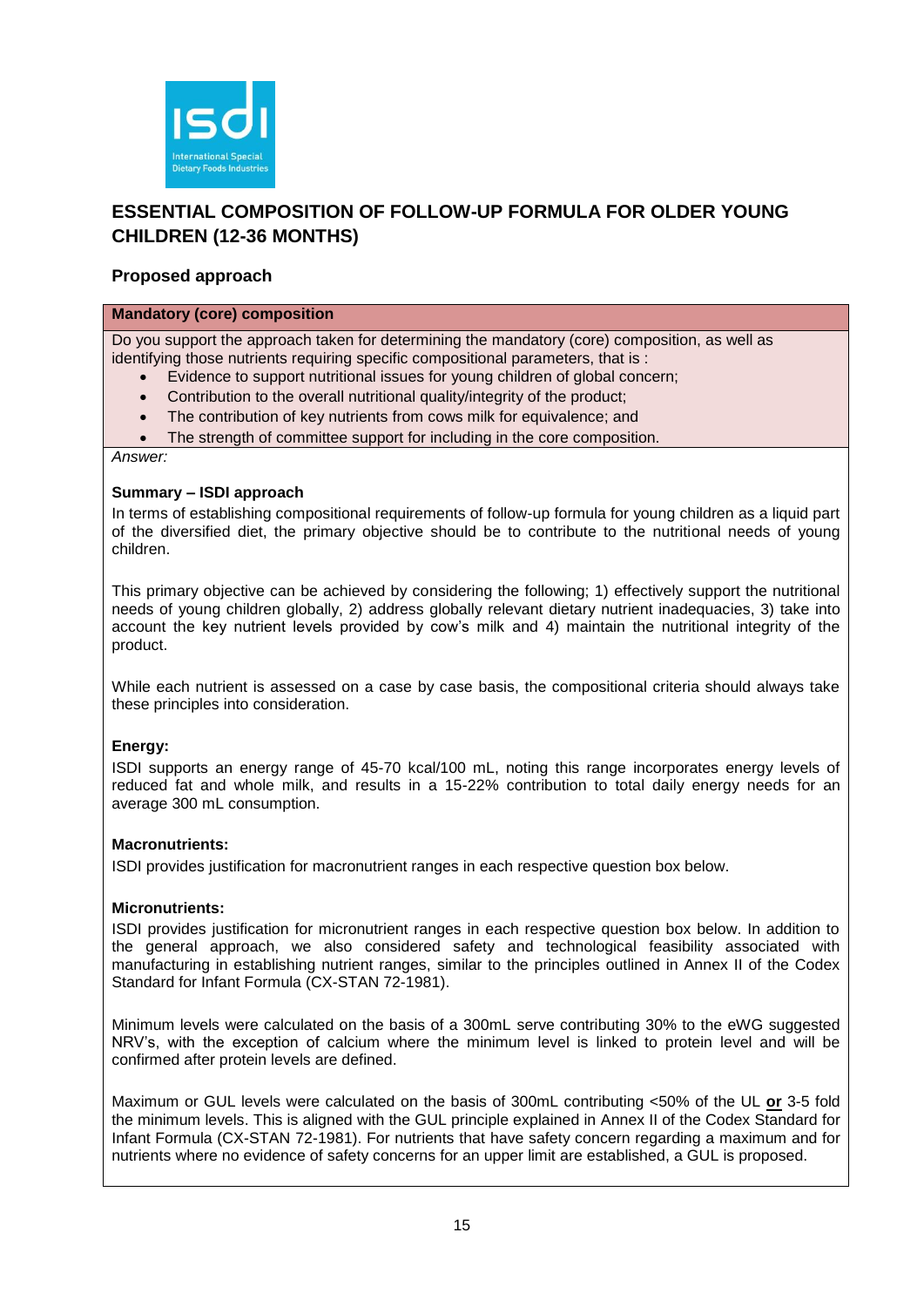

# ISDI supports **mandatory compositional criteria for the following nutrients**:

- **Energy**
- Protein
- Fat, including specifications for linoleic acid, α-linolenic acid and trans fatty acids
- Carbohydrates, including maximum levels for total carbohydrate and added sugars
- Vitamins and minerals: iron, calcium, vitamin A, riboflavin, vitamin  $B_{12}$ , vitamin D, vitamin C, zinc, iodine, sodium and folic acid.

ISDI notes that the eWG has not included iodine and folic acid on the mandatory list – as proposed in the ISDI reply to CP1 – and asks that consideration is given to both of these nutrients.

Should there be a minimum number of principles that each nutrient must meet in order for it to be considered part of the mandatory (core) composition, or requiring specific compositional parameters in follow-up formula for young children? Please state what this should be. *Answer:*

ISDI does not support the need to identify a minimum number of principles.

As per comments in the previous section, ISDI considers that the following criteria are critical in establishing which nutrients are to be set as mandatory for follow-up formula for young children:

- effectively support to the nutritional needs of young children globally;
- address globally relevant dietary nutrient inadequacy:
- take into account the key nutrient levels provided by cow's milk, and;
- maintain the overall nutritional integrity of the product.

While each nutrient is assessed on a case by case basis, the compositional criteria should always take these principles into consideration, as already outlined in our response to CP1, including the overarching principles of increased flexibility and less prescription.

# **Voluntary Nutrient Additions**

*Further to the mandatory (core) composition, other essential nutrients may be added to follow-up formula*  for young children, either as a mandated addition to the *(core)* composition required by national *authorities, or as a voluntary addition by manufacturers. These nutrients can be chosen from the essential composition of follow-up formula for older infants. The nutrient levels must be:*

- *as per the min, max, GULs stipulated for follow-up formula for older infants; or*
- *based on the min, max, GULs stipulated for follow-up formula for older infants, and amended if the nutritional needs of the local population and scientific justification warrants deviating from the level stipulated for older infants, or.*
- *in conformity with the legislation of the country in which the product is sold.*
- *Note: all footnotes relevant to these listed essential nutrients, also apply when added to follow-up formula for young children*

# **QUESTION:**

Please comment on the proposed approach presented above for the voluntary addition of other essential nutrients. If you do not support this approach, please present an alternative approach with justification. **Answer:**

*Please provide justification for your answer:*

As outlined in the response to CP1, ISDI does not support the proposed approach for the "voluntary nutrient additions." The introduction of this proposed new category of nutrients adds unnecessary complexity to the standard. If it is considered appropriate by a national authority to mandate the addition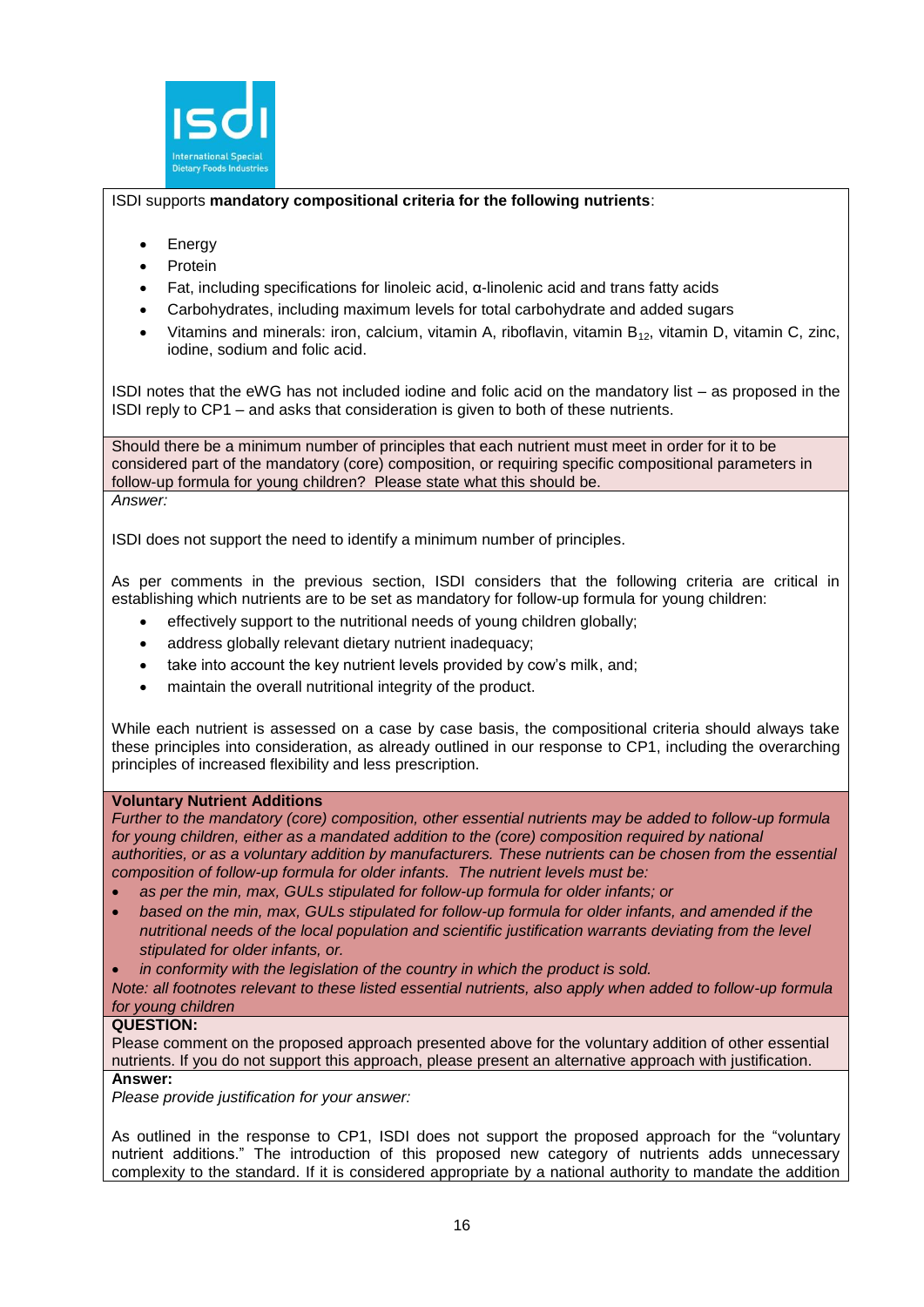

of nutrients for follow-up formula for young children where not mandated in the standard, ISDI recommends that these nutrients follow the principle of optional ingredients.

# **QUESTION:**

Are there any essential nutrients that are not part of the proposed mandatory (core) composition, where the levels would need to be different to that for follow-up formula for older infants, noting that the principles would allow for deviating from the level stipulated for older infants if the nutrient needs of the local population and scientific justification warrants this? Please provide justification for your answer.

#### **Answer:**

*Please provide justification for your answer:*

ISDI notes that the eWG is endeavouring to provide a framework for national authorities to mandate additional nutrients where considered appropriate to address local nutrient inadequacies. As stated above, ISDI considers that the requirements for optional ingredients should apply and that limits set for additional locally mandated ingredients need to take into account safety and suitability, the levels in milk and technical feasibility. ISDI recommends against simply adopting the limits applied for follow-up formula for older infants as default limits as these will not always be appropriate.

#### **Optional Ingredients**

- In addition to the Imandatory (core)] compositional requirements [and voluntary essential nutrient provisions] listed under [insert appropriate subsection] to [and] [insert appropriate subsection], other ingredients or substances may be added to follow-up formula for older infants [young children] where the safety and suitability of the optional ingredient for particular nutritional purposes, at the level of use, is evaluated and demonstrated by generally accepted scientific evidence.
- When any of these ingredients or substances is added, the formula shall contain sufficient amounts to achieve the intended effect, [taking into account levels in human milk].
- [The following substances may be added in conformity with national legislation, in which case their content per 100 kcal (100kJ) in the Follow-up Formula ready for consumption shall not exceed the levels listed below. This is not intended to be an exhaustive list, but provides a guide for competent national and/or regional authorities as to appropriate levels when these substances are added]. The Chairs propose deleting the third bullet point in preference for a principles based approach rather than inclusion of any substances in a list.

#### **QUESTION:**

Please comment on the proposed approach and principles presented above for the voluntary addition of optional ingredients and substances to follow-up formula for young children. If you do not support this approach, please present an alternative approach with justification.

# **Answer:**

*Please provide justification for your answer:*

ISDI supports the core principles for addition of optional ingredients.

#### **QUESTION:**

Please comment on whether the second principle (bullet point 2) should include the requirement that levels of optional ingredients or substances should 'take into account levels in human milk' for follow-up formula for young children. Please provide justification for your answer.

#### **Answer:**

*Please provide justification for your answer:*

ISDI is of the opinion that follow-up formula for young children should not refer to levels in human milk but should rather substantiate the significant level of the nutrient when added. Hence, ISDI supports deletion of the sentence between brackets.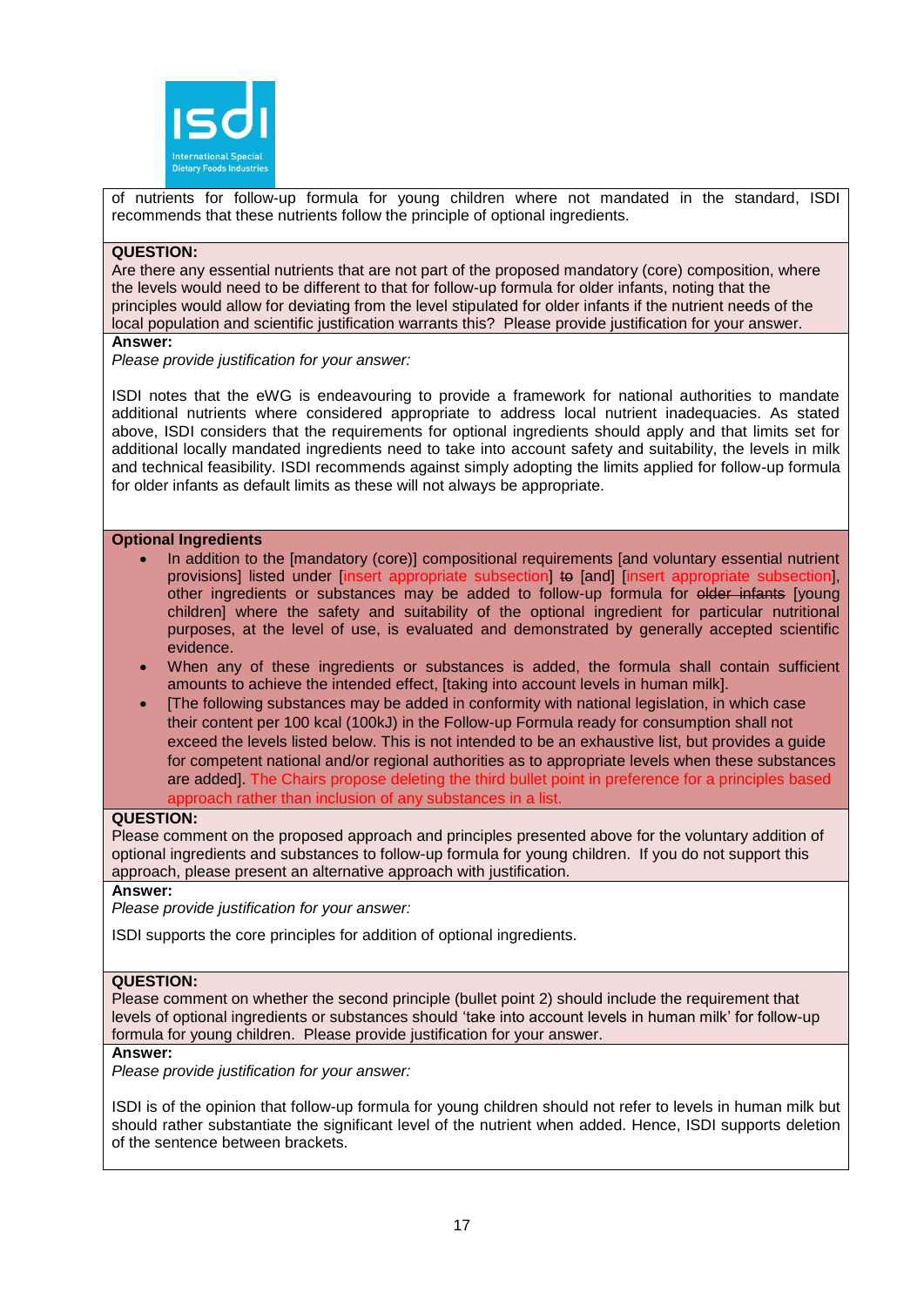

# **QUESTION:**

Do you support deletion of the third bullet point for follow-up formula for young children?

#### **Answer:**

*Please provide justification for your answer:*

ISDI can support the deletion of the list of examples to apply principles as proposed by the eWG Chair; noting that this list is not a closed list.

# **Energy contribution from macronutrients**

#### **Energy contribution from macronutrients**

Please provide comment and justification as to whether it is necessary to define specific macronutrient percentage contribution to overall energy.

*Answer:*

ISDI supports an approach that mandates the energy range of the product and levels for macronutrients based on the key principles.

The proposed levels in g/100 kcal are equivalent to using percentage of energy from macronutrients. To determine the g/100kcal of each macronutrient, ISDI took into account the different energy densities of formulations (45-60-70 kcal). The conclusions are summarised in Table 1 below; the justification for the nutrient ranges are outlined in each respective question box.

|              | Range %E  | g/100kcal     |
|--------------|-----------|---------------|
| Protein      | $6 - 22%$ | $1.5 - 5.5$ g |
| Fat          | 32-54%    | $3.5 - 6g$    |
| Carbohydrate | <b>NA</b> | $<$ TBD       |

*Table 1. ISDI conclusions on energy contribution from macronutients to overall energy*

# **Energy**

| <b>Energy</b>                                                                                                                                                                                                                                            |                |                                                                                                     |  |
|----------------------------------------------------------------------------------------------------------------------------------------------------------------------------------------------------------------------------------------------------------|----------------|-----------------------------------------------------------------------------------------------------|--|
|                                                                                                                                                                                                                                                          |                | Members of the eWG have recommended that the energy density of follow-up formula for young children |  |
| should be established, and the following levels proposed:                                                                                                                                                                                                |                |                                                                                                     |  |
| <b>Energy</b>                                                                                                                                                                                                                                            |                |                                                                                                     |  |
| Unit                                                                                                                                                                                                                                                     | <b>Minimum</b> | <b>Maximum</b>                                                                                      |  |
| kcal/100 ml                                                                                                                                                                                                                                              | [45]<br>[60]   | [70]                                                                                                |  |
| kJ/100 ml                                                                                                                                                                                                                                                | [188]<br>[250] | [293]                                                                                               |  |
| Should the range for the energy density of follow-up formula for young children accommodate the energy<br>content of full fat cows' milk and reduced fat cows' milk, or align with the minimum energy density of<br>follow-up formula for older infants? |                |                                                                                                     |  |
| $\Box$ FUF-older infants & full fat cows' milk                                                                                                                                                                                                           |                | $\boxtimes$ Reduced fat cows' milk (~1.5-2% fat)                                                    |  |
| 60 kcal/100ml                                                                                                                                                                                                                                            |                | 45 kcal/100 ml                                                                                      |  |
| 250 kJ/100 ml                                                                                                                                                                                                                                            |                | 188 kJ/100 ml                                                                                       |  |
| Please provide justification for your answer                                                                                                                                                                                                             |                |                                                                                                     |  |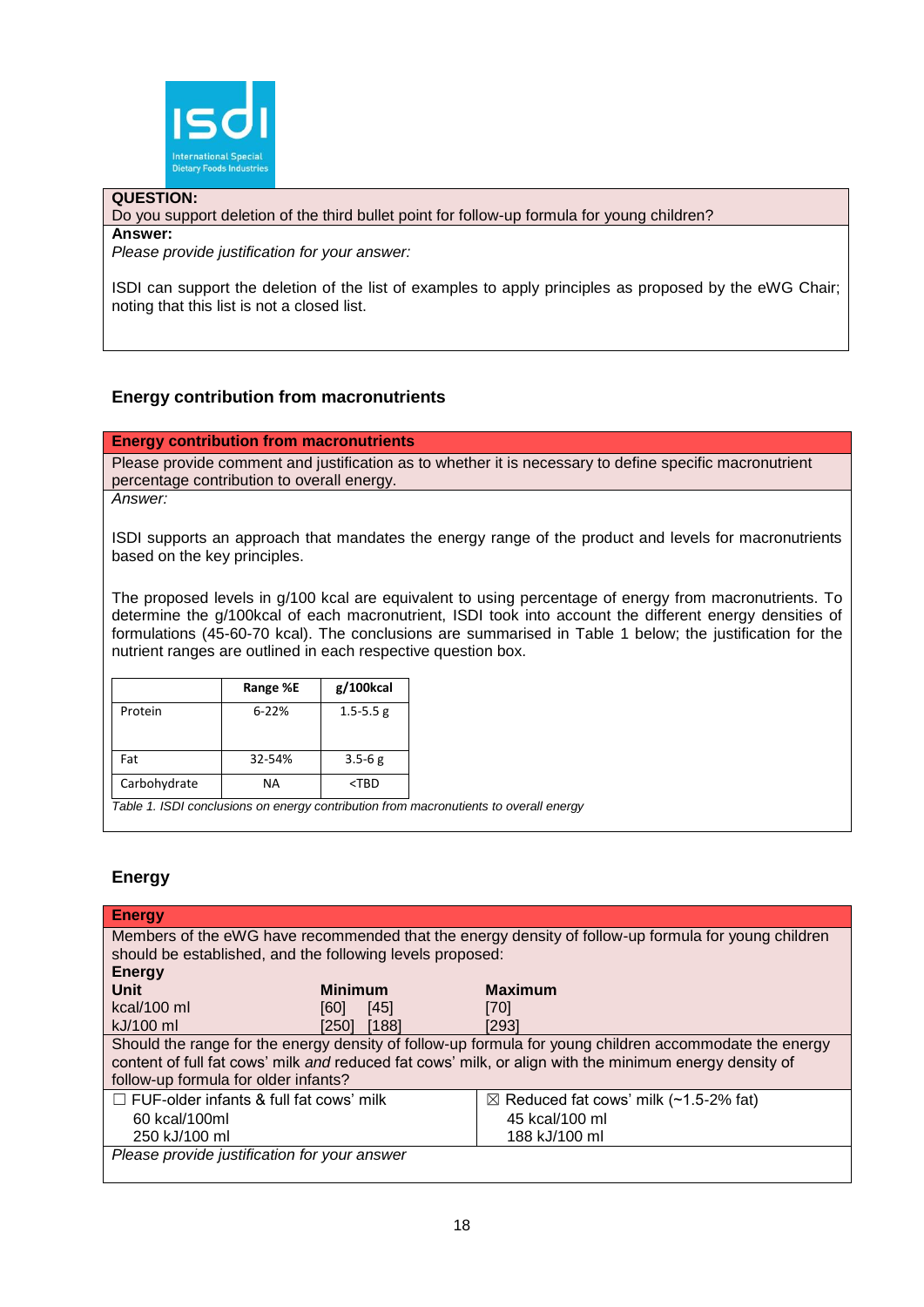

The minimum energy is set as the approximate energy density of reduced fat cows' milk (~1.5-2% fat), 45 kcal/100 mL.

Do you support establishing a maximum energy density for follow-up formula for young children? If so, do you have suggestions as to how this level should be derived? *Answer:*

The maximum energy is set as the approximate energy density of whole cows' milk, 70 kcal/100 mL.

ISDI recommends that a maximum level is set for energy as this is key to ensuring that ranges specified for individual macro- and micronutrients reflect the optimal levels sought on an energy basis.

Energy range of 45-70 kcal/100 mL is considered appropriate based on both the reference to cow's milk as well as to making a relevant contribution of approximately 15-22% of the daily dietary energy intake of young children when an average 300mL serve is considered, as per WHO (2005) guidelines for milk consumption in 6-24month children.

The energy range set needs to allow flexibility for protein reduction to be offset by a mix of increased fat and carbohydrate and not just by increased carbohydrate. ISDI considers this to be very important or the outcome could be product formulations with very high levels of carbohydrate

# *Reference*

WHO (2005) Guiding Principles for feeding of non-breastfed children 6-24 months of age. World Health Organization: Geneva.

# **Protein**

# **Protein**

Considering the eWG's varied views, are minimum and maximum requirements necessary? If so, please state your preferred approach on how to establish protein requirements?

*Please provide justification for your answer*

Should there be requirements for protein quality? If so how this might be achieved? Please consider both the current Follow-up formula standard, and proposals within the draft standard for older infants.

*Please provide justification for your answer:*

#### **General commentary**

ISDI recommends that minimum and maximum protein levels are established.

In establishing a protein range, ISDI believes consideration must be given to the nutritional requirements, the lack of UL established for protein, dietary protein intake levels (including population intake distribution as well as average intakes), protein quality and history of apparent safe use, protein content of cow's milk (generally considered as the reference point for follow-up formula for young children and a key ingredient in many formulations) as well as global implications of the recommendations.

This is challenging given the diversity of dietary practices and needs across the globe ISDI considers that given all these facts, broader rather than narrow criteria should be reached for protein requirements for follow-up formula for young children.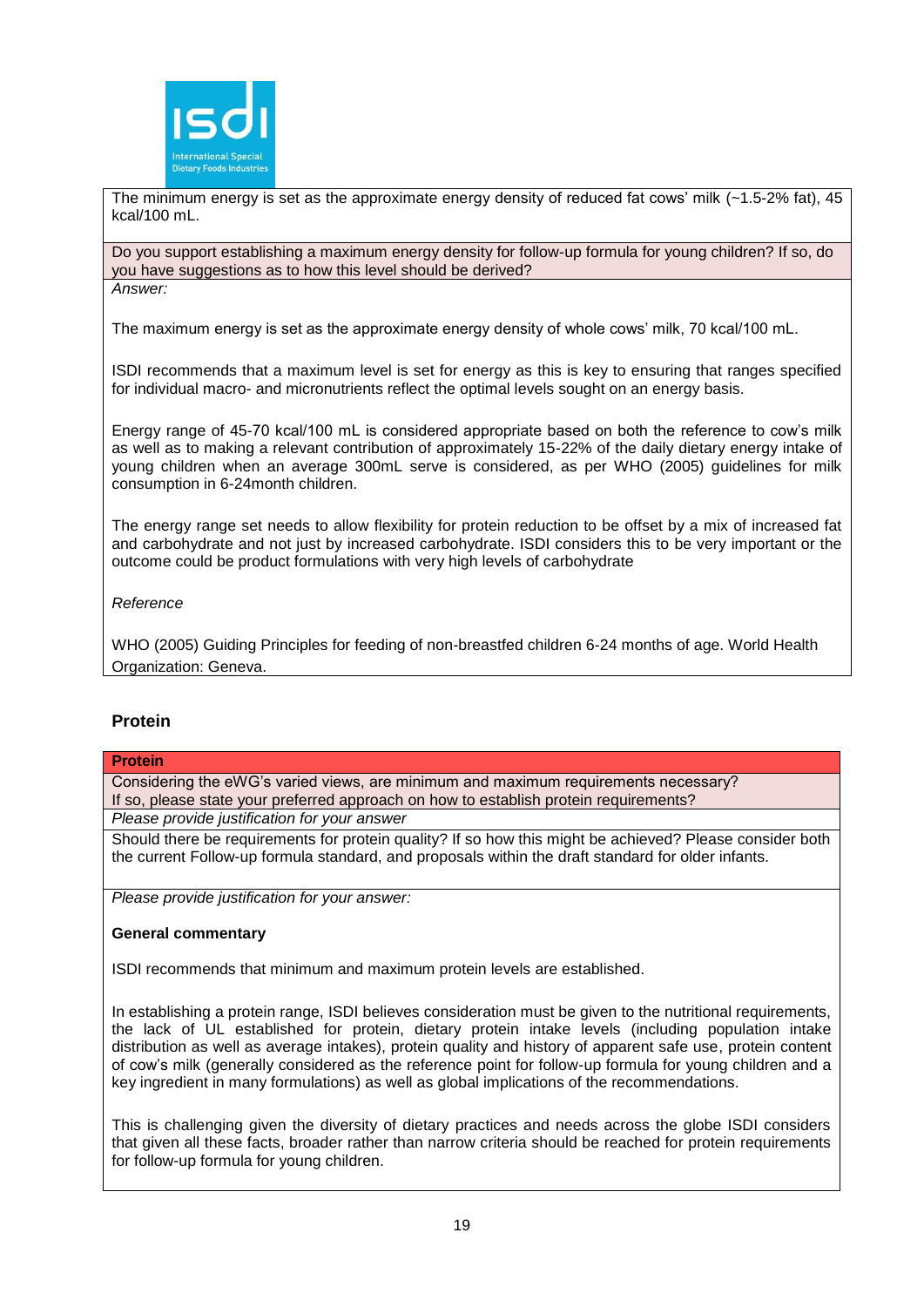

If this broad protein range is accepted, ISDI proposes that provisions are included in the labelling section of the follow-up formula standard to enable care-givers to differentiate between formula with high protein and formula with low protein. This will enable care-givers to make an informed choice at the time of purchase. One means of doing this could be through the provision of information on NRVs. To achieve this, NRVs for young children need to be established as soon as possible.

### **Minimum protein requirement**

#### **Summary**

Protein requirements have been recently estimated to be lower than previous estimates primarily as a result of changes in the reference body weights used. Additionally several dietary surveys of protein intakes have identified that average protein intakes are generally meeting or are above requirements, suggesting that protein intakes are adequate in a majority of young children (12-36 months) (CX/NDSDU 14/36/7).

Based on the totality of the evidence, and in particular new data (e.g. Hörnell 2013; Pimpin 2016,), and while recognizing the debate within the scientific and regulatory community regarding the adequate lower protein level for follow-up formula is ongoing, ISDI recommends to adopt a lower minimum protein level at **1.5g/100kcal** (approximately 6% of energy in the product).

#### **Rationale - Scientific justification**

A WHO/FAO/UNU review of protein requirements calculated protein requirements based on the factorial method which takes into consideration protein required for maintenance and growth (WHO/FAO/UNU 2007). The calculations are based on maintenance of requirements of 0.66 g/kg bodyweight per day and a protein efficiency utilization of 58%. In the recently published opinion by EFSA regarding nutrient requirements and dietary intakes for infants and young children in the European Union a similar approach was used (EFSA, 2013).

Recent estimates of protein requirements are lower compared to previous estimates primarily as a result of changes in the reference body weights used. Almost all recently derived values are based on the WHO/FAO/UNU report requirements per kg bodyweight (CX/NFSDU 14/36/7, 2014). Protein requirements for young children (12-36 months) calculated from WHO/FAO/UNU protein requirements (WHO/FAO/UNU 2007) using WHO weight-for-age growth standards (WHO 2006) result in an average of 11.3 g protein/day.

For the minimum protein level of follow-up formula for young children, ISDI suggests to establish it based on the updated WHO/FAO/UNU protein requirements for this age group, which equates to approximately 6% of the total protein energy in the product. Considering the approach described previously, and WHO/FAO/UNU protein requirements for infants aged 12 months (1.14g/kg/day), it results in a minimum protein level for follow-up formula for young children of 1.6g/100kcal (based on energy density of 70kcal/100mL). Considering the IOM RDA of 1.05g/kg/day for children aged 1-3 years, this results in a minimum protein content for follow-up formula for young children of **1.5g/100kcal** (IOM 2001).

A similar approach was used by the Early Nutrition Academy (ENA), which recently developed compositional recommendations for follow-up formula for young children aged 12-36 months based on a review on nutritional requirements and dietary intakes for young children worldwide (Suthutvoravut 2015). The expert group proposes that the minimum protein content in the formula products for children aged 12-36 months should be 1.5g/100kcal, which is around 6% of energy (Suthutvoravut 2015).

In addition to establishing nutritionally safe and adequate minimum protein levels for follow-up formula for young children, several national and regional surveys of dietary protein intakes of older infants and young children are to be taken into consideration. The results of these dietary surveys have identified that average protein intakes in many countries are generally above protein requirements for this age group, suggesting that the majority of young children in these countries has adequate protein intakes (CX/NFSDU 14/36/7, Suthutvoravut 2015). With the exception of Bangladesh, studies showed that young children have average protein intakes above the recommended dietary requirements and ranging from around 20g in Philippines, India or China (FNRI 2008, Kapur 2005, Barbarich 2006) to 50g in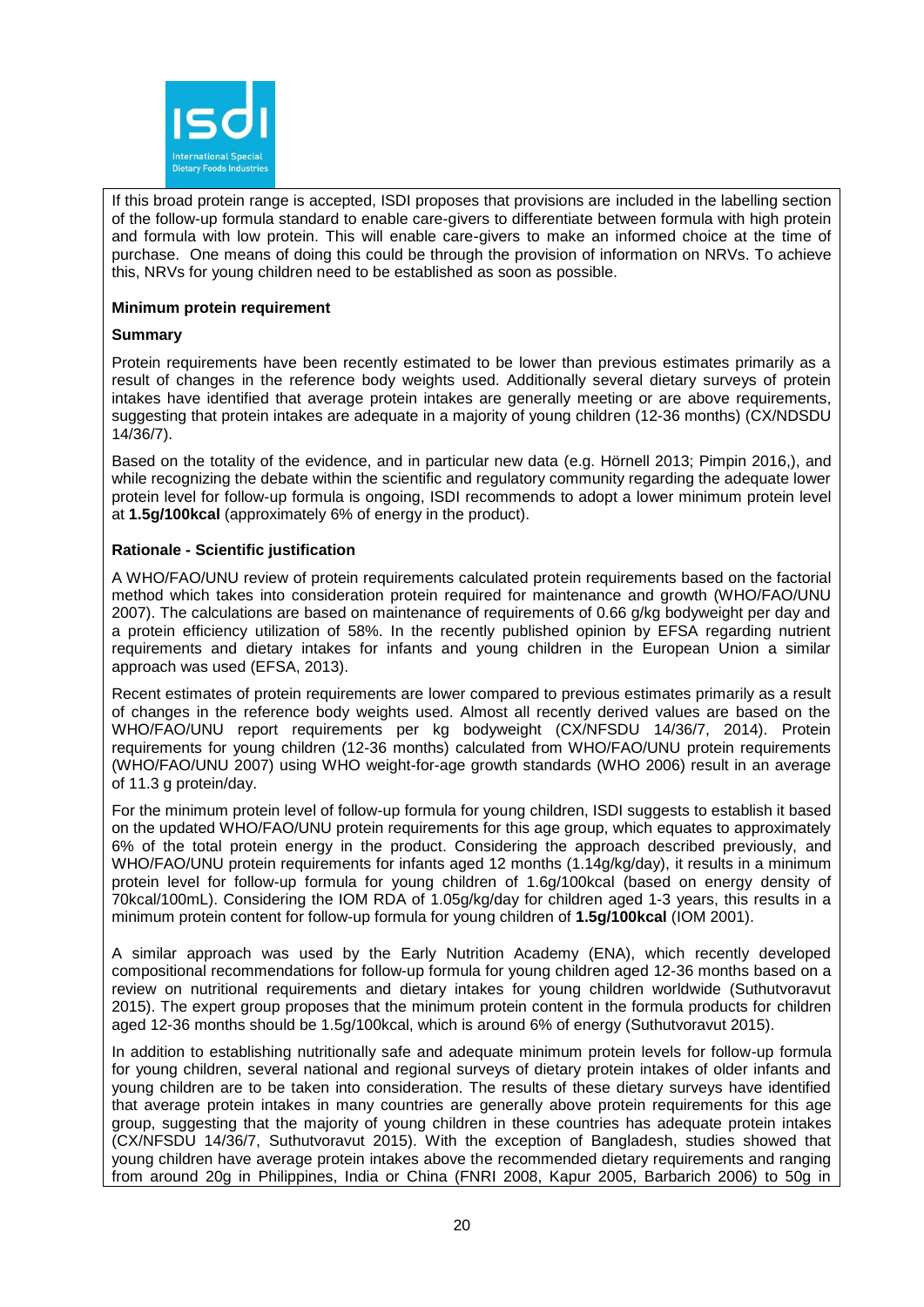

Vietnam (Le Nguyen 2013) or even 60g per day in Australia and USA (Webb 2008, Butte 2010) – two to six times higher than the WHO/FAO/UNU safe intake level. In Uganda, data were presented as percentiles and highlighted that even at the 5<sup>th</sup> percentile, intakes were twice those recommended by WHO/FAO/UNU (Harvey 2010).

Although ISDI acknowledges that no published data showing safety and suitability of a follow-up formula containing 1.5 or 1.6g protein/100kcal specifically in young children are available. Nevertheless ISDI refers to the studies conducted by Ziegler and Inostroza (Ziegler et al (2015), Ziegler (2015b) and Inostroza (2014)) which are randomized clinical trials conducted on infants up to 12 months. They demonstrate adequate growth and development.

When a formula has been assessed in infants as sole source of nutrition and established safe and suitable for this target population, then the formula could be considered safe and suitable for young children in a diversified diet.

In conclusion, based on the available data, in particular recent estimates of protein requirements and considering protein intakes in young children, ISDI requests the 38<sup>th</sup> session of CCNFSDU to consider adopting a minimum protein level of **1.5g/100kcal, which equates approximately to 6% of energy from protein in the product.** 

#### **Maximum level for protein**

ISDI considers that, despite no upper safe protein levels have been established by a recognised authoritative scientific body, a maximum level should be proposed to be coherent with other macronutrients.

EFSA (2013) noted Intakes of protein of older infants and young children living in Europe were generally high but not at levels of concern. WHO/FAO/UNU report on dietary protein requirements states that there is no risk to individuals with excessive intakes considerably above the safe intake levels (WHO/FAO/UNU 2007).

In setting a maximum protein level for follow-up formula for young children, the protein content of cow's milk, generally considered as the reference point for follow-up formula for young children and a key ingredient in such products should be taken into account. Consideration should also be given to the diversity of protein intakes across the globe including the protein intakes of young children living in both resource-rich and resource-limited settings. Average protein intakes in a number of resource-rich countries exceed protein requirements, noting however that average intakes do not reflect population intake distribution (Gibney, 2004). Fewer nationally representative data are available from developing countries. While average intakes of young children exceed protein requirements a significant proportion in India, Indonesia, China, and the Philippines still did not meet local RDA's or WHO safe levels despite average intakes meeting requirements (noting comparison to WHO minimum levels was not always available) (FNRI 2008, Nguyen 2013, Poh 2013, Sanjaja 2013). However, in absence of protein intake data, levels of stunting give an indication of the extent of protein-energy malnutrition in a country; stunting is still widespread in many resource-limited countries (WHO 2016).

Milk is recognized as an important part of a healthy diet, including that of young children, with >40 countries recommending its consumption (FAO, 2013). WHO guidelines for non-breast fed children also emphasize the importance of cow's milk consumption in young children as a valuable source of high quality protein (2013 eWG, WHO 2005). The protein content of whole cow's milk is between **3.2 to 3.4g/100 ml** (FAO 2013.This is equivalent to an average protein density of **5.5g/100kcal (1)** . The current Codex Standard for follow-up formula has a maximum protein limit which would enable a formula to contain equivalent levels of protein as found in whole cow's milk.

Based on evidence that protein intakes and quality varies globally and that cow's milk is generally considered as the reference point, it is important that protein requirements are not unnecessarily limited. Many children will continue to benefit from products with a higher proportion of energy from protein, particularly high quality protein.

**In conclusion**, ISDI considers that given all these facts, broader rather than narrow criteria should established for protein requirements for follow-up formula for young children, and a level of **5.5g/100kcal**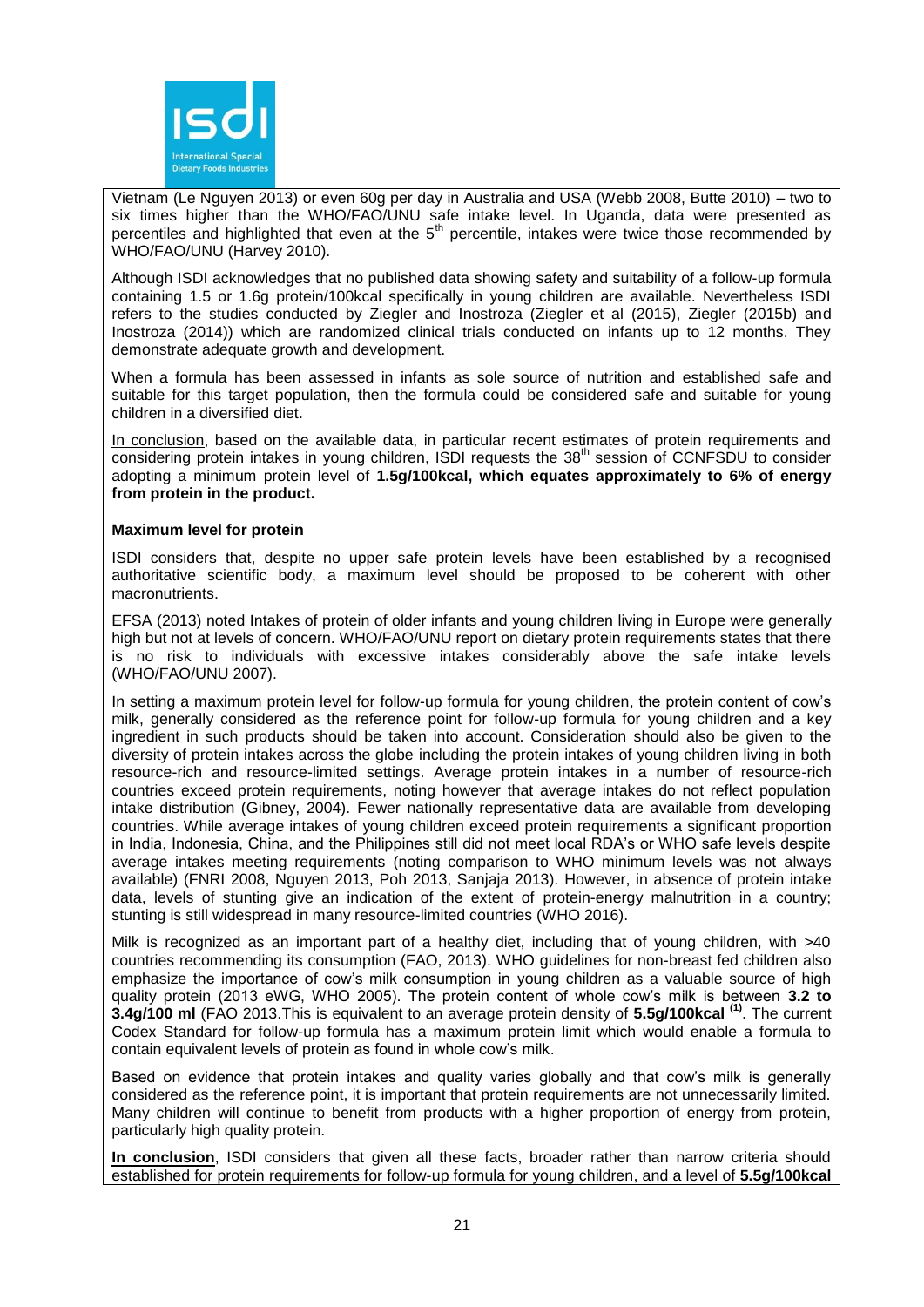

**(approximately 22% of energy in the product)**, reflecting the protein density in whole cow's milk, is considered an appropriate maximum.

This is to ensure that products cover different nutritional needs for young children.

*(1) with an average protein density of 5.5g/100kcal (based on an average energy content of 62kcal/100mL and an average protein content of 3.3g/100mL, FAO 2013).*

#### *References*

ISDI comments to 37th session of the CCNFSDU (2015) Review of the standard for follow-up formula (Codex STAN 156-1987). CX/NFSDU 15/37/5-Add.1

Barbarich BN, Willows ND, Wang L, Clandinin MT 2006) Polyunsaturated fatty acids and anthropometric indices of children in rural China. *Eur J Clin Nutr,* 60: 1100–1107.

Butte NF, Fox MK, Briefel RR, Siega-Riz AM, Dwyer JT, Deming DM, Reidy KC (2010) Nutrient intakes of US infants, toddlers, and preschoolers meet or exceed dietary reference intakes. *J Am Diet Assoc,* 110(S12): S27–S37.

CX/NFSDU 14/36/7: Codex committee on nutrition and foods for special dietary uses. 36th Session. Review of the standard for Follow-up Formula (CODEX STAN 156-1987). November 2014.

EFSA (2013) Scientific opinion on nutrient requirements and dietary intakes of infants and young children in the European Union. *EFSA Journal,* 11(10):3408.

FAO (2013) *Milk and dairy products in human nutrition.* Rome: Food and Agriculture Organization.

Food and Nutrition Research Institute (2010) Philippines Nutrition: Facts and Figures 2008.

Harvey P, Rambelosen Z, Dary O (2010) The 2008 Uganda food consumption survey. Determining the dietary patterns of Ugandan women and children. Washington, DC: *Academy for Educational Development;*

[https://www.spring-nutrition.org/sites/default/files/a2z\\_materials/508](https://www.spring-nutrition.org/sites/default/files/a2z_materials/508-uganda_food_consumption_survey_final_08152011.pdf) [uganda\\_food\\_consumption\\_survey\\_final\\_08152011.pdf](https://www.spring-nutrition.org/sites/default/files/a2z_materials/508-uganda_food_consumption_survey_final_08152011.pdf)

Hörnell A, Lagström H, Lande B, Thorsdottir I (2013) [Protein intake from 0 to 18 years of age and its](http://www.ncbi.nlm.nih.gov/pubmed/23717219)  [relation to health: a systematic literature review for the 5th Nordic Nutrition Recommendations.](http://www.ncbi.nlm.nih.gov/pubmed/23717219) *Food Nutr Res*, 57.

Inostroza J, Haschke F, Steenhout P, *et al*. (2014) Low-protein formula slows weight gain in infants of overweight mothers. *JPGN*, 59(1):70-7.

Kapur D, Sharma S, Agarwal KN (2005) Dietary intake and growth pattern of children 9–36 months of age in an urban slum in Delhi. *Indian Pediatr,* 42: 351–356.

Le Nguyen BK, Le Thi H, Nguyen Do VA, Tran Thuy N, Nguyen Huu C, Thanh Do T, *et al* 2013) Double burden of undernutrition and overnutrition in Vietnam in 2011: results of the SEANUTS study in 0.5–11 year-old children. *Br J Nutr,* 110(S3):S45–S56.

Pimpin L, Jebb S, Johnson L, Wardle J, Ambrosini GL (2016) Dietary protein intake is associated with body mass index and weight up to 5 y of age in a prospective cohort of twins. *Am J Clin Nutr,* 103: 389-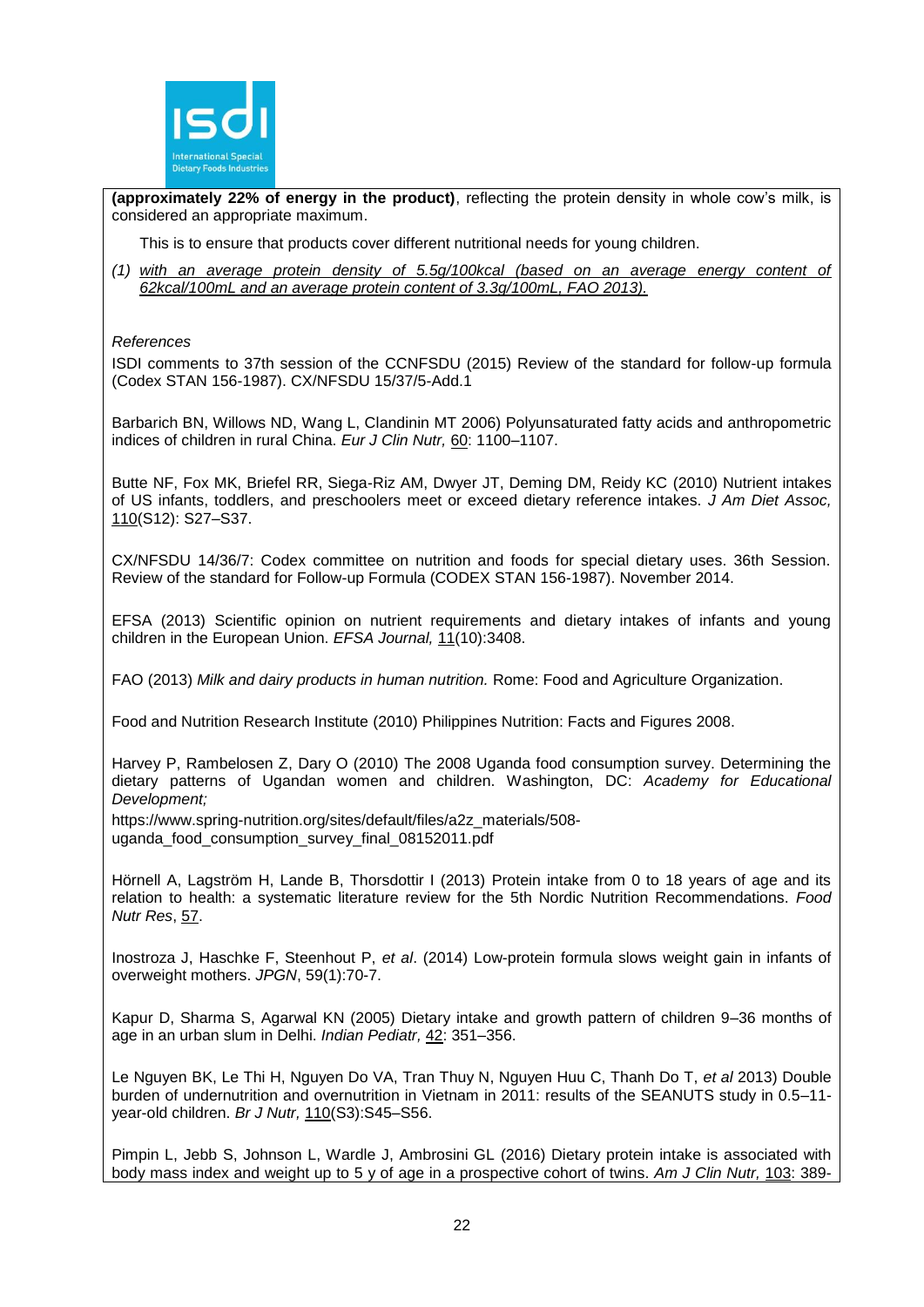

# 97.

Suthutvoravut U, Abiodun PO, Chomtho S, Chongviriyaphan N, Cruchet S, Davies PS, Fuchs GJ, Gopalan S, van Goudoever JB, Nel Ede L, Scheimann A, Spolidoro JV, Tontisirin K, Wang W, Winichagoon P, Koletzko B (2015) [Composition of Follow-Up Formula for Young Children Aged 12-36](http://www.ncbi.nlm.nih.gov/pubmed/26360877)  [Months: Recommendations of an International Expert Group Coordinated by the Nutrition Association of](http://www.ncbi.nlm.nih.gov/pubmed/26360877)  [Thailand and the Early Nutrition Academy.](http://www.ncbi.nlm.nih.gov/pubmed/26360877) *Ann Nutr Metab*, 67(2):119-32.

Webb K, Rutishauser I, Knezevic N (2008) Foods, nutrients and portions consumed by a sample of Australian children aged 16–24 months. *Nutr Dietetics,* 65: 56–65.

WHO (2005) *Guiding principles for feeding non-breastfed children 6-24 months of age.* Geneva: World Health Organization.

WHO Child Growth Standards (2006) Accessed online: [http://www.who.int/childgrowth/standards/weight\\_for\\_age/en/](http://www.who.int/childgrowth/standards/weight_for_age/en/)

WHO/FAO/UNU (World Health Organization/Food and Agriculture Organization of the United Nations/United Nations University) 2007 Protein and amino acid requirements in human nutrition. Report of a Joint WHO/FAO/UNU Expert Consultation. WHO Technical Report Series, 935:284 pp.

WHO (2016) Child malnutrition.

[http://gamapserver.who.int/gho/interactive\\_charts/mdg1/atlas.html?indicator=i1&date=Latest%20availabl](http://gamapserver.who.int/gho/interactive_charts/mdg1/atlas.html?indicator=i1&date=Latest%20available%20year) [e%20year.](http://gamapserver.who.int/gho/interactive_charts/mdg1/atlas.html?indicator=i1&date=Latest%20available%20year) Accessed 6 July 2016.

Ziegler EE, Fields DA, Chernausek SD, *et al* (2015) Adequacy of Infant Formula with Protein Content of 1.6 g/100 kcal for Infants Between 3 and 12 Months: A Randomized Multicenter Trial. *[J Pediatr](http://www.ncbi.nlm.nih.gov/pubmed/26154030)  [Gastroenterol Nut,](http://www.ncbi.nlm.nih.gov/pubmed/26154030)* 61(5):596-603.

Ziegler EE, Fields DA, Chernausek SD, *et al* (2015b) Effect of infant formula with protein content of 1.6g/100kcal fed between 3-12 months on growth at 3 and 5 years of age. Abstract number 5000, 9th World Congress on Developmental Origins of Health and Disease; Cape Town, South Africa.

# **Total Fat**

| Total fat                                                                                                                    |                                                                                        |
|------------------------------------------------------------------------------------------------------------------------------|----------------------------------------------------------------------------------------|
| Based on the eWG recommendation to establish total fat requirements, please state your preferred<br>minimum total fat value? |                                                                                        |
| $\Box$ Current Codex FUF standard<br>3.0 g/100 kcal<br>0.7 g/100 kJ                                                          | $\Box$ Proposed Codex FUF standard for older infants<br>4.4 g/100 kcal<br>1.1 g/100 kJ |
| $\boxtimes$ Reduced fat cows' milk<br>3.5 g/100 kcal<br>0.8 g/100 kJ                                                         | $\Box$ Alternative value, please specify                                               |
| Dlogge provide instituction for varm approved                                                                                |                                                                                        |

*Please provide justification for your answer*

Minimum fat levels may be guided by reduced fat milk (1.5-2% fat, calculated by eWG as 3.5g/100kcal). This will enable formulations targeting the lower level of the energy range to be produced and is consistent with the approach guiding the energy minimum of 45kcal/100mL.

ISDI notes younger children are recommended to consume higher fat levels than adults, however from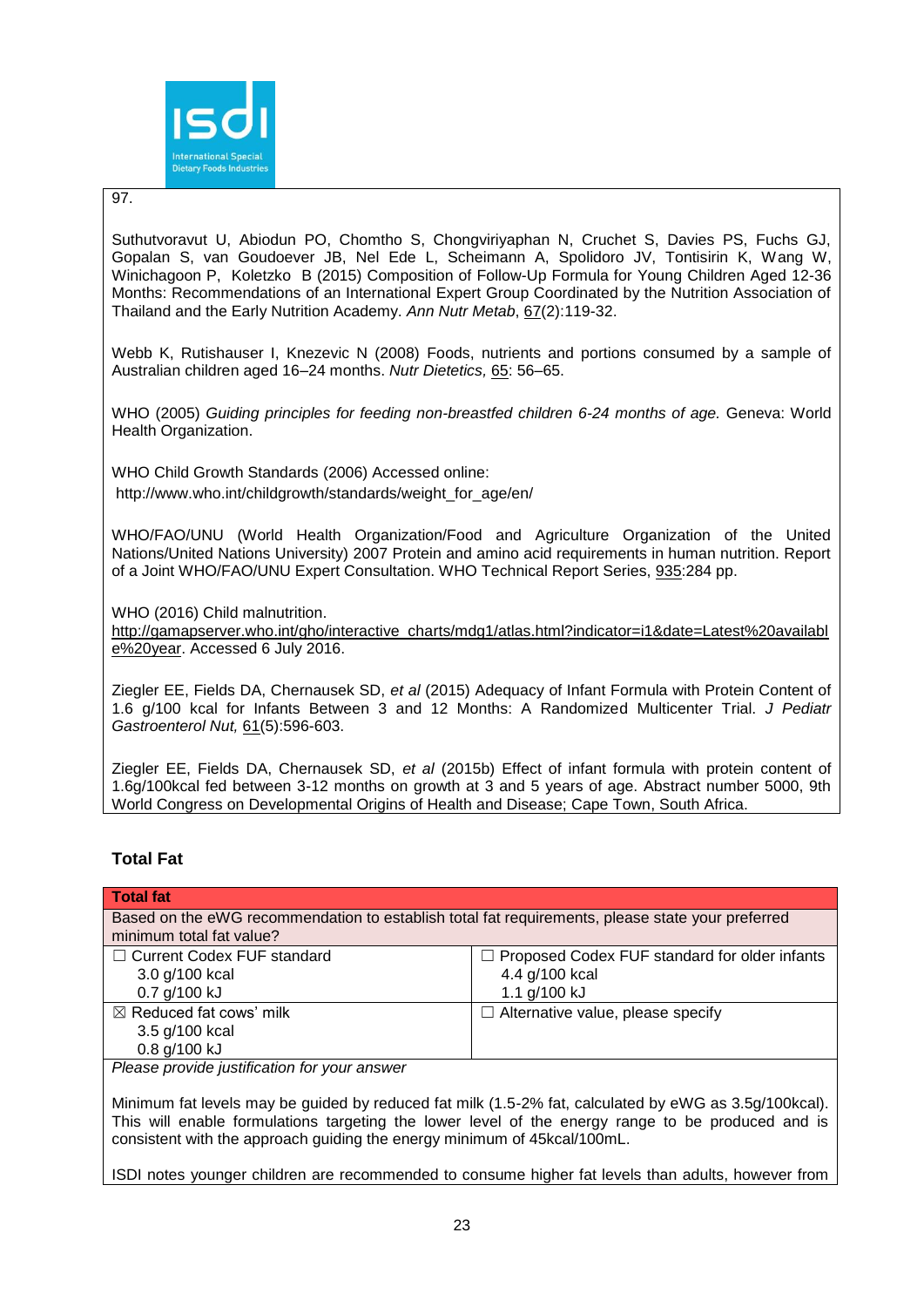

age 2 years may choose reduced fat milk options (WHO, 2005). Thus it is appropriate that the minimum should not be lower than reduced fat milk in order to cover the broad age range.

#### *Reference*

WHO (2005) Guiding Principles for feeding of non-breastfed children 6-24 months of age. World Health Organization.

Based on the eWG recommendation to establish total fat requirements, please state your preferred maximum total fat value?

| $\boxtimes$ Proposed FUF-older infants & cows' milk                                                            | $\Box$ Alternative value, please specify |
|----------------------------------------------------------------------------------------------------------------|------------------------------------------|
| 6.0 g/100 kcal                                                                                                 |                                          |
| 1.4 g/100 kJ                                                                                                   |                                          |
| not a communicated to the contract of the communication of the contract of the contract of the contract of the |                                          |

*Please provide justification for your answer*

ISDI supports retention of the existing maximum of the Codex Standard for Follow-up Formula of 6g/100kcal, providing up to 54% energy from fat in the product. Increased fat levels also support reduced added carbohydrates and properties of the product. The upper range is greater than the EU total diet RI of 35-40% for young children, however as follow-up formula for young children are not meal replacements, and not every food must align to total diet intake distribution, furthermore, other foods may provide reduced fat

# **Essential Fatty acids**

# **Lipids**

Based on the eWG recommendation to give consideration to the fatty acid profile of follow-up formula for young children, including maximum levels for trans fat, and noting the levels in full fat and reduced fat cows' milk, please state your preferred levels (with justification) as below:

Should levels for linoleic acid, α-linolenic acid and phospholipids be established for follow-up formula for young children? Please stipulate what these levels should be; min, max, GUL. *Please provide justification for your answers.*

#### **Summary**

ISDI supports establishing a minimum for α-linolenic acid of **44mg/100kcal** based on evidence of globally inadequate supply of α-linolenic acid in the diet of young children. It is not necessary to mandate minimum linoleic acid levels, however, if the eWG decides to mandate this nutrient, ISDI then suggests the minimum level in the current Codex STAN 156-1987 of **300mg/100kcal.** Lastly, no maximum or GUL, nor ratio between both linoleic and α-linolenic acid is necessary if a minimum is established for both linoleic acid and α-linolenic acid.

#### **Rationale – Scientific justification**

Fat is an important dense source of energy, it facilitates the absorption of fat-soluble dietary components such as vitamins and supplies essential fatty acids (α-linolenic acid (ALA) and linoleic acid (LA)) to the body.

ISDI recommends to add α-linolenic acid to the list of mandatory composition criteria as the eWG Chair in 2014 highlighted evidence of globally inadequate supply of ALA in the diet of young children. EFSA (2013) also outlined intake data of fatty acids was scarce in the EU, and of the data available, that dietary intakes of α-linolenic acid in young children were low relative to the Adequate Intake. Minimum levels could be defined based on minimum FAO AI for 6-24 months i.e. 0.4% of total energy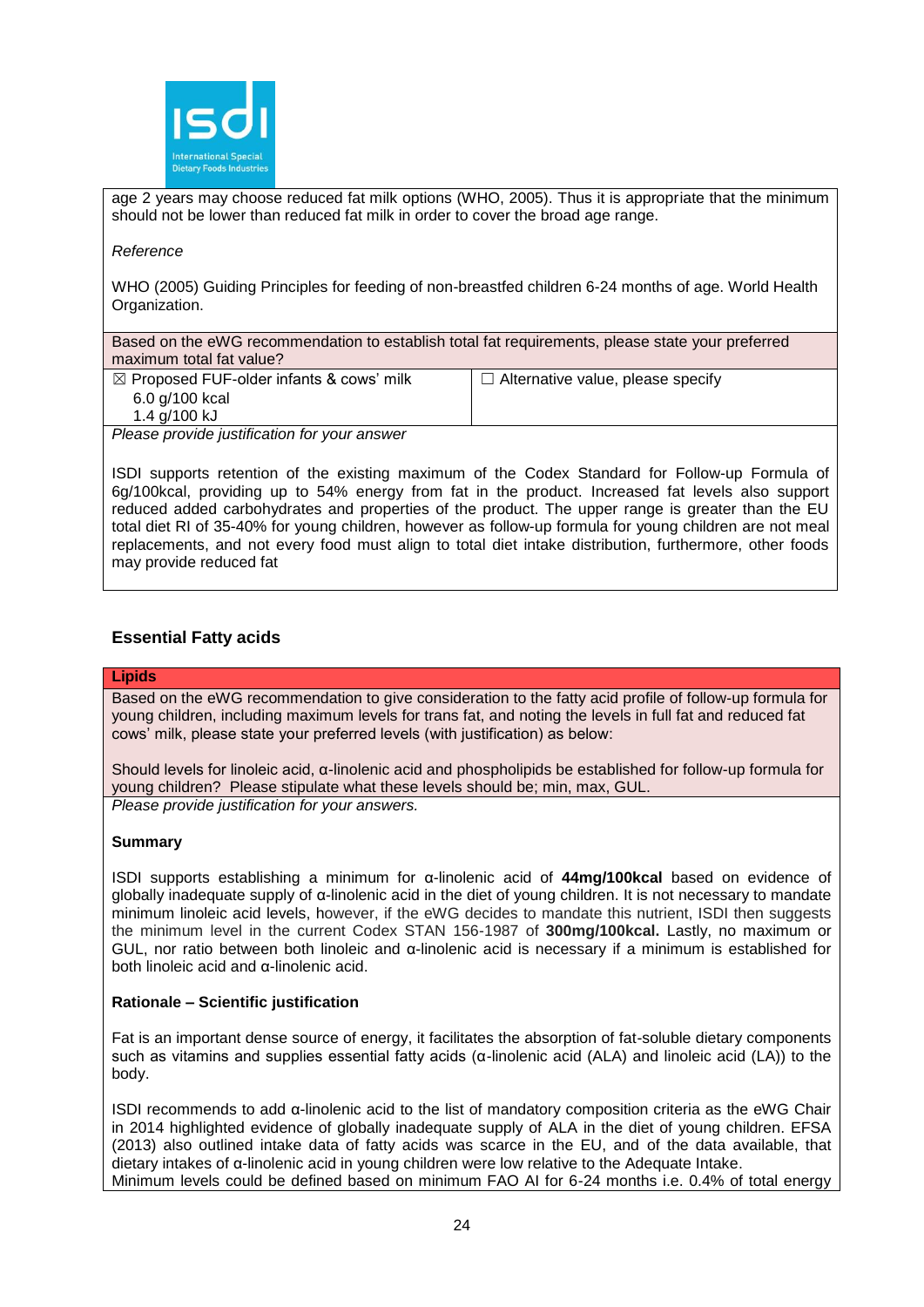

from ALA, which could be applied to the whole product  $44mg/100kcal$  (i.e. 0.4% of 100kcal = 100\*0.004/9). Establishing levels for LA and ALA should be based on expert recommendations defined for n-3 and n-6 fatty acids.

Linoleic acid intake is globally adequate as an essential fatty acid. ISDI considers that it is not necessary to mandate minimum LA levels on the basis that this would not meet the key overarching principles outlined by the eWG:

- There is insufficient evidence to suggest intakes of LA are globally limited in a young child's diet. Food supply data does not indicate this is insufficient Michaelsen (2011) and EFSA (2013) concluded intakes and status of LA were of no concern for European infants and young children.
- Follow up formula for young children will contain LA from the milkfat and/or vegetable oil fat source ingredients.

However, if the eWG decides to mandate this nutrient, ISDI then can support the minimum level is of the current Codex STAN 156-1987 of **300mg/100kcal.**

Finally, ISDI is also of the position that if a minimum level is established for both ALA and LA, then a ratio is not required. FAO (2010) concluded there was insufficient evidence to set a ratio of α-linolenic acid:linoleic acid in the diet:

"*Based on both the scientific evidence and conceptual limitations, there is no compelling scientific rationale for the recommendation of a specific ratio of n-6 to n-3 fatty acids or linoleic acid to* αlinolenic acid*, especially if intakes of n-6 and n-3 fats lie within the recommendations established in this report*"

If a minimum is not established for either LA or ALA, then consideration should be given to the establishment of a ratio.

Phospholipids are naturally present in milk. ISDI therefore considers that there is no necessity to establish a minimum level for phospholipids in follow-up formula for young children.

# *References*

EFSA (2013) Scientific Opinion on nutrient requirements and dietary intakes of infants and young children in the European Union. *EFSA Journal*, 11(10):3408

FAO (2010) Fats and Fatty Acids in Human Nutrition. Report of an Expert Consultation.

Michaelsen KF, Dewey KG , Perez-Exposito AB, Nurhasan M, Lauritzen L and Roos N (2011) Food sources and intake of n-6 and n-3 fatty acids in low-income countries with emphasis on infants, young children (6–24 months), and pregnant and lactating women. *Maternal and Child Nutrition;* 7 (2):124–140.

Should a range for the ratio of linoleic: α-Linolenic acid be established for follow-up formula for young children?

| $\Box$ Yes                                                                                                                                                                                                                                                                                      | $\boxtimes$ No                                                                                                  |
|-------------------------------------------------------------------------------------------------------------------------------------------------------------------------------------------------------------------------------------------------------------------------------------------------|-----------------------------------------------------------------------------------------------------------------|
| Should this be a minimum of 5:1 and a maximum<br>of 15:1 as per the Codex Infant Formula Standard,<br>the proposed Standard for Follow-up Formula for<br>Older Infants and the recommendations of the<br>2015 IEG?<br>$\Box$ Yes<br>$\Box$ No<br>$\Box$ Alternative, please specify and provide | If a minimum is not established for both linoleic<br>acid and a-linolenic acid, a ratio could be<br>considered. |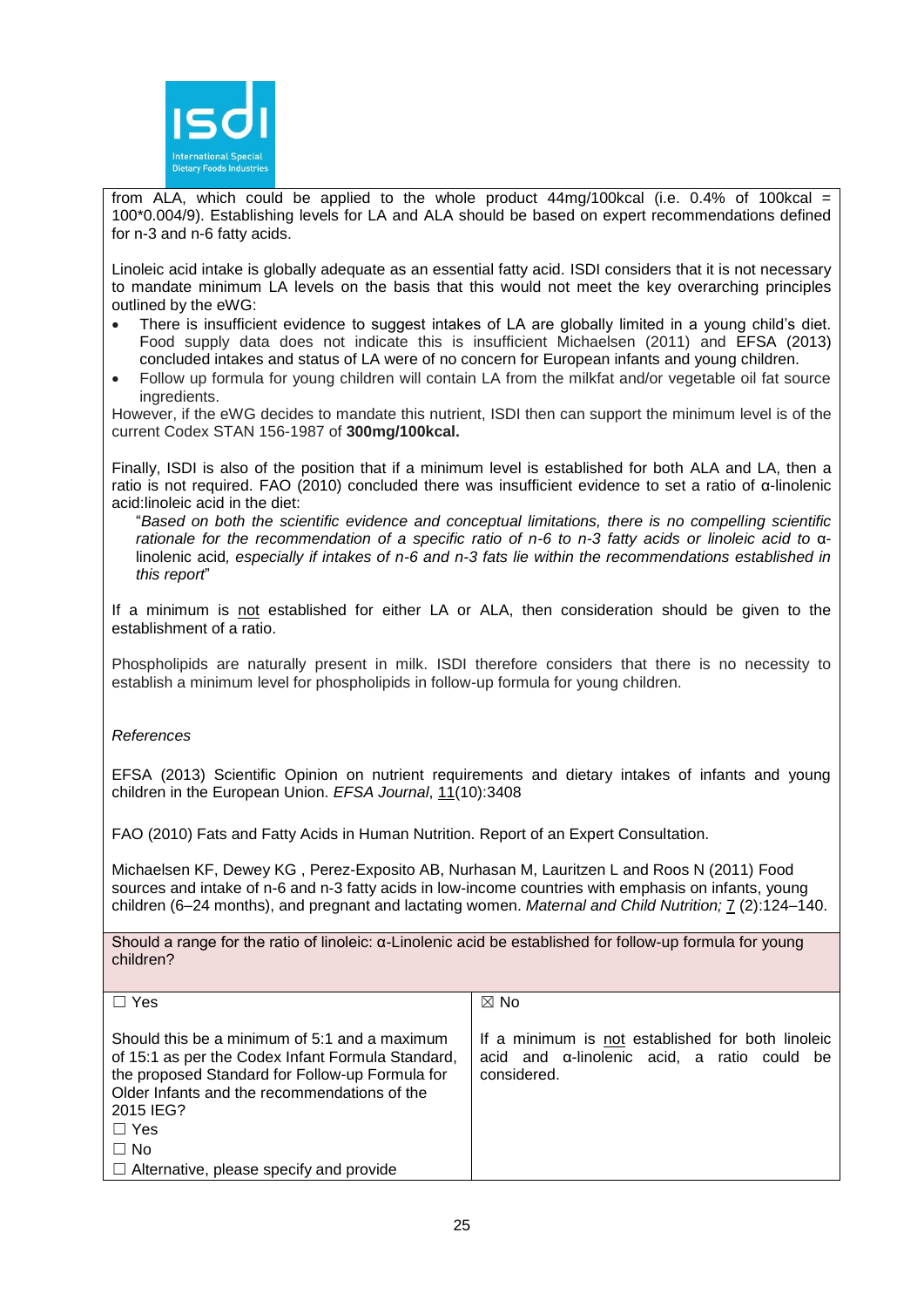

| justification for your answer.                                                                                                                                                                                                                                                                                                                                                                                                              |                |
|---------------------------------------------------------------------------------------------------------------------------------------------------------------------------------------------------------------------------------------------------------------------------------------------------------------------------------------------------------------------------------------------------------------------------------------------|----------------|
| Should a maximum percentage fat for lauric and myristic acid be established for follow-up formula for<br>young children?                                                                                                                                                                                                                                                                                                                    |                |
| $\Box$ Yes                                                                                                                                                                                                                                                                                                                                                                                                                                  | $\boxtimes$ No |
| Should this level be $\leq$ 20% of fat as per the Codex<br>Infant Formula Standard, and the proposed<br>Standard for Follow-up Formula for Older Infants,<br>and noting this would accommodate full fat and<br>reduced fat cows' milk?<br>$\Box$ Yes<br>$\Box$ No<br>$\Box$ Alternative, please specify and provide<br>justification for your answer.                                                                                       |                |
| Should a maximum level for trans fat be established for follow-up formula for young children? If you<br>support a maximum level, please state what percentage of fat this should be.                                                                                                                                                                                                                                                        |                |
| $\Box$ Yes<br>Please state what the maximum level should be,<br>and provide justification for your answer.                                                                                                                                                                                                                                                                                                                                  | $\square$ No   |
| ISDI is of the opinion that further consideration is<br>needed regarding the appropriateness of setting a<br>maximum TFA as a percentage of total fat, when<br>all sources of industrial TFA in these products will<br>be limited through restriction of hydrogenated<br>vegetable oils. The fat level in cow's milk has to be<br>taken into account to allow use of milk fat at a<br>certain level in follow-up formula for young children |                |
| As discussions are still ongoing, ISDI reserves the<br>right to further consider of this element before the<br>38 <sup>th</sup> CCNFSDU meeting.                                                                                                                                                                                                                                                                                            |                |
| Rationale - Scientific justification:                                                                                                                                                                                                                                                                                                                                                                                                       |                |

Current recommendations by the WHO/FAO from 2008 state trans-fatty acids (TFAs) should be below 1% of total energy intake. The evidence for the association of these fatty acids with major health and disease outcomes was graded as "convincing" WHO, 2010. EFSA established DRVs on all the fatty acids in 2010 as well and their recommendation for TFA intake is to keep 'as low as possible'. The ENA recommends keeping trans-fatty acids below 2% of total fat, because of the potential adverse effects.

Nevertheless, regulators, public health bodies and WHO/ FAO are still working to reduce the detrimental effects of TFA in the diet by trying to limit/ban industrial TFA, but not intakes of ruminant TFA which are naturally inherent in the milk (EC, 2015; FAO,2010; UAUY, 2009).

Inclusion of a clause banning the use of hydrogenated vegetable oils in follow-up formula for young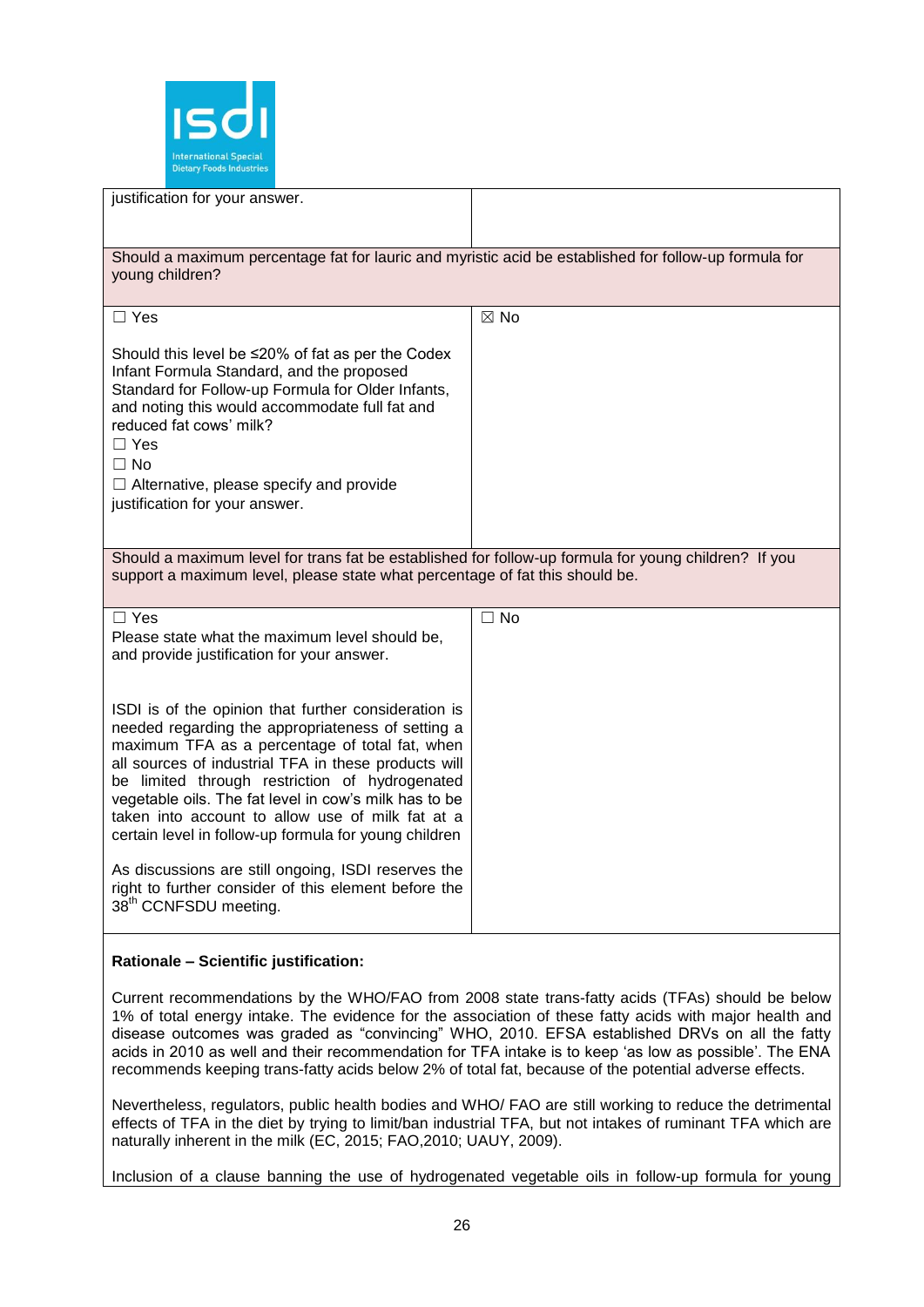

children could effectively eliminate industrial TFA from these products.

A recent systematic review and meta-analysis commissioned by the World Health Organisation (de Souza et al., 2015) reported that industrial, but not ruminant, trans fats were associated with coronary heart disease (CHD) mortality (1.18 (1.04-1.33) vs 1.01 (0.71-1.43 for ruminant)), and CHD (1.42 (1.05- 1.92) vs 0.93 (0.73-1.18)). Ruminant trans-palmitoleic acid was associated positively (protective) with type-2 diabetes (0.58 (0.46-0.74)).

Recently, FAO acknowledged that the quantity of TFA consumed may also be a factor in the disease risk. Present knowledge on TFA intakes in most countries is not robust (FAO 2013).

The quantities of ruminant TFA (rTFA) consumed are low in most of the populations studied (generally <1.0 percent E). Thus, even when total ruminant fat intake is relatively high, the potential amount of TFA from this source is still quite modest. These data do not discount the possibility that much higher amounts of ruminant fat could have adverse effects, but in the amounts consumed in actual diets rTFA do not appear to be major contributors to CHD risk (FAO 2013). It is also noted that, at amounts currently consumed, rTFA do not have detectable adverse relationships with disease risk but further investigation is warranted. At the present time, both sources of TFAs, and especially specific TFA isomers, should be considered when assessing effects on disease risk (Mozaffarian, Aro and Willett, 2009, cited in FAO 2013).

Regarding the inherent levels of ruminant TFA in milk: the eWG summarised data that suggested whole milk and skim milk TFA levels range from 0.1- 6.5% TFA in the milkfat. However, data averages from analysis of milkfat and whole milk do not support this low minimum value. Milk data from over 14 European countries shows average TFA levels as a proportion of total fat in milk are significantly higher ranging from 3.19-5.09% (Aro, 1998), with data from British supermarkets also showing average levels of 3.78-5.46% (Kliem et al, 2013). Analysis of milkfat by Precht and Molkentin (2000) also supported average data from some countries around 4-5.5%.

*References*

A. Aro, J. M. Antoine, L. Pizzoferrato, O. Reykdal, and G. van Poppel (1998) Trans Fatty Acids in Dairy and Meat Products from 14 European Countries: The TRANSFAIR Study. *Journal of Food Composition and Analysis,* 11(2), 150-160.

de Souza RJ, Mente A, Maroleanu A *et al* (2015) Intake of saturated and trans unsaturated fatty acids and risk of all cause mortality, cardiovascular disease, and type 2 diabetes: systematic review and metaanalysis of observational studies. *British Medical Journal*, 351:h3978

European Commission (2015) Report from the commission to the European Parliament and the Council regarding trans fats in foods and in the overall diet of the union population. 3.12.2015 COM(2015) 619 final; 268 final.

EFSA (2010) Scientific Opinion on Dietary Reference Values for fats, including saturated fatty acids, polyunsaturated fatty acids, monounsaturated fatty acids, trans fatty acids, and cholesterol. *EFSA Journal,* 8(3):1461.

FAO (2013) Milk and dairy products in human nutrition.

Hafekost *et al.* (2014) Systematic Review of the evidence for a relationship between trans-fatty acids and blood cholesterol prepared on behalf of Food Standards Australia New Zealand.

Kliem *et al.* (2013) Seasonal variation in the fatty acid composition of milk available at retail in the United Kingdom and implications for dietary intake. *Food Chemistry,* 141, 274–281

Precht D, Molkentin J (2000) Trans unsaturated fatty acids in bovine milk fat and dairy products. *Eur. J.*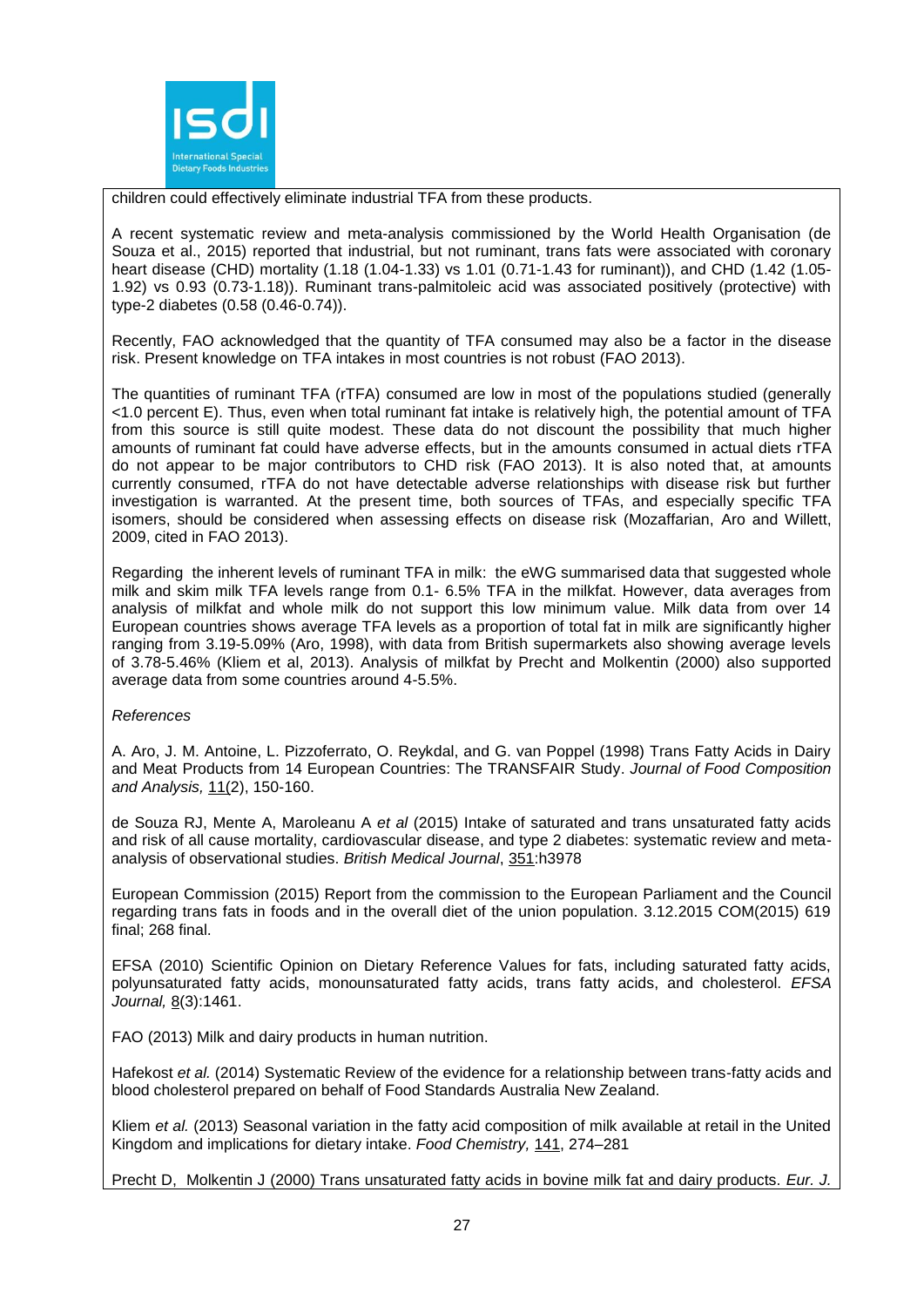

# *Lipid Sci. Technol*, 102, 635-639

Uauy *et al.* (2009) Review: WHO Scientific Update on trans fatty acids: summary and conclusions. *EJCN,* 63, 568-75.

Should the proposed footnote 7 for the Codex Standard for Follow-up Formula for older infants (*Commercially hydrogenated oils and fats shall not be used in follow-up formula*) also apply to follow-up formula for young children?

*Please provide justification for your answer.*

Yes, ISDI considers that footnote 7 should apply to follow-up formula for young children based on the rationale outlined above.

# **Carbohydrates**

| <b>Total Available Carbohydrates</b>                                                                                                                                                                                                                                                                                    |                                      |  |  |  |
|-------------------------------------------------------------------------------------------------------------------------------------------------------------------------------------------------------------------------------------------------------------------------------------------------------------------------|--------------------------------------|--|--|--|
| Is a minimum available carbohydrate level required, if a consensus is reached on establishing minimum<br>and maximum levels for energy, protein and total fat?                                                                                                                                                          |                                      |  |  |  |
| $\Box$ Yes                                                                                                                                                                                                                                                                                                              | $\boxtimes$ No                       |  |  |  |
| Please provide your rationale:                                                                                                                                                                                                                                                                                          |                                      |  |  |  |
| Currently, ISDI does not support a minimum carbohydrate level, as to be consistent with the provisions in<br>section 3.2.3 of the current Codex follow-up formula standard. ISDI however reserves the right to further<br>consider this point and elaborate more for the 38 <sup>th</sup> CCNFSDU.                      |                                      |  |  |  |
| If you support establishing a minimum available carbohydrates level, what level do you support?                                                                                                                                                                                                                         |                                      |  |  |  |
| $\Box$ Full fat cows' milk                                                                                                                                                                                                                                                                                              | □ IEG 2015 and proposed Codex FUF-OI |  |  |  |
| 7.5 mg/100 kcal                                                                                                                                                                                                                                                                                                         | 9.0 g/100 kcal                       |  |  |  |
| 1.8 mg/100 kJ<br>Please provide your rationale:                                                                                                                                                                                                                                                                         | 2.2 g/100 kJ                         |  |  |  |
| Not applicable. ISDI do not support a minimum on basis this is not necessary as this will be naturally<br>occurring from the raw ingredients, and energy limits, fat and protein will naturally drive minimum levels of<br>carbohydrate.<br>ISDI notes carbohydrates are expressed in g/100kcal (and not in mg/100kcal) |                                      |  |  |  |
| If limits are established for sugars, is there a need to also set a maximum/GUL for total available<br>carbohydrates?                                                                                                                                                                                                   |                                      |  |  |  |
| ⊠ Yes                                                                                                                                                                                                                                                                                                                   | $\square$ No                         |  |  |  |
| Please provide your rationale:                                                                                                                                                                                                                                                                                          |                                      |  |  |  |
| ISDI supports the establishment of a maximum total available carbohydrate level.<br>The establishment of maximum level requires further consideration after the minimum protein and fat<br>levels are defined.                                                                                                          |                                      |  |  |  |
| If you support a limit for total available carbohydrates, should a maximum level or GUL be established?                                                                                                                                                                                                                 |                                      |  |  |  |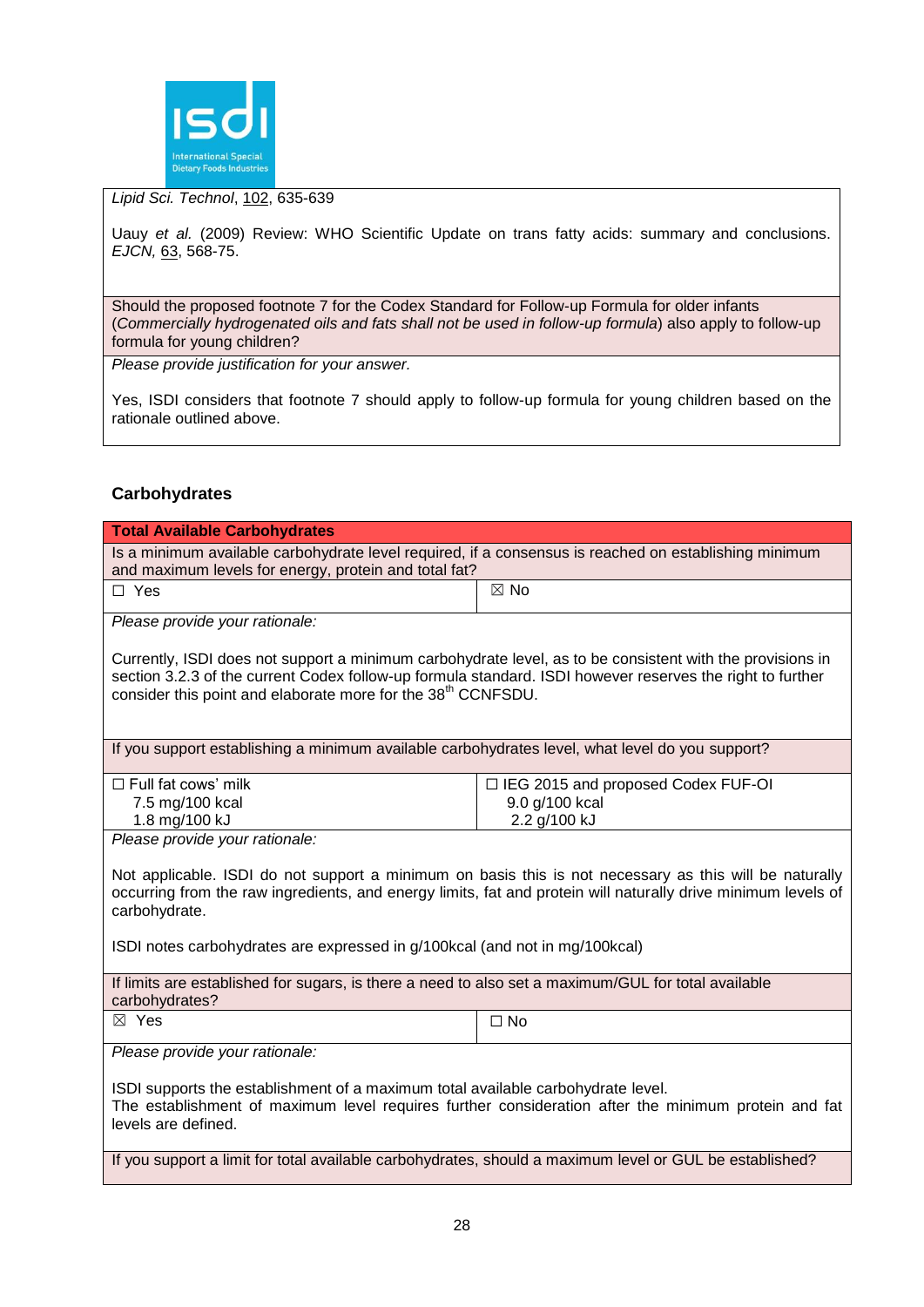

| $\boxtimes$ Yes, a maximum level should be established | $\Box$ Yes, a GUL level should be established |
|--------------------------------------------------------|-----------------------------------------------|
|--------------------------------------------------------|-----------------------------------------------|

#### *Please provide your rationale:*

ISDI's position is that a maximum level should be established to limit total available carbohydrates, but that this should not be established until the protein and fat levels are defined.

It is suggested that a cap to total carbohydrates is set to restrict addition of refined carbohydrates/ added sugars. This cap will be dependent on minimum protein and fat levels once defined.

If you support establishing a maximum/GUL, do you support 14 g/100 kcal (3.3 g/100 kJ)?

 $\Box$  Yes  $\Box$  Yes  $\Box$  Yes  $\Box$  No (please specify your alternative).

*Please provide your rationale:*

#### **Summary**

ISDI supports establishing a maximum for total carbohydrates; however, this limit should only be established after minimum protein and fat levels are defined. Whilst, ISDI could potentially support a maximum level of 14g/100kcal, this cannot be confirmed at this time as it depends on other agreed macronutrient limits.

# **Rationale**

Predominantly, carbohydrate ingredients in follow-up formula for young children may include lactose from milk ingredients, plus other added sugars and carbohydrate ingredients. Carbohydrates are an important energy source for the body and are a necessary part of the diet; however, excessive intakes can pose issues for health. Therefore, ISDI considers it prudent to set a maximum level for total available carbohydrate. This maximum level cannot be established until protein and fat levels have been established and ingredient combinations have been considered. Whilst, ISDI could potentially support a maximum level of 14g/100kcal, this cannot be confirmed at this time**.** 

| <b>Carbohydrates footnote</b>                                                                                                                                                                                                                                                                                                                            |                                                                                                      |                                                      |  |  |
|----------------------------------------------------------------------------------------------------------------------------------------------------------------------------------------------------------------------------------------------------------------------------------------------------------------------------------------------------------|------------------------------------------------------------------------------------------------------|------------------------------------------------------|--|--|
| Free sugars<br>While there was widespread support for compositional requirements that limit the addition of free sugars,                                                                                                                                                                                                                                 |                                                                                                      |                                                      |  |  |
|                                                                                                                                                                                                                                                                                                                                                          | there was no consensus on an approach. Please select your preferred approach from the below options. |                                                      |  |  |
| $\Box$ Proposed Codex FUF-OI<br>Standard                                                                                                                                                                                                                                                                                                                 | $\Box$ IEG 2015                                                                                      | $\boxtimes$ An alternative level (please<br>specify) |  |  |
| Sucrose and fructose should be<br>Sucrose and/or fructose should<br>Sugars other than lactose should<br>be $\leq$ 10% of total carbohydrates<br><10% of total energy.<br>not be added, unless needed as<br>or 5% of total energy content<br>a carbohydrate source, and<br>provided the sum of these does<br>not exceed 20% of available<br>carbohydrate. |                                                                                                      |                                                      |  |  |
| Please provide your rationale:                                                                                                                                                                                                                                                                                                                           |                                                                                                      |                                                      |  |  |

The WHO strongly recommends a reduced intake of free sugars throughout the life course in both adults and children below 10% of total energy intake. Reasons to limit sugar intake are the positive associations between free sugars and body weight, as free sugars contribute to the overall energy density of diets, and may promote a positive skewed energy balance. There is increasing concern that intake of free sugars increases overall energy intake and may reduce the intake of foods containing more nutritionally adequate calories. This could result in an unhealthy diet, increasing the risk of non-communicable diseases (NCDs)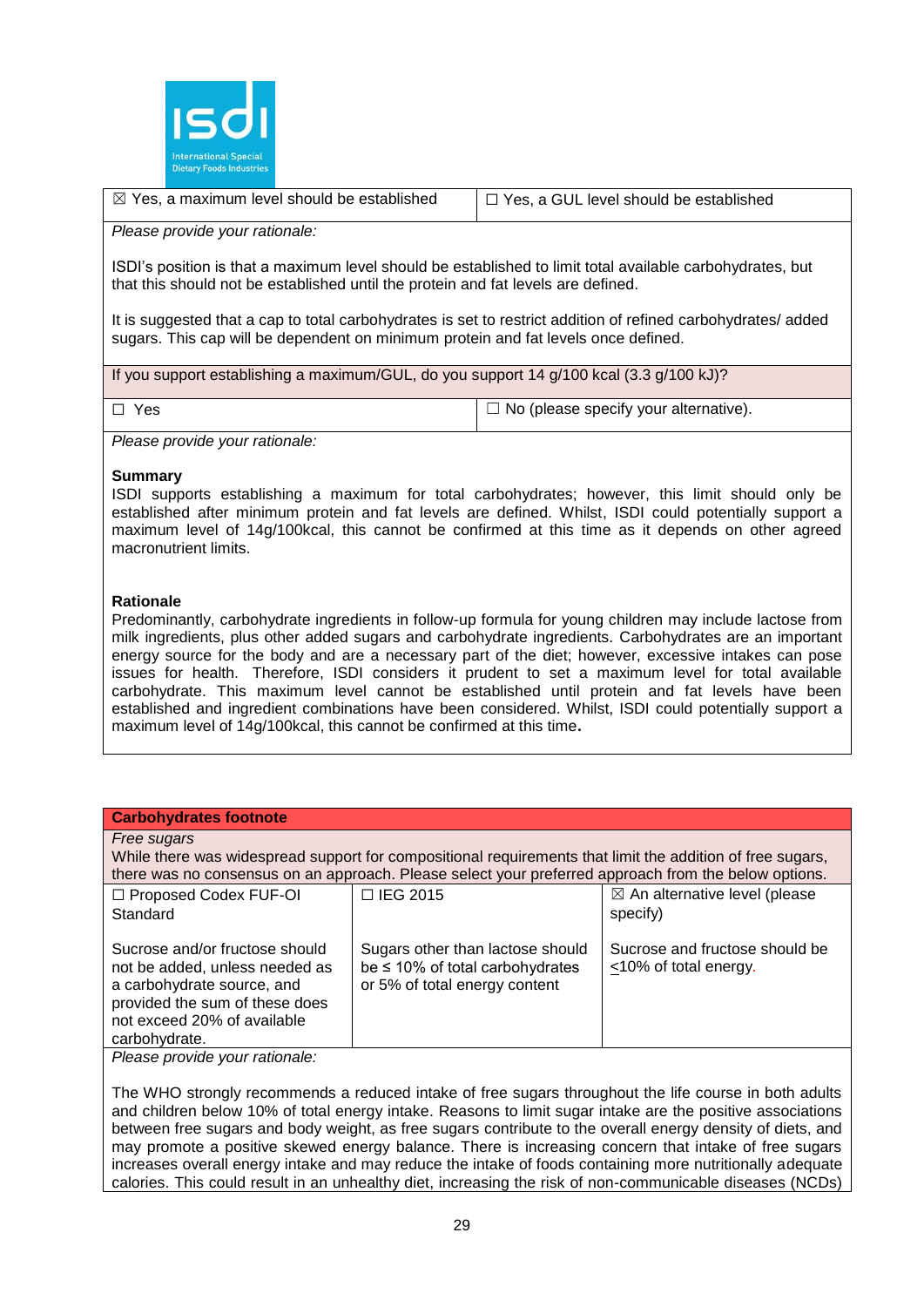

in later life (WHO 2015).

Pure or refined lactose should be excluded, given that it can be used without a maximum limit as it is not used for sweetening purposes but rather to manage the gross composition of products within the limits applied for macronutrients. In addition, in order to be more precise in the standard, ISDI proposes to consider limiting specifically sucrose and fructose with a maximum limit of 10% of total energy.

#### *Reference*

WHO (2015) Guideline: Sugars intake for adults and children. World Health Organization. *Lactose*

| □ Proposed Codex FUF-OI Standard and Codex<br><b>IF Standard</b>                                                                                                                                                                                                      |                                                                                  | □ IEG 2015                                                                                                                                             |                                                |
|-----------------------------------------------------------------------------------------------------------------------------------------------------------------------------------------------------------------------------------------------------------------------|----------------------------------------------------------------------------------|--------------------------------------------------------------------------------------------------------------------------------------------------------|------------------------------------------------|
| Lactose and glucose polymers should be the<br>preferred carbohydrates in formula based on<br>cows' milk protein and hydrolysed protein.                                                                                                                               |                                                                                  | The main source of carbohydrates should be lactose,<br>which should provide not less than 50% of total<br>carbohydrates, equivalent to 4.5 g/100 kcal. |                                                |
| Please provide your rationale:                                                                                                                                                                                                                                        |                                                                                  |                                                                                                                                                        |                                                |
| Lactose is one of the main sources of carbohydrates within follow-up formula for young children, therefore<br>if there is a cap on total carbohydrates amounts, this will automatically cap total lactose levels. As such<br>there is no need to define a level here. |                                                                                  |                                                                                                                                                        |                                                |
| The use of glucose polymers (maltodextrin) should be maintained in the standard for follow-up formula for<br>young children.                                                                                                                                          |                                                                                  |                                                                                                                                                        |                                                |
| ISDI considers lactose should be the preferred source of carbohydrates within follow-up formula for young<br>children given it is naturally present and abundant in mammalian milk, including the core ingredients used<br>in follow-up formula for young children.   |                                                                                  |                                                                                                                                                        |                                                |
| Other permitted carbohydrates                                                                                                                                                                                                                                         |                                                                                  |                                                                                                                                                        |                                                |
| □ Proposed Codex FUF-OI<br>Standard                                                                                                                                                                                                                                   | ⊠ IEG 2015                                                                       |                                                                                                                                                        | $\boxtimes$ Something else (please<br>specify) |
| Oligosaccharides, glucose<br>Only precooked and/or<br>polymers, maltodextrin and pre-<br>gelatinised starches gluten-free<br>cooked or gelatinised starches<br>by nature may be added.<br>can be added to provide energy.                                             |                                                                                  |                                                                                                                                                        |                                                |
| (NB Glucose polymers are                                                                                                                                                                                                                                              | Non-digestible carbohydrates and                                                 |                                                                                                                                                        |                                                |
| preferred carbohydrates along<br>with lactose).                                                                                                                                                                                                                       | fibres that proven to be safe and<br>suitable for the age group may be<br>added. |                                                                                                                                                        |                                                |
|                                                                                                                                                                                                                                                                       |                                                                                  |                                                                                                                                                        |                                                |

*Please provide your rationale:*

In principle, ISDI can agree with the IEG 2015 proposal on the list of permitted carbohydrates. Nevertheless, ISDI considers that there is no need for the inclusion of a positive list of other permitted carbohydrates. This level is of prescription is not warranted for this product category.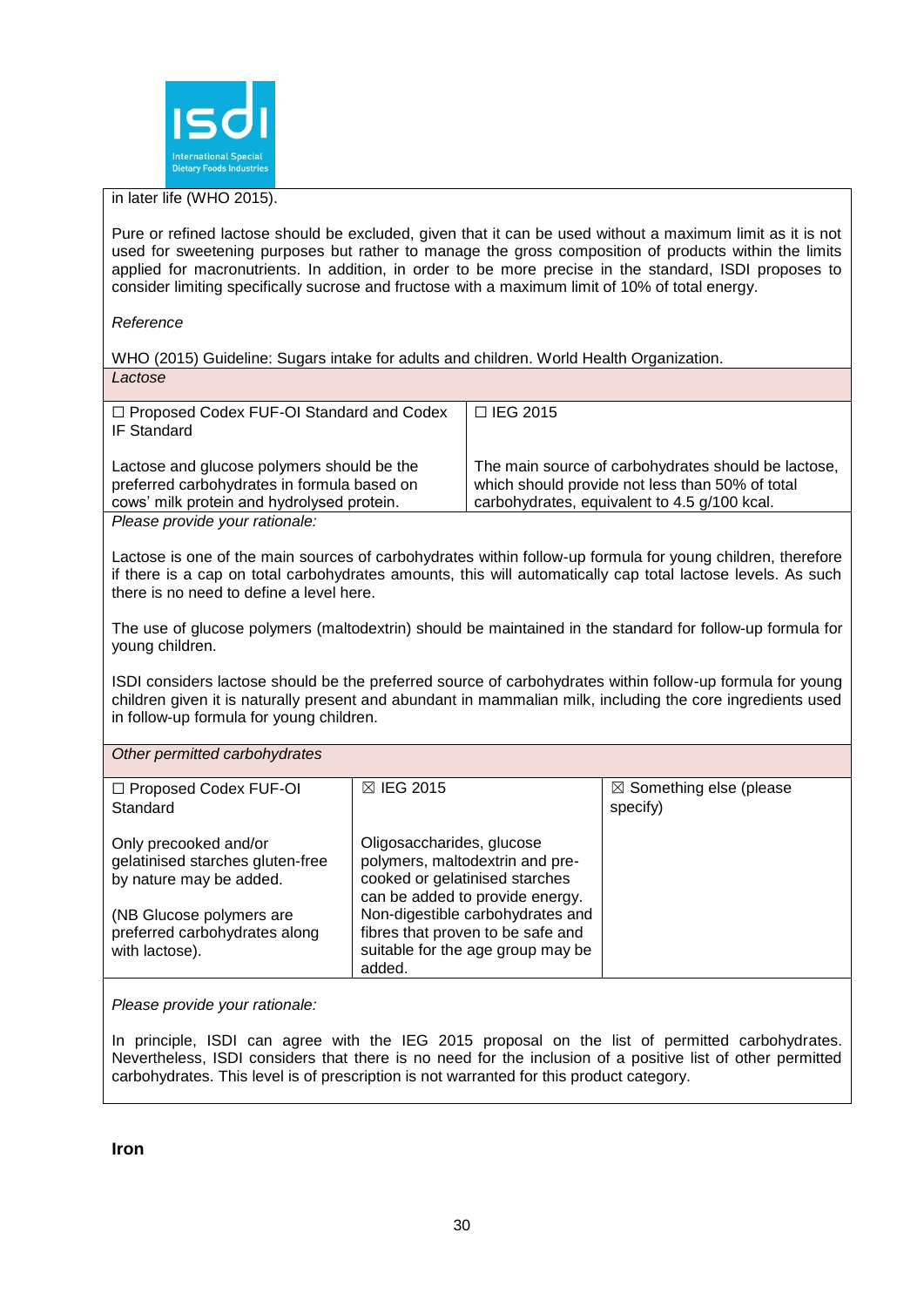

### **Iron**

While a consensus was reached on the minimum compositional requirements for iron in follow-up formula for young children, there were differing opinions on a maximum or GUL.

| <b>Iron</b> |                |                |            |
|-------------|----------------|----------------|------------|
| Unit        | <b>Minimum</b> | <b>Maximum</b> | <b>GUL</b> |
| mg/100 kcal | 1.0            | [2.0]          | [3.0]      |
| mg/100 kJ   | [0.25]         | [0.3]          | [0.7]      |
|             |                |                |            |

Should a maximum level or GUL be established for iron?

| $\Box$ Yes, a maximum level should be established  | ∩ No |
|----------------------------------------------------|------|
| $\boxtimes$ Yes, a GUL level should be established |      |
| Please provide your rationale:                     |      |

# **Summary:**

ISDI supports a GUL for the mandatory iron addition to follow-up formula for young children (12-36 months).

# **Rationale – Scientific substantiation:**

A low dietary intake of iron has been reported in a number of countries as outlined in this consultation paper. If performing a supplemental role in the diets of young children, follow-up formula for young children would require higher levels of iron than that found in cow's milk.

On average, cow's milk and milk-based product contain very low levels of iron (< 0.1 mg/100kcal) (EFSA, 2013) and the potential for iron deficiency is considerable if cow's milk or milk-based products are the main protein sources of the young child diet when comparing to the WHO recommended nutrient intakes for iron (5.8 mg/day).

A broader range for iron in follow-up formula for young children is also more suitable for this age group, compared with the range proposed for follow-up formula for older infants, to accommodate the gaps in dietary intake in countries with various and increasing diversified diets.

The option for a GUL, as opposed to a maximum level, is scientifically supported by the 2015 IEG who proposed compositional requirements for follow-up formula for young children based on nutritional requirements and safety. There is no evidence that the GUL for iron would be unsafe.

#### *Reference*

EFSA NDA Panel (EFSA Panel on Dietetic Products, Nutrition and Allergies), 2013. Scientific Opinion on nutrient requirements and dietary intakes of infants and young children in the European Union. EFSA Journal 2013;11(10):3408, 103 pp. doi:10.2903/j.efsa.2013.3408

If you support establishing a maximum or GUL, please select your preferred value, providing scientific rationale to support your preferred choice.

| $\Box$ Maximum (Proposed Codex FUF-OI)         | $\boxtimes$ GUL (IEG 2015) |
|------------------------------------------------|----------------------------|
| 2.0 mg/100 kcal                                | 3.0 mg/100 kcal            |
| $0.5 \,\mathrm{mg}/100 \,\mathrm{kJ}$          | 0.7 mg/100 kJ              |
| $\Box$ Alternative value (please provide level |                            |
| (max/GUL))                                     |                            |

*Please provide your rationale:*

**Summary:**

ISDI supports a GUL of 3.0 mg/100kcal for the mandatory iron addition to follow-up formula for young children (12-36 months).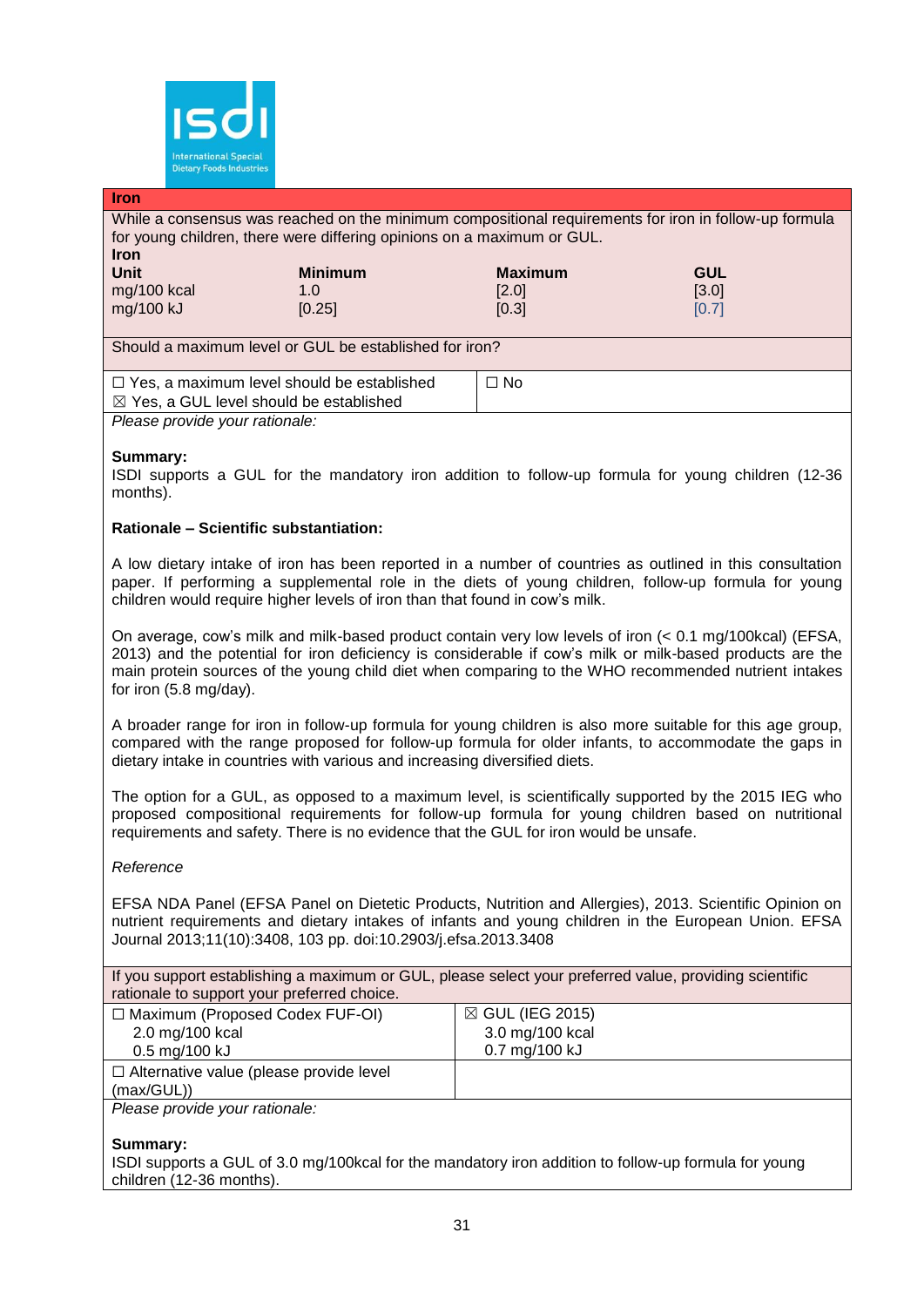

# **Rationale – Scientific substantiation:**

ISDI considers a GUL of 3.0 mg/100kcal adequately meets the safety limits for iron in young children receiving follow-up formula for young children products as part of their total dietary intake on the basis of:

- The GUL should ensure that the UL is not exceeded if follow-up formula for young children is used. The IOM provides an upper limit of 40 mg/day for children aged 1-3 years old. When targeting 50% of the UL iron = 20mg/day & if fed one 300mL serve / day and at an energy range of 45-70kcal/100mL, the child could receive between 9.52 – 14.81mg iron per day
- ISDI acknowledges this is a particularly high level of iron intake, despite well within the IOM upper limits
- ISDI proposes the approach to multiply the agreed minimum iron level for follow-up formula for young children (1mg/100kcal) by 3-5 times (based on ENA paper) which results in 3-5mg/100kcal.

ISDI supports the precautionary approach and the proposal of a GUL of 3.0 mg/100kcal.

Should separate minimum and maximum/GUL levels be established for soy protein isolate formulae?

 $\boxtimes$  Yes  $\Box$  No

*Please provide your rationale:*

ISDI supports a separate minimum and maximum/GUL for soy protein isolate formulae due to the potentially lower absorption efficiency. This approach is consistent with the separate levels for soy protein isolate formulae in follow-up formula for older infants.

If you support establishing separate minimum and maximum/GUL levels for soy protein isolate formulae, should it be the same as the proposed Codex Standard for Follow-up Formula for older infants (a minimum of 1.5 mg/100 kcal (0.36 mg/100 kJ) and maximum of 2.5 mg/100 kcal (0.6 mg/100 kJ)?

| $\Box$ Yes | $\boxtimes$ No (please provide alternative values, with |
|------------|---------------------------------------------------------|
|            | justification for your response)                        |
|            |                                                         |

*Please provide your rationale:*

ISDI supports the same minimum iron level of 1.5 mg/100kcal as follow-up formula for older infants and a GUL of 3.5 mg iron/100kcal

# **Rationale – Scientific substantiation:**

The primary reason for establishing separate levels for soy protein isolate formulae is due to the potentially lower absorption efficiency.

For follow-up formula for older infants, the minimum and maximum levels for soy protein isolate formulae are 0.5mg/100kcal higher than the values for milk based formulae to compensate for a potential lower absorption efficiency of iron. As the levels supported for cow's milk based formulas are a minimum of 1.0mg/100kcal and a GUL of 3.0mg/100kcal, this would correspond to a :

- Minimum of 1.5mg/100kcal
- GUL of 3.5mg/100kcal

# **Calcium**

#### **Calcium**

No consensus was reached on the requirements for calcium in follow-up formula for young children. Noting that full fat cows' milk contributes 190 mg calcium/100 kcal (range 184 - 201 mg/100 kcal) and the average amount of calcium in reduced fat cows' milk is 259 mg/100 kcal (range 240 – 280 mg/100 kcal), Please provide comment on the below options: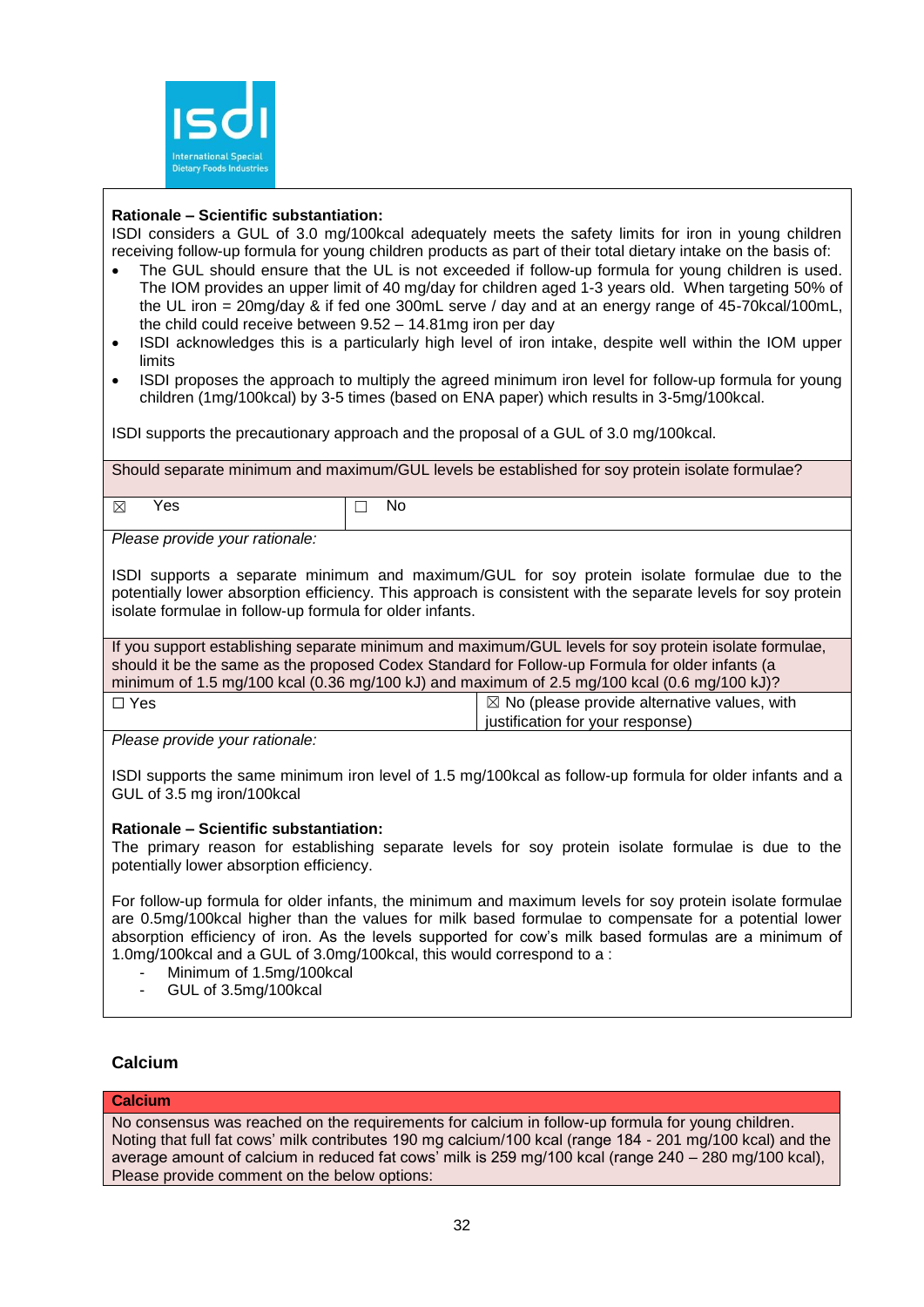

| <b>Calcium</b><br>Unit<br>mg/100 kcal<br>mg/100 kJ                                | <b>Minimum</b><br>$[50]$ $[90]$ $[200]$<br>$[18]$ [22] [24] [48] | <b>Maximum</b><br>[N.S.]                                                               | <b>GUL</b><br>$[180]$ [NS]<br>$[43]$ |
|-----------------------------------------------------------------------------------|------------------------------------------------------------------|----------------------------------------------------------------------------------------|--------------------------------------|
| <b>Minimum:</b><br>⊠ Current Codex FUF standard<br>90 mg/100 kcal<br>22 mg/100 kJ |                                                                  | $\Box$ Proposed Codex FUF standard for older infants<br>50 mg/100 kcal<br>12 mg/100 kJ |                                      |
| $\Box$ IEG 2015<br>200 mg/100 kcal                                                |                                                                  | $\Box$ Alternative value, please specify                                               |                                      |

*Please provide justification for your answers.*

ISDI considers calcium to be an important nutrient to mandate as milk is a key source of this nutrient in the diet.

ISDI notes the FAO (2013) minimum and maximum calcium density is 147-194mg/100kcal (when values per 100g are converted using the average energy density of whole milk at 62kcal/100g). The minimum and maximum (FAO, 2013) calcium levels in whole milk translate to approximately 55-72% of the NRV for calcium.

As calcium and protein levels are linked, and technical feasibility issues may be encountered when formulating higher calcium levels in low protein products, ISDI will then confirm a final preference for calcium minimum after protein levels are defined.

Of the three options presented by the eWG, ISDI currently prefers 90mg/100kcal and note this is approximately half the average protein density of whole milk.

*References*

FAO (2013) *Milk and dairy products in human nutrition.* Rome: Food and Agriculture Organization.

# **Maximum/GUL:**

| $\Box$ Current Codex FUF standard | $\Box$ Proposed Codex FUF standard for older infants |
|-----------------------------------|------------------------------------------------------|
| Maximum: N.S.                     | GUL: 180 mg/100 kcal                                 |
|                                   | GUL: 43 mg/ 100 kJ                                   |
| $\Box$ IEG 2015                   | $\boxtimes$ Alternative value, please specify        |
| GUL: N.S.                         |                                                      |
|                                   |                                                      |

ISDI supports a GUL for Calcium noting the absence of maximum or GUL defined in the current Standard and the low risk of fortification approaching the upper limit for calcium (IOM, 2001 2500mg/day). The level for GUL would need to be determined until the protein levels are established due to the calcium protein interaction/relationship.

#### *Reference*

Food and Nutrition Board, Institute of Medicine, National Academies (IOM) (2001) Dietary Reference Intakes (DRIs): Tolerable Upper Intake Levels, Vitamins [http://www.nationalacademies.org/hmd/Activities/Nutrition/SummaryDRIs/~/media/Files/Activity%20Files/](http://www.nationalacademies.org/hmd/Activities/Nutrition/SummaryDRIs/~/media/Files/Activity%20Files/Nutrition/DRIs/ULs%20for%20Vitamins%20and%20Elements.pdf) [Nutrition/DRIs/ULs%20for%20Vitamins%20and%20Elements.pdf](http://www.nationalacademies.org/hmd/Activities/Nutrition/SummaryDRIs/~/media/Files/Activity%20Files/Nutrition/DRIs/ULs%20for%20Vitamins%20and%20Elements.pdf)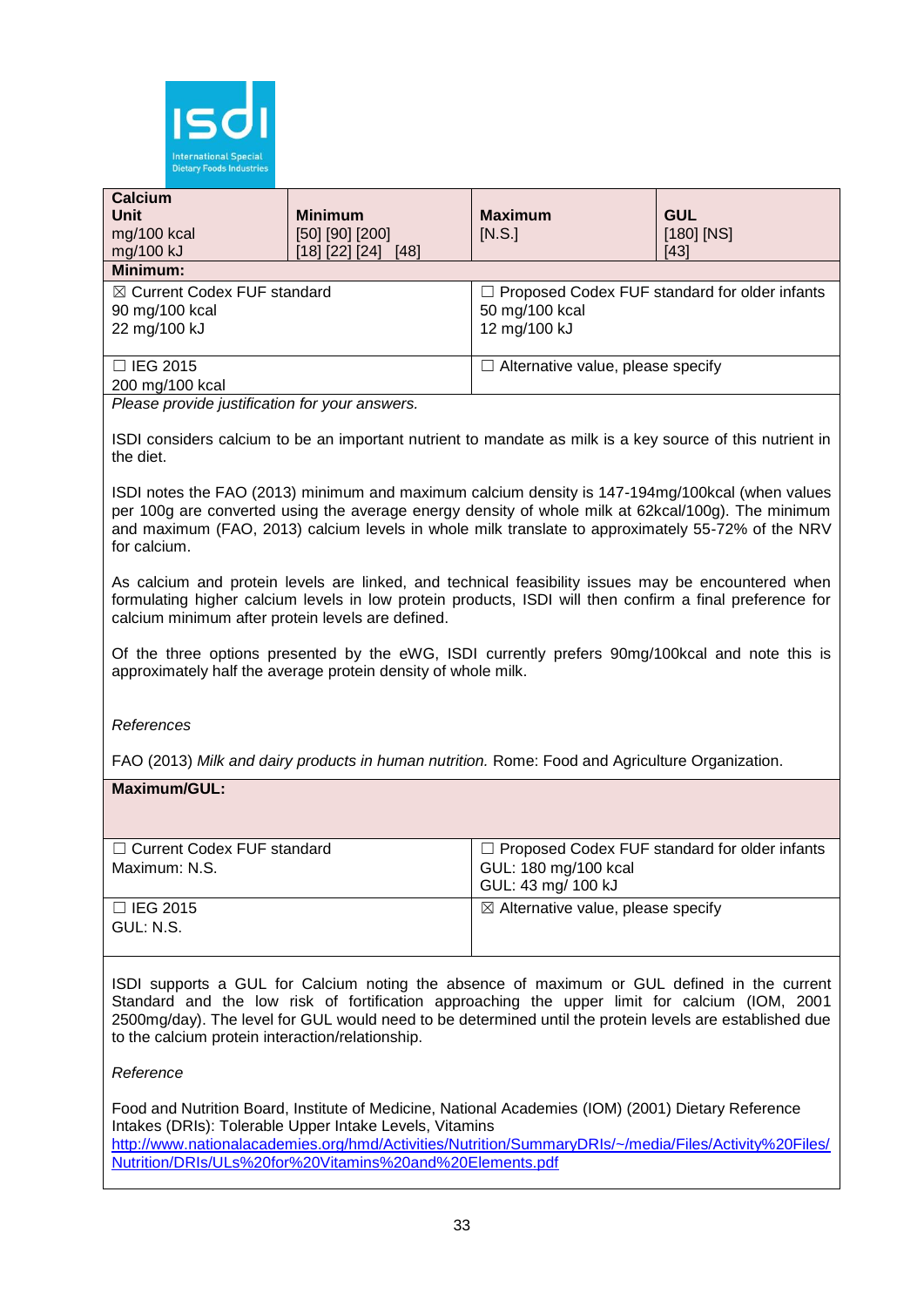

#### **Calcium**

Should the ratio for calcium-to-phosphorous included in the Codex Standard for Infant Formula and as proposed for FUF-OI be included?

| Ratio calcium/phosphorus |                                 |    |
|--------------------------|---------------------------------|----|
| Min                      | <b>Max</b>                      |    |
| 1.1<br>. .               | $\mathsf{\Omega}.4$<br><u>.</u> |    |
| $\Box$ Yes               |                                 | No |

*Please provide your rationale:*

ISDI is of the opinion that further consideration is needed on the calcium-to-phosphorous ratio once the minimum and GUL levels for calcium are defined. To our knowledge, there are no deficiencies of phosphorus in the diet of young children. Moreover, given the diversified diet of young children, a ratio for Ca/P might not be necessary as the diet contains other possible sources of phosphorus.

# **Vitamin A**

| <b>Vitamin A</b>                                                                                                                                                                                                                                                                                                               |                                  |                           |                                                |
|--------------------------------------------------------------------------------------------------------------------------------------------------------------------------------------------------------------------------------------------------------------------------------------------------------------------------------|----------------------------------|---------------------------|------------------------------------------------|
| No consensus was reached on the establishment of a minimum or maximum vitamin A value. Please                                                                                                                                                                                                                                  |                                  |                           |                                                |
| provide scientific rationale to support your preferred value:<br>Vitamin $A^{x}$                                                                                                                                                                                                                                               |                                  |                           |                                                |
| <b>Unit</b>                                                                                                                                                                                                                                                                                                                    | Minimum<br><b>GUL</b><br>Maximum |                           |                                                |
| µg RE/100 kcal                                                                                                                                                                                                                                                                                                                 | [75] [60] [50]                   | [225] [180]               | [200] [180]                                    |
| µg RE/100 kJ                                                                                                                                                                                                                                                                                                                   | [18] [14] [12]                   | [54] [43]                 | [48] [43]                                      |
| <sup>x)</sup> expressed as retinol equivalents (RE).                                                                                                                                                                                                                                                                           |                                  |                           |                                                |
| 1 µg RE = 3.33 IU Vitamin A= 1 µg all trans-retinol. Retinol contents shall be provided by preformed                                                                                                                                                                                                                           |                                  |                           |                                                |
| retinol, while any contents of carotenoids should not be included in the calculation and declaration of                                                                                                                                                                                                                        |                                  |                           |                                                |
| vitamin A activity.<br><b>Minimum</b>                                                                                                                                                                                                                                                                                          |                                  |                           |                                                |
| □ Current Codex FUF Std &                                                                                                                                                                                                                                                                                                      |                                  | ⊠ IEG 2015 / Codex IF Std |                                                |
| proposed Codex FUF-OI                                                                                                                                                                                                                                                                                                          |                                  | 60 µg RE/100 kcal         | $\Box$ WHO/FAO 15% of RNI<br>50 µg RE/100 kcal |
| 75 µg RE/100 kcal                                                                                                                                                                                                                                                                                                              |                                  | 14 µg RE/100 kJ           | 12 µg RE/100 kJ                                |
| 18 µg RE/100 kJ                                                                                                                                                                                                                                                                                                                |                                  |                           |                                                |
| Please provide your rationale:                                                                                                                                                                                                                                                                                                 |                                  |                           |                                                |
| ISDI supports the mandatory addition of vitamin A to follow-up formula for young children at a minimum<br>level of 60 µg RE/100 kcal.                                                                                                                                                                                          |                                  |                           |                                                |
| 30% of the NRV for vitamin A equates to 40ug/100mL. This translates to 57-89ug/100kcal when using the<br>energy range of 45-70kcal/100mL. ISDI thus took the lowest figure of 57ug/100mL and suggests this level<br>guides the minimum. This is 'close' to the ENA proposal of 60ug/100kcal and ISDI also supports this level. |                                  |                           |                                                |
| <b>Maximum</b>                                                                                                                                                                                                                                                                                                                 |                                  |                           |                                                |
| Codex FUF std<br>⊠<br>Proposed Codex FUF-OI<br>□                                                                                                                                                                                                                                                                               |                                  |                           |                                                |
| 225 µg RE/100 kcal<br>180 µg RE/100 kcal                                                                                                                                                                                                                                                                                       |                                  |                           |                                                |
| 54 µg RE/100 kJ                                                                                                                                                                                                                                                                                                                | 43 µg RE/100 kJ                  |                           |                                                |
| Please provide your rationale:                                                                                                                                                                                                                                                                                                 |                                  |                           |                                                |
| ISDI supports the mandatory addition of vitamin A to follow-up formula for young children at a maximum                                                                                                                                                                                                                         |                                  |                           |                                                |
| level of 225 µg RE/100 kcal.                                                                                                                                                                                                                                                                                                   |                                  |                           |                                                |
|                                                                                                                                                                                                                                                                                                                                |                                  |                           |                                                |
| <b>Rationale</b>                                                                                                                                                                                                                                                                                                               |                                  |                           |                                                |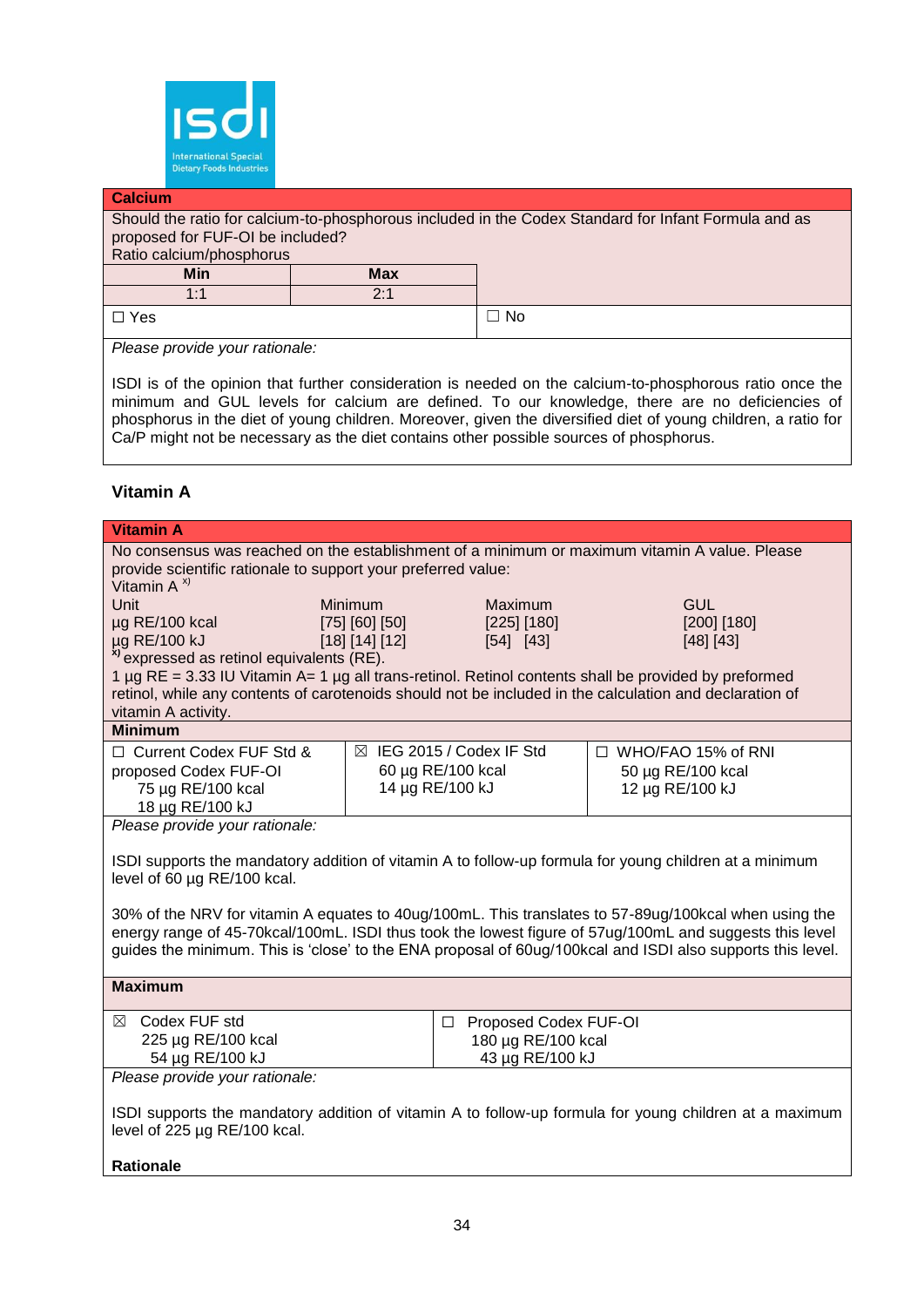

ISDI considers a maximum of 225 mcg/100kcal is acceptable for follow-up formula for young children on the basis of:

- A maximum is more appropriate than a GUL due to the potential toxicity of vitamin A.
- The IOM provides an upper limit of 600 mcg/day vitamin A for children aged 1-3 years old. Targeting 50% of the UL vitamin  $A = 300$  mcg/day. If this is provided in 300mL/ day and at an energy range of 45-70kcal/100mL, the child could receive between 142.9 – 222.2 mcg Vitamin A per day.
- Further support for this level is provided when taking the approach to multiply the Follow-up Formula for Young Children minimum level of vitamin A (0.6mg/100kcal) by 3-5 times, providing 180 – 300 mcg/100kcal. The level of 225 mcg/100kcal is within this range.
- The current Codex Standard for Follow-up Formula provides a maximum vitamin A level of 225 mcg (RE) /100kcal and this is similar to the maximum of 200ug/100kcal recommended by ISDI for Follow-up Formula for Older Infants (ISDI 2016)

For these reasons, ISDI supports a vitamin A maximum of 225 mcg (RE) /100kcal for follow-up formula for young children.

#### *Reference*

ISDI Report (2016) Technological aspects relating to the establishment of nutrient ranges in follow-up formula for older infants (6-12 months) (Codex STAN 156 – 1987). 17 February 2016.

| GUL |                                         |  |
|-----|-----------------------------------------|--|
|     | $\Box$ WHO/FAO GUL of 3-5 times minimum |  |
|     | 200 µg RE/100 kcal                      |  |
|     | 54 µg RE/100 kJ                         |  |

☐ IEG 2015 180 µg RE/100 kcal 43 µg RE/100 kJ

*Please provide your rationale:*

Not applicable.

Do you support the footnote below, agreed to by the Committee for follow-up formula for older infants (REP16/NFSDUE Appendix III)?

**x)** expressed as retinol equivalents (RE).

1  $\mu$ g RE = 3.33 IU Vitamin A= 1  $\mu$ g all trans-retinol. Retinol contents shall be provided by preformed retinol, while any contents of carotenoids should not be included in the calculation and declaration of vitamin A activity.  $\boxtimes$  Yes  $\Box$  No

# **Vitamin D**

| <b>Vitamin D</b>                                                                                       |           |  |
|--------------------------------------------------------------------------------------------------------|-----------|--|
| Do you support that mandatory addition of vitamin D to follow-up formula for young children?           |           |  |
| $\boxtimes$ Yes                                                                                        | $\Box$ No |  |
|                                                                                                        |           |  |
| If you support mandatory addition, please state what the minimum level should be and provide           |           |  |
| justification for your answer.                                                                         |           |  |
| Answer:                                                                                                |           |  |
|                                                                                                        |           |  |
| ISDI supports the mandatory addition of vitamin D to follow-up formula for young children at a minimum |           |  |
| level of 1.5µg/100kcal as proposed by ENA. Vitamin D insufficiency in young children is frequently     |           |  |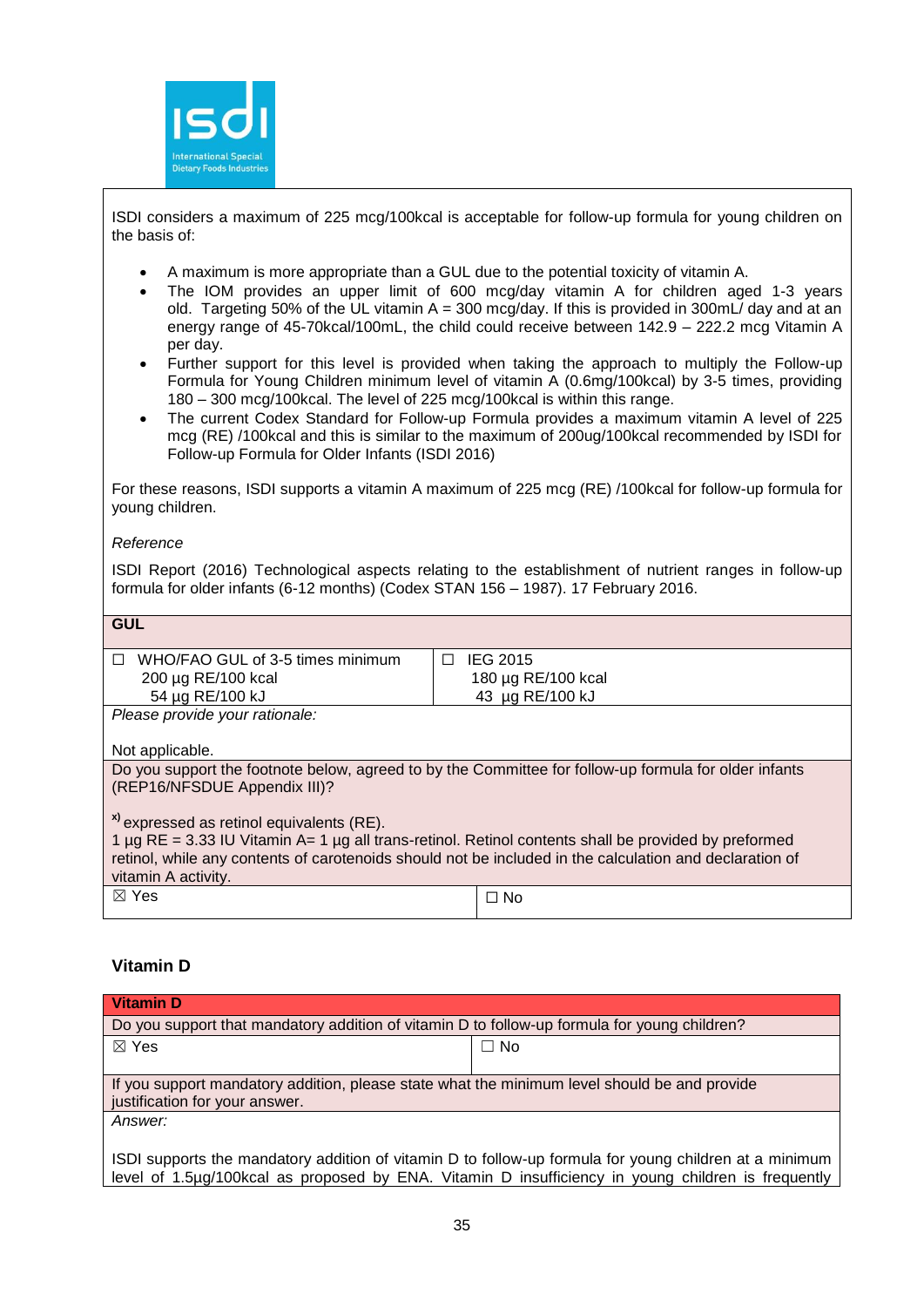

documented, even in some lower latitude countries.

#### **Rationale - Justification**

Following the ISDI approach, covering 30% of NRV (using a 300mL serve), is deemed an appropriate target for a minimum level. At an energy density of 70kcal/100mL this translates to 1.43ug/100kcal, which is comparable to that suggested by ENA.

Please state whether vitamin D should have a maximum level or a GUL set and provide information on what this level should be with justification for your answer.

*Answer:*

ISDI considers a maximum of 4.5 mcg/100kcal is acceptable for follow-up formula for young children on the basis of:

- The maximum should ensure a safe limit and the UL should not be exceeded if follow-up formula for young children is used. The IOM provides an upper limit of 63 mg/day vitamin D for children aged 1-3 years old. When targeting 50% of the UL vitamin  $D = 31.5$  mcg/day & if fed one 300mL serve / day and at an energy range of 45-70kcal/100mL, the child could receive between 15 – 23mcg vitamin D per day
- ISDI acknowledges this is a particularly high level of vitamin D intake, despite well within the IOM upper limits
- ISDI proposes the approach to multiply the proposed minimum vitamin D level (1.43mcg/100kcal) for follow-up formula for young children by 3-5 times (based on ENA paper) which results in 4.29 – 7.15mcg/100kcal.
- ISDI considers the level of 7.1mcg/100kcal vitamin D is close to the NRV of 10ug/100kcal and the contribution of the nutrient through follow-up formula for young children should be considered in context of total dietary intake of vitamin D

Therefore, ISDI supports a maximum of 4.5mcg/100kcal (3x the minimum) for follow-up formula for young children which in this case, is also in line with ENA recommendation

# **Zinc**

| <b>Zinc</b>                                                                                                                                                                                                                                                        |                                                                                                        |  |
|--------------------------------------------------------------------------------------------------------------------------------------------------------------------------------------------------------------------------------------------------------------------|--------------------------------------------------------------------------------------------------------|--|
| Do you support that mandatory addition of zinc to follow-up formula for young children?                                                                                                                                                                            |                                                                                                        |  |
| $\boxtimes$ Yes                                                                                                                                                                                                                                                    | $\Box$ No                                                                                              |  |
| If you support mandatory addition, please state what the minimum level should be and provide<br>justification for your answer.                                                                                                                                     |                                                                                                        |  |
| Answer:                                                                                                                                                                                                                                                            |                                                                                                        |  |
| ISDI supports the mandatory addition of zinc at a minimum level of 0.6 mg/100kcal. If 30% of the NRV is<br>targeted (approx. $0.41mg/100mL$ ), this is equivalent to $0.6-0.91mg/100kcal$ at 70 and<br>45kcal/respectively. The lowest value of 0.6mg is selected. |                                                                                                        |  |
| Please state whether zinc should have a maximum level or a GUL set and provide information on what<br>this level should be with justification for your answer.                                                                                                     |                                                                                                        |  |
| Answer:                                                                                                                                                                                                                                                            | ISDI supports having a GUL for zinc of 1.8 mg/100kcal on the basis this is approx. 3 times the minimum |  |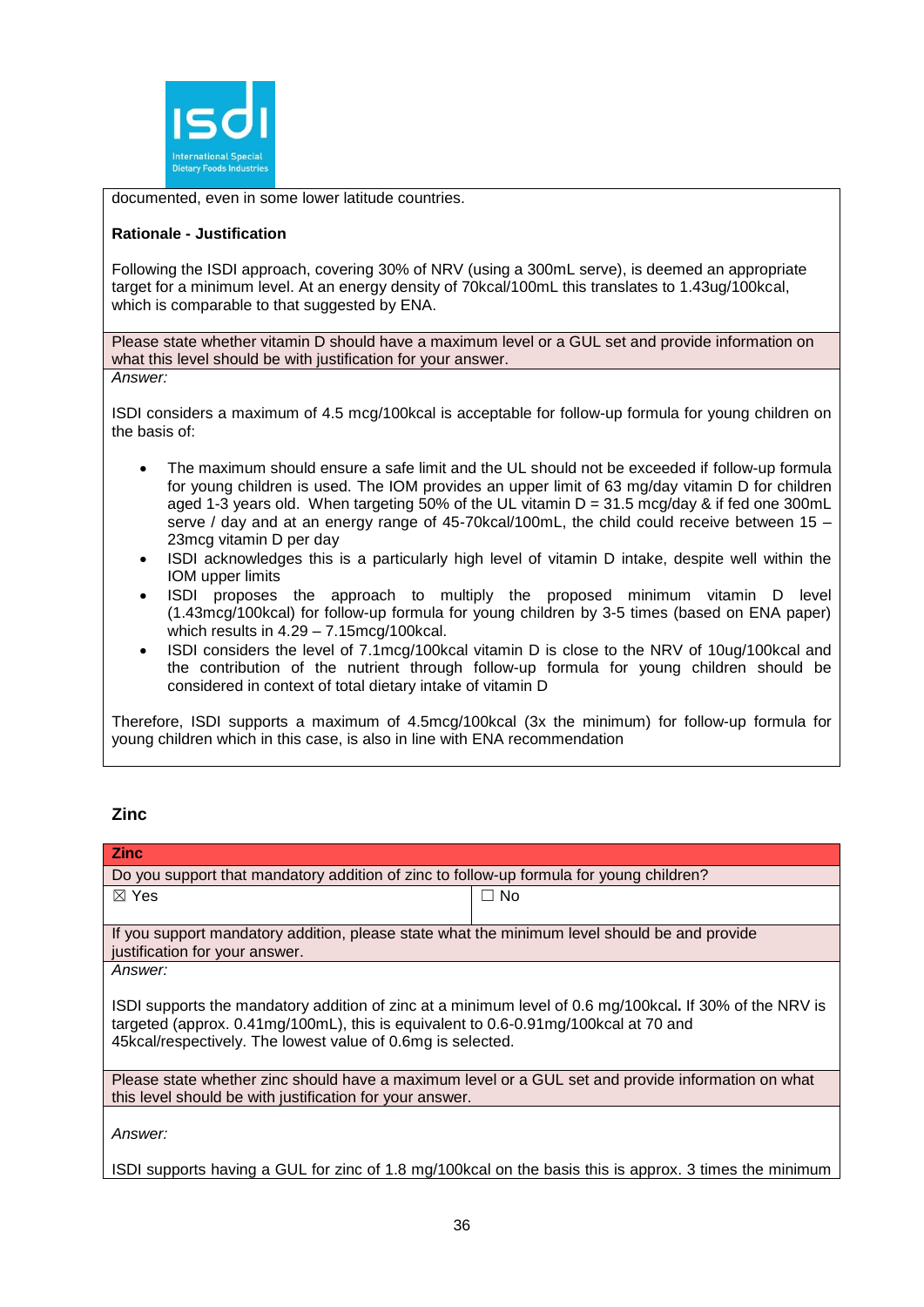

level and 50% of the UL with the lowest energy density.

# **Rationale – Scientific justification**

ISDI notes there is no maximum or GUL specified in the current Codex Follow-up formula standard. A GUL should be set as there may be inherent variability in the zinc level of some raw materials used in product manufacture (e.g. dairy commodities, carbohydrates from vegetable sources etc.). This may be due to seasonal variability and geographical location (i.e. region of the world where the ingredients are sourced). It is important that the range for zinc takes this into account to ensure that young children (12-36 months) receive the recommended intake.

ISDI considers a 1.8 mg/100kcal GUL is acceptable for follow-up formula for young children on the basis of:

- The GUL should ensure the UL is not exceeded if follow-up formula for young children is used. The IOM provides an upper limit of 7 mg/day zinc for children aged 1-3 years old. When targeting 50% of the UL for zinc = 3.5 mg/day and if fed one 300mL serve / day and at an energy range of 45-70kcal/100mL, the child could receive between 1.67-2.59 mg zinc per day
- Further support for this level is provided when taking the approach to multiply the follow-up formula for young children minimum level (0.6mg/100kcal) by 3-5 times, this also results in a similar range 1.8-3 mg/100kcal.

Therefore, with no current GUL specified in the Codex Standard for Follow-up Formula and based on the scientific approach described above, ISDI supports a GUL of 1.8 mcg/100kcal for follow-up formula for young children.

# **Vitamin C**

| <b>Vitamin C</b>                                                                                                                                                                                                                                                                                                               |           |  |
|--------------------------------------------------------------------------------------------------------------------------------------------------------------------------------------------------------------------------------------------------------------------------------------------------------------------------------|-----------|--|
| Do you support that mandatory addition of vitamin C to follow-up formula for young children?                                                                                                                                                                                                                                   |           |  |
| $\boxtimes$ Yes                                                                                                                                                                                                                                                                                                                | $\Box$ No |  |
|                                                                                                                                                                                                                                                                                                                                |           |  |
| If you support mandatory addition, please state what the minimum level should be and provide<br>justification for your answer.                                                                                                                                                                                                 |           |  |
| Answer:                                                                                                                                                                                                                                                                                                                        |           |  |
| ISDI supports the mandatory addition of vitamin C to follow-up formula for young children mainly due to<br>its role in aiding iron absorption. A minimum level of 4.5mg/100kcal as suggested by ENA, and which<br>corresponds to 20 -30% of the FAO/WHO NRV (at 45-70kcal/100mL & a 300mL serving) seems to be<br>appropriate. |           |  |
| Rationale - Scientific justification                                                                                                                                                                                                                                                                                           |           |  |

Vitamin C plays an important role in the body, e.g. it is an enzyme cofactor for numerous biochemical reactions; it is essential for the biosynthesis of collagen and it is involved in the metabolism of cholesterol to bile acids (EFSA, 2014). It is also essential for iron absorption (Halberg et al., 1989). There are numerous reports in the literature of low or inadequate vitamin C intake among young children (Suthutvoravut *et al.*, 2015). The WHO has recommended that the daily average intake of vitamin C for young children (1-3 years) is 30mg/day.

*References*

EFSA (2014) Scientific opinion on the essential composition of infant and follow-on formulae. *EFSA Journal*, 12(7):3760.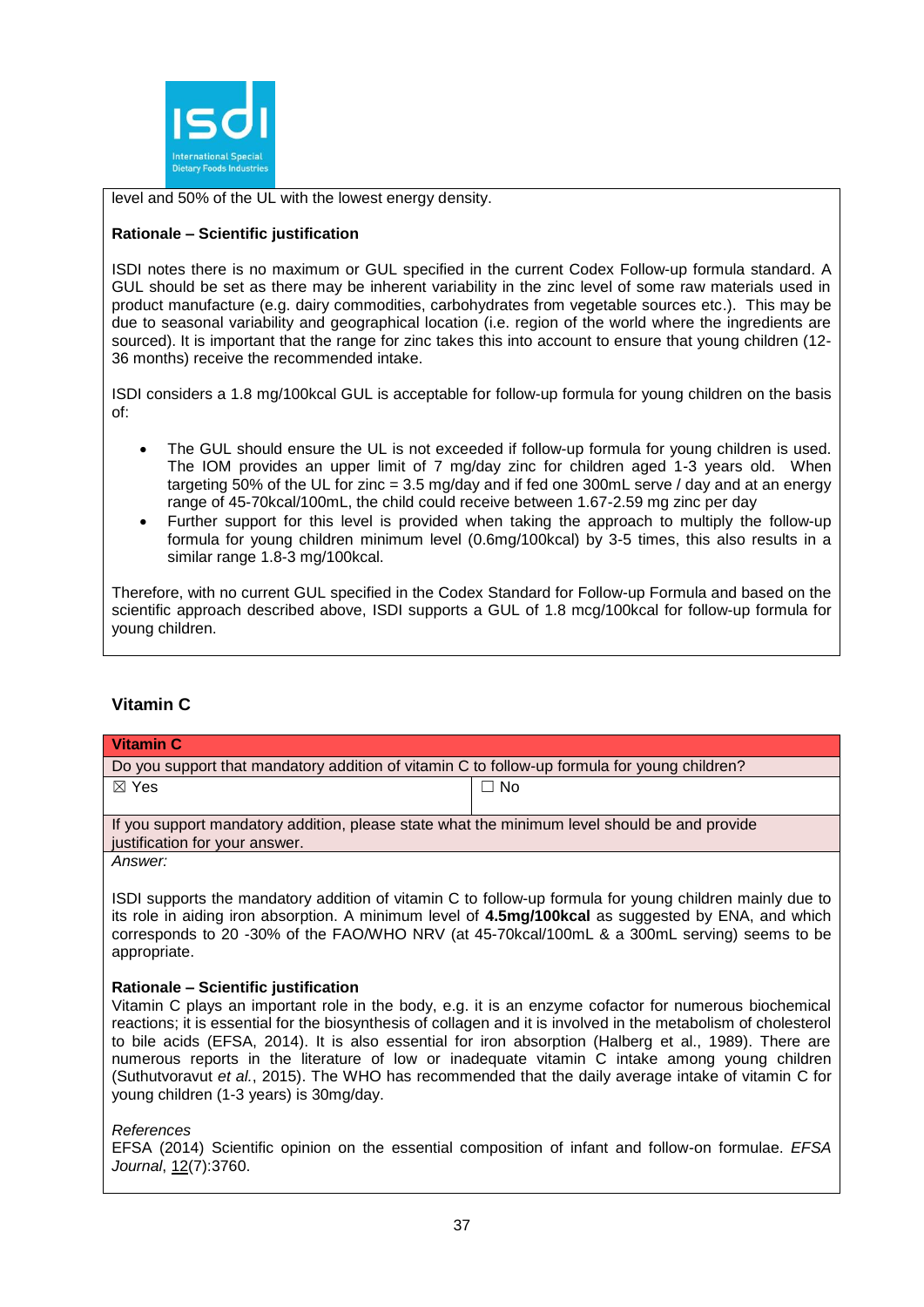

Halberg L, Brune M, Rossander L (1989) The role of vitamin C in iron absorption. *Int J Vitam Nutr Res Suppl,* 30:103-8.

Suthutvoravut U, Abiodun P, Chomtho S, Chongviriyaphan N, Cruchet S, Davies P, Fuchs G, Gopalan S, van Goudoever J, delaReyNel E *et al.*(2015) Composition of follow-up formula for young children aged 12-36 months: recommendations of an international expert group coordinated by the nutrition association of Thailand and the Early Nutrition Academy. *Ann Nutr Metab,* 67:119-132.

Please state whether vitamin C should have a maximum level or a GUL set and provide information on what this level should be with justification for your answer. *Answer:*

#### **Summary**

ISDI can support a GUL for vitamin C noting the non-specified maximum in the current Standard and the low risk of fortification for vitamin C. The level for GUL would need to be determined once the protein levels are defined.

ISDI notes the technical challenges associated with vitamin C and thus if a GUL is to be specified, a broad range is necessary. In considering a GUL, ISDI further notes the applicability of the GUL defined in the standard for follow-up formula for older infants of 70mg/100kcal.

#### **Rationale – Scientific justification**

Vitamin C is one of the most challenging nutrients for the young child formula manufacturers due to a multitude of factors including its stability, analytical variability, etc. Vitamin C degrades rapidly in water when exposed to air. Loss over shelf life is considerably greater in liquids than in powders and depends on product form and package type. Powder products are generally packed under nitrogen and the available oxygen that remains in the powder after packaging quickly drops during the first week (to almost zero). Liquid products generally do not have this stability after the first week and, depending on package and shelf life, losses are typically 30–50% but may be as high as 75% (MacLean et al., 2010).

It is important that the range for vitamin C takes into account factors relating to the product, shelf-life and packaging to ensure that young children (12-36 months) receive the recommended intake.

#### *Reference*

MacLean WC, Van Dael P, Clemens R, Davies, J, Underwood E, O'Risky L, Rooney, D; Schrijver J. (2010) Upper levels of nutrients in infant formulas: Comparison of analytical data with the revised Codex infant formula standard. *Journal of Food Composition and Analysis,* 23:44–53

# **Vitamin B12**

| <b>Vitamin B12</b>                                                                             |                                                                                                                                                                                                                                                                                                          |  |
|------------------------------------------------------------------------------------------------|----------------------------------------------------------------------------------------------------------------------------------------------------------------------------------------------------------------------------------------------------------------------------------------------------------|--|
| Do you support that mandatory addition of vitamin B12 to follow-up formula for young children? |                                                                                                                                                                                                                                                                                                          |  |
| $\boxtimes$ Yes                                                                                | $\Box$ No                                                                                                                                                                                                                                                                                                |  |
|                                                                                                |                                                                                                                                                                                                                                                                                                          |  |
| If you support mandatory addition, please state what the minimum level should be and provide   |                                                                                                                                                                                                                                                                                                          |  |
| justification for your answer.                                                                 |                                                                                                                                                                                                                                                                                                          |  |
| Answer:                                                                                        |                                                                                                                                                                                                                                                                                                          |  |
| $\sim$                                                                                         | $\mathbf{r}$ and $\mathbf{r}$ are all $\mathbf{r}$ and $\mathbf{r}$<br>$\mathbf{r}$ , and a set of the set of the set of the set of the set of the set of the set of the set of the set of the set of the set of the set of the set of the set of the set of the set of the set of the set of the set of |  |

I ISDI proposes that B12 is mandated for follow-up formula for voung children on the basis this is an I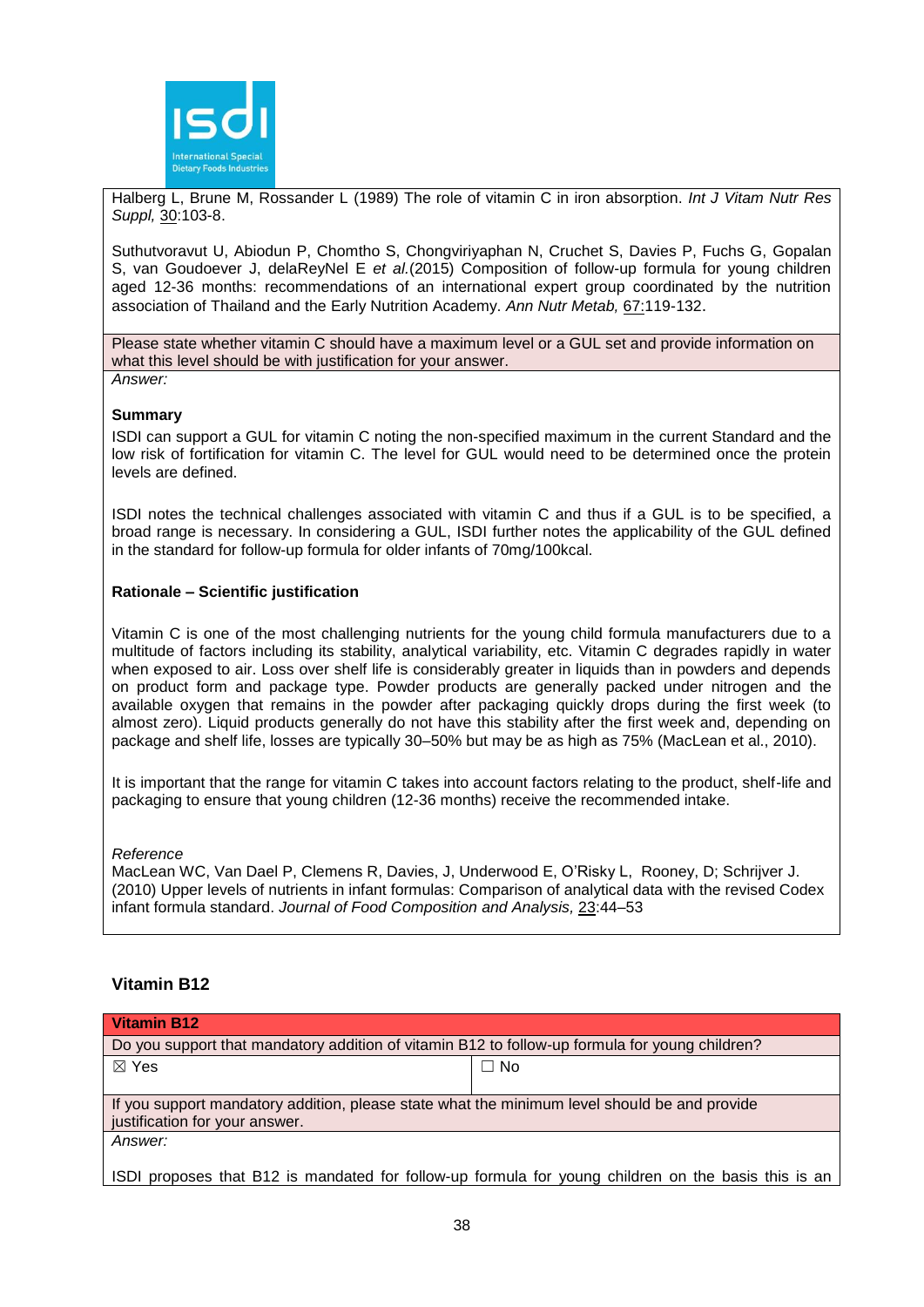

essential nutrient for which cow's milk is a key contributor to a young child's dietary intakes, particularly for children who consume little other animal products.

Minimum levels of vitamin B12 in whole milk (0.25ug/100g i.e. 0.40ug/100kcal when converted using the average energy density of whole milk at 62kcal/100g, FAO, 2013) contribute a 83% of the vitamin B12 NRV (0.9ug/day) per 300mL serve, with average levels in whole milk (0.51ug/100g i.e. 0.82ug/100kcal) contributing 170% of the NRV per 300mL serve.

Similar to the approach taken for other nutrients, ISDI proposes 30% of the NRV is targeted per 300mL serve i.e. 0.13ug/100kcal when converted at the maximum energy density of 70kcal/100mL (or rounded up to ENA proposal of 0.15ug/100kcal).

Please state whether vitamin B12 should have a maximum level or a GUL set and provide information on what this level should be with justification for your answer. *Answer:*

ISDI can support a GUL for Vitamin B12 noting the non-specified maximum in the current Standard and the low risk of fortification for vitamin B12. The level for GUL would need to be determined once the protein levels are defined.

Furthermore, this level would also need to take into account both variable B12 levels in the milk ingredients as well as shelf life losses of up to 55% (Maclean et al, 2010).

# *Reference*

MacLean WC, Van Dael P, Clemens R, Davies, J, Underwood E, O'Risky L, Rooney, D; Schrijver J. (2010) Upper levels of nutrients in infant formulas: Comparison of analytical data with the revised Codex infant formula standard. *Journal of Food Composition and Analysis,* 23:44–53

# **Riboflavin**

| <b>Riboflavin</b>                                                                                                                                                                                                                              |           |  |
|------------------------------------------------------------------------------------------------------------------------------------------------------------------------------------------------------------------------------------------------|-----------|--|
| Do you support that mandatory addition of riboflavin to follow-up formula for young children?                                                                                                                                                  |           |  |
| $\boxtimes$ Yes                                                                                                                                                                                                                                | $\Box$ No |  |
| If you support mandatory addition, please state what the minimum level should be and provide<br>justification for your answer.                                                                                                                 |           |  |
| Answer:                                                                                                                                                                                                                                        |           |  |
| ISDI proposes that riboflavin is mandated in follow-up formula for young children on the basis this is an<br>essential nutrient for which cow's milk is a key contributor to a young child's dietary intakes.                                  |           |  |
| Similar to the approach taken with other nutrients, ISDI propose that 30% of the NRV (0.5mg/day) per<br>300mL is targeted for minimum levels, resulting in 0.07mg/100kcal, which rounds up to the current<br>Codex Follow-up Formula Standard. |           |  |

ISDI notes this minimum is less than the minimum levels of riboflavin in whole cow's milk (0.17mg/100g i.e. 0.27mg/100kcal when converted using the average energy density of whole milk at 62kcal/100g, FAO, 2013) which contribute a 102% of the NRV (0.5mg/day) contributing 120% per 300mL serve.

*Reference*

FAO. (2013) *Milk and dairy products in human nutrition.* Rome: Food and Agriculture Organization.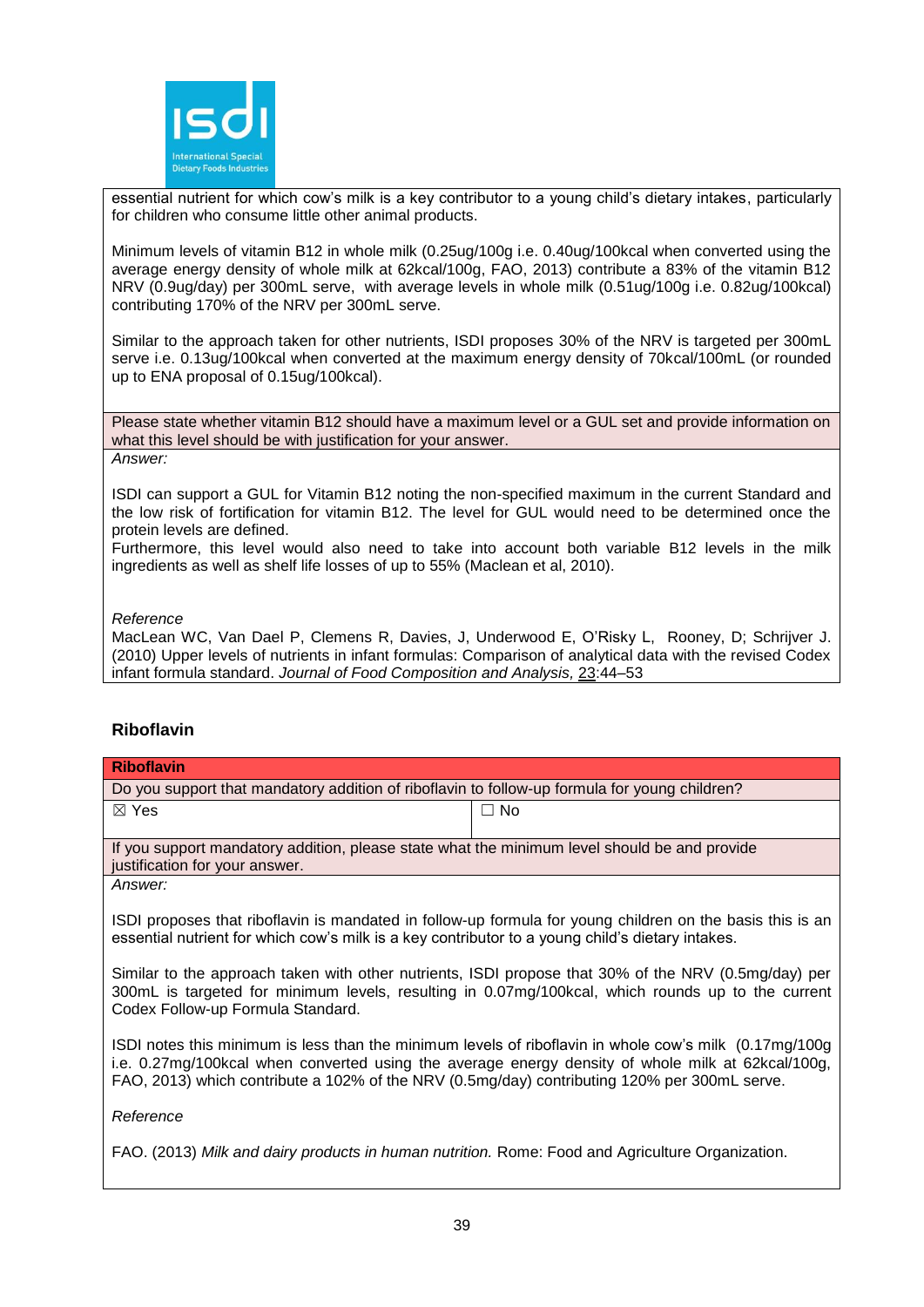

Please state whether riboflavin should have a maximum level or a GUL set and provide information on what this level should be with justification for your answer.

*Answer:*

ISDI can support a GUL for Riboflavin noting the non-specified maximum in the current standard and the low risk of fortification for Riboflavin. The level for GUL would need to be determined once the protein levels are defined and would need to take into account the inherent variability of riboflavin levels from lactose and milk protein ingredients as well as the high level of degradation for this nutrient >60% across shelf life (Maclean et al, 2010). Furthermore, this level could be determined only once the protein levels are defined.

#### *Reference*

MacLean WC, Van Dael P, Clemens R, Davies, J, Underwood E, O'Risky L, Rooney, D; Schrijver J. (2010) Upper levels of nutrients in infant formulas: Comparison of analytical data with the revised Codex infant formula standard. *Journal of Food Composition and Analysis,* 23:44–53

# **Sodium**

| <b>Sodium</b>                                                                                                                                                                                                                                                                                                                                  |                                                                                                                                                                                                                 |  |
|------------------------------------------------------------------------------------------------------------------------------------------------------------------------------------------------------------------------------------------------------------------------------------------------------------------------------------------------|-----------------------------------------------------------------------------------------------------------------------------------------------------------------------------------------------------------------|--|
| Should specific parameters for sodium levels in follow-up formula for young children be set?                                                                                                                                                                                                                                                   |                                                                                                                                                                                                                 |  |
| $\boxtimes$ Yes                                                                                                                                                                                                                                                                                                                                | $\Box$ No                                                                                                                                                                                                       |  |
|                                                                                                                                                                                                                                                                                                                                                |                                                                                                                                                                                                                 |  |
| Should a minimum level of sodium be established? If yes, please state what this level should be and                                                                                                                                                                                                                                            |                                                                                                                                                                                                                 |  |
| provide justification for your answer.                                                                                                                                                                                                                                                                                                         |                                                                                                                                                                                                                 |  |
| Answer:                                                                                                                                                                                                                                                                                                                                        |                                                                                                                                                                                                                 |  |
| Not specified                                                                                                                                                                                                                                                                                                                                  |                                                                                                                                                                                                                 |  |
| Please state whether sodium should have a maximum level or a GUL set and provide information on                                                                                                                                                                                                                                                |                                                                                                                                                                                                                 |  |
| what this level should be with justification for your answer.                                                                                                                                                                                                                                                                                  |                                                                                                                                                                                                                 |  |
| Answer:                                                                                                                                                                                                                                                                                                                                        |                                                                                                                                                                                                                 |  |
| ISDI recommends setting a maximum level for sodium of no more than 85mg/100Kcal for sodium.<br>Considering that follow-up formula for young children should provide 15% of the daily energy intake, and<br>taking 1000mg as the upper limit (IOM 2001), we can consider that staying with a maximum of 85<br>mg/100 kCal could by appropriate. |                                                                                                                                                                                                                 |  |
| Rationale - Scientific justification                                                                                                                                                                                                                                                                                                           |                                                                                                                                                                                                                 |  |
| regulation of blood volume, blood pressure, and acid/base balance in the body.                                                                                                                                                                                                                                                                 | Sodium is an essential nutrient that must be provided by the diet mainly through salts and in particular<br>sodium chlorate. Sodium is required by the body for several important biological functions, such as |  |
| sodium intake and high blood pressure (Aburto 2013).                                                                                                                                                                                                                                                                                           | Although data of young children are limited, population studies report the relationship between high                                                                                                            |  |
|                                                                                                                                                                                                                                                                                                                                                | Come studies quasest a relation between early distance synoriance and liking for the toote of solt, beth in                                                                                                     |  |

Some studies suggest a relation between early dietary experience and liking for the taste of salt, both in infants and at preschool age. If such a preference for an increased salt intake persists throughout life, this may eventually increase the risk of hypertension (Stein 2012).

Dietary Recommendation on salt intake already exist :

IOM recommendation: AI is 0.37 g/d for 7-12m infant, 1 g/d for 1-3y toddler. UL is 1.5g/d for 1-3y toddler.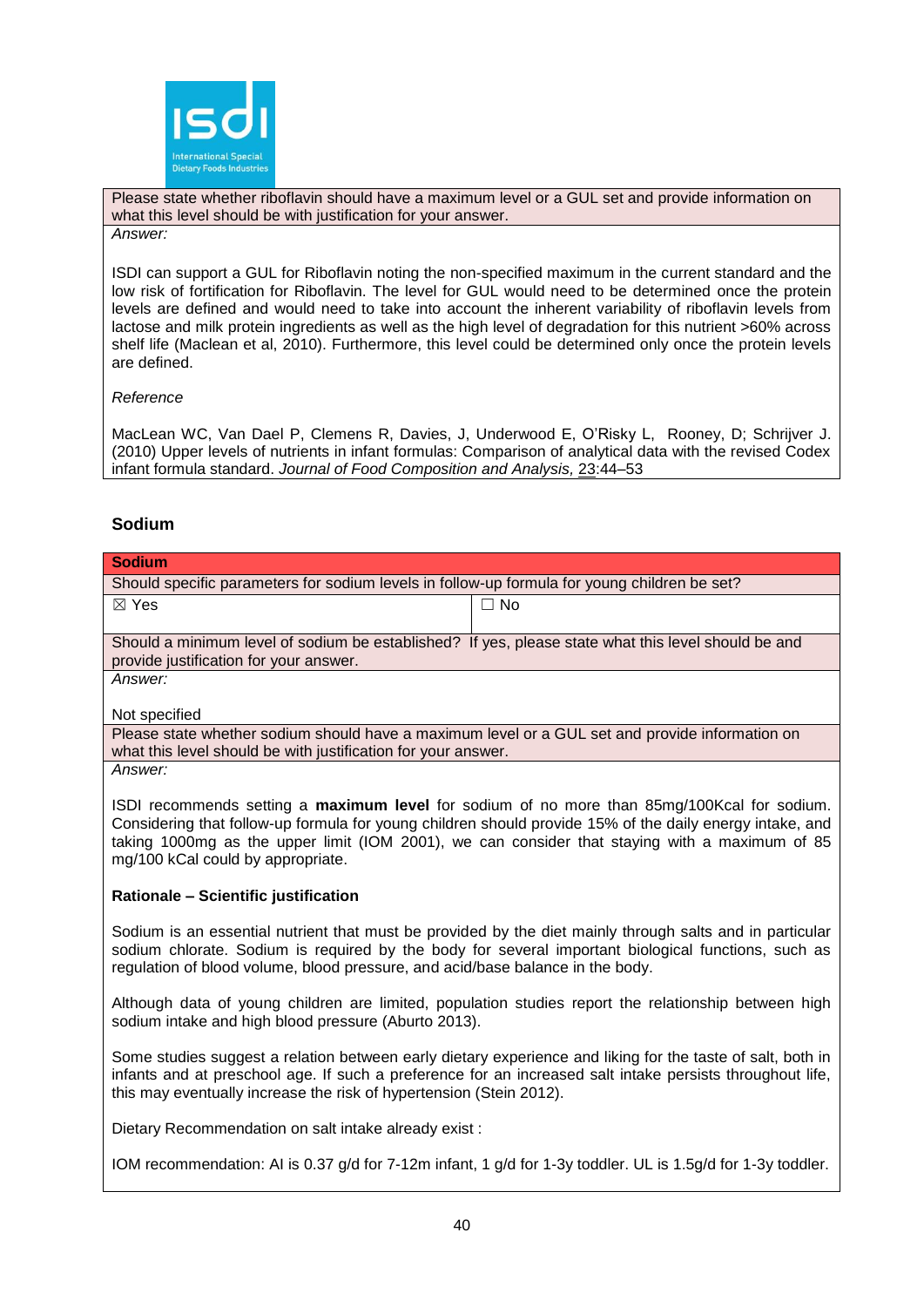

WHO recommends a reduction to <2 g/day sodium (5 g/day salt) in adults. WHO recommends a reduction in sodium intake to control blood pressure in children (2-15y). The recommended maximum level of intake of 2 g/day sodium in adults should be adjusted downward based on the energy requirements of children relative to those of adults. The recommendation for children does not address the recommended period of exclusive breastfeeding (0–6 months) or the period of complementary feeding with continued breastfeeding (6–24 months).

EFSA considers that a sodium intake of 170 to 370 mg/d is adequate for the majority of young children (12 to < 36 months) (EFSA 2013).

CODEX Standards:

Current Follow-up formula Standard is 20-85mg/100kcal.

### *Reference*

Aburto N J, Ziolkovska A, Hooper L, Elliott P, Cappuccio F P and Meerpohl JJ (2013) Effect of lower sodium intake on health: systematic review and meta-analyses. *BMJ,* 346:f1326

EFSA (2013) Scientific Opinion on nutrient requirements and dietary intakes of infants and young children in the European Union. *EFSA Journal,* 11(10):3408 <http://www.efsa.europa.eu/en/efsajournal/pub/3408>

Food and Nutrition Board, Institute of Medicine, National Academies (IOM) (2001) Dietary Reference Intakes (DRIs): Tolerable Upper Intake Levels, Vitamins [http://www.nationalacademies.org/hmd/Activities/Nutrition/SummaryDRIs/~/media/Files/Activity%20Files/](http://www.nationalacademies.org/hmd/Activities/Nutrition/SummaryDRIs/~/media/Files/Activity%20Files/Nutrition/DRIs/ULs%20for%20Vitamins%20and%20Elements.pdf) [Nutrition/DRIs/ULs%20for%20Vitamins%20and%20Elements.pdf](http://www.nationalacademies.org/hmd/Activities/Nutrition/SummaryDRIs/~/media/Files/Activity%20Files/Nutrition/DRIs/ULs%20for%20Vitamins%20and%20Elements.pdf)

Stein LJ, Cowart BJ, Beauchamp GK (2012) The development of salty taste acceptance is related to dietary experience in human infants: a prospective study. *Am J Clin Nutr,* 95(1):123-9

# **SCOPE & LABELLING**

#### **Scope & Labelling**

When answering the questions below relating to Scope and Labelling, please give consideration to whether your response covers both follow-up formula for older infants and follow-up formula for young children, or whether different approaches should be considered for these different product categories.

Do you consider that any of the current labelling provisions for follow-up formula can be adopted as is? If so, which provisions?

*Please provide justification for your answer.*

ISDI favours a standard which comprises two parts corresponding to composition criteria and other specific labelling criteria for older infants (part A) and young children (part B).

Some labelling provisions are indeed common for both parts. Therefore the current structure in section 9 of Codex Standard 156-1987 should be retained.

These provisions are as follows:

# **9.Labelling Introduction Section**

The requirements with respect to the appropriate languages can be included as well (as is currently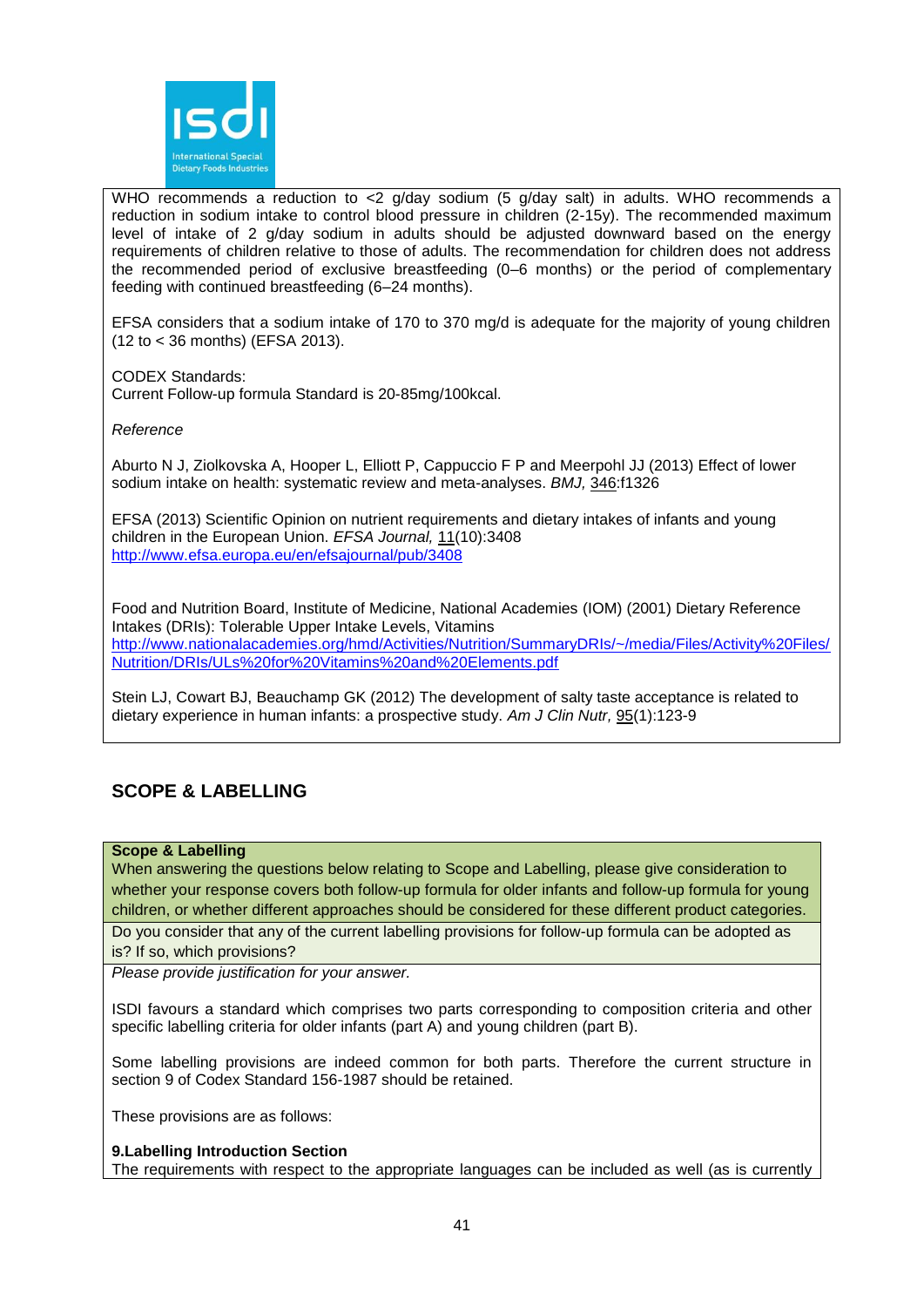

stated in Codex STAN 72-1981. Further reference to Codex STAN 1-1985 (General Standard for Labelling of Prepackaged foods).

9.1 The Name of the Food (section 9.1.2, 9.1.3, 9.1.4) with a few changes as outlined in the section below.

9.2 List of Ingredients

9.3 Declaration of Nutrition Value

9.4 Date Marking and Storage Instructions

9.5 Information for Utilization with few changes as outlined in the section below

9.6 Additional Requirements

Are there any labelling areas where different provisions may be required for the two age groups?

*Please provide justification for your answer.*

Although it should be part of the common prescription as outlined above, paragraph 9.1 should be modified as to cover the proposed parts for older infants (part A) and young children (part B).

#### **9.1 The Name of the Food to be replaced by**

9.1.1 The name of the food shall be "follow-up formula for older infants" and "follow-up formula for young children". In addition thereto, any appropriate designation may be used in accordance with national usage.

9.1.2 Those products which are prepared from whole or skimmed milk in accordance with section 3.3.1.2 (XXXX to be adapted) and where 90% or more of the protein is derived from whole or skimmed milk as such, or with minor modification that does not substantially impair the vitamin and mineral content of the milk, may be labelled "Follow-up Formula for older infants based on milk" and "follow-up formula for young children based on milk"

9.1.3 All sources of protein shall be clearly shown on the label in close proximity to the name of the food in descending order of proportion by weight.

9.1.4 A product which contains neither milk nor any milk derivative may be labelled "contains no milk or milk products" or an equivalent phrase

#### **Rationale – Justification**

Consideration should be given to a naming convention that accurately reflects the compositional differences outlined with the Follow-up Formula standard for Older Infants and Young Children. ISDI recommends the use of the terms "Follow-up Formula for Older Infants" and "Follow-up Formula for Young Children". This is necessary to reflect the different age groups for which each Follow-up Formula product is intended and to ensure appropriate use.

Particularly, Follow-Up Formula adapted for Young Children as part of the supplementary diet offered at the market place would contribute to the health status of young children, and help to address

- excessive nutrient supply through non-adapted "general food" (e.g. excess of protein and some micronutrients in so called "fortified milks");
- nutrient deficiencies compared to inadequate "general food" (e.g. lack of essential nutrients in cow's milk);
- safety concerns, as adequate safety criteria are specifically developed for this age group

# **9.5 Information for Utilization**

9.5.2 The labelling of a Follow-up Formula for Older Infants shall include a statement that Follow-up Formula for Older Infants is recommended as of 6 months of life.

The labelling of a Follow-up Formula for Young Children shall include a statement that Follow-up Formula for Young Children is recommended as of the 12 months of life.

ISDI further considers that CAC/RCP 66-2008 (Code of Hygienic Practice for Powdered Formulae for Infants and Young Children) should be applicable. This Code covers follow-up formula from 6 months of age and including for young children.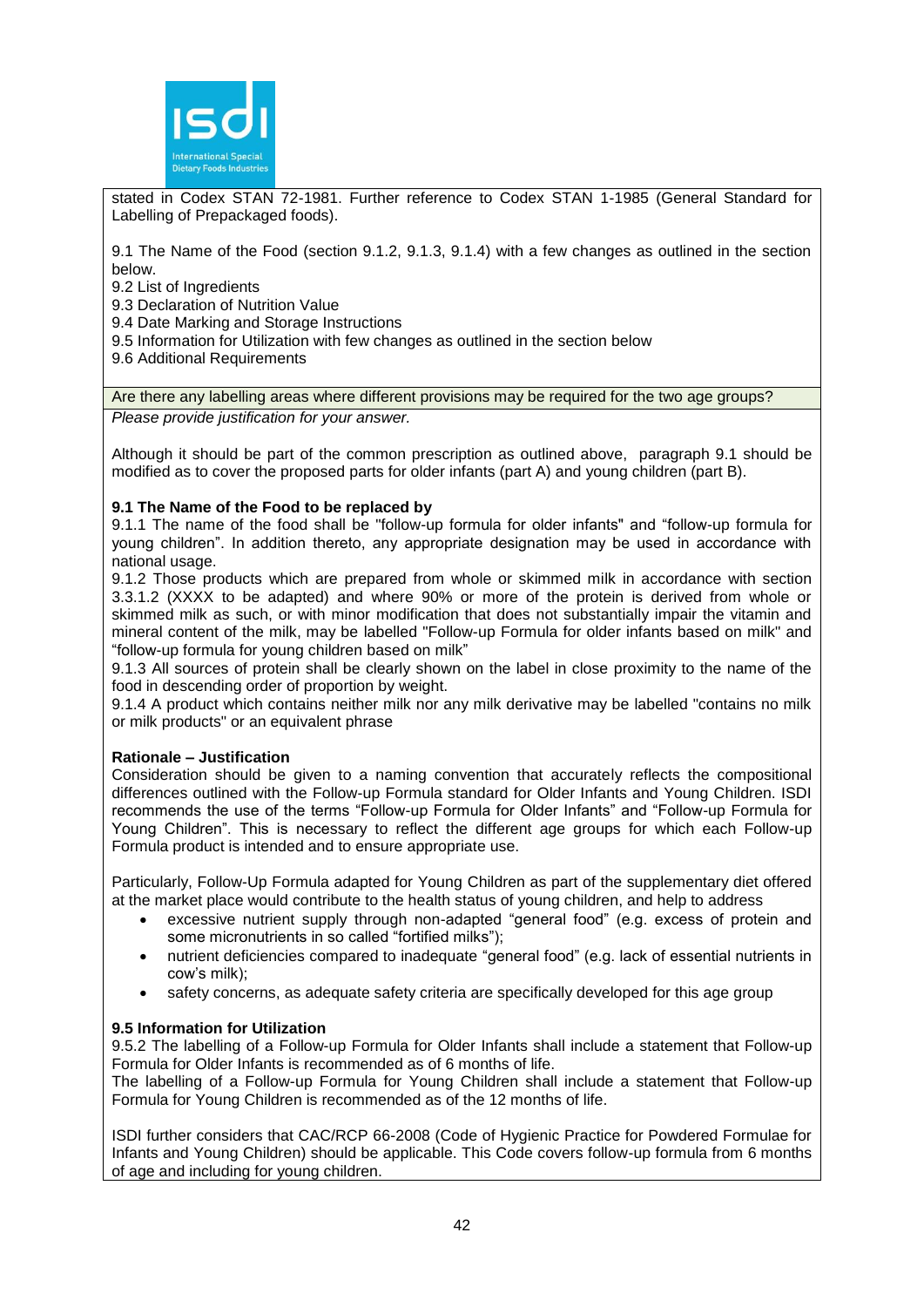

**9.6 Additional Requirements** Section to be maintained.

*Justification* See below.

Are you aware of further issues and/or evidence that need to be considered to inform the review of the scope and labelling section of the Codex Standard for Follow-up Formula? Please state the specific provisions within the Scope or Labelling section which would be informed by your response. *Answer:*

With respect to section 9.5.2 (utilization) and to enable informed choice, parents and care givers should be able to obtain sufficient information from manufacturers about the best age of introduction of both types of formulae.

Consequently, additional labelling provisions for Follow-Up Formula for older infants aligned with the EU (Directive 2006/141/EC superseded by Delegated Regulation (EU) 2016/127), should be introduced e.g. "a statement to the effect that the product is suitable only for particular nutritional use by infants over the age of six months, that it should form only part of a diversified diet, that it is not to be used as a substitute for breast milk during the first six months of life and that the decision to begin complementary feeding, including any exception to six months of age, should be made only on the advice of independent persons having qualifications in medicine, nutrition or pharmacy, or other professionals responsible for maternal and child care, based on the individual infants specific growth and development needs."

(Directive 2006/141/EC)

An additional provision should also be introduced for follow-up formula for young children for the age of introduction (i.e. from 12 months on).

The scope should be amended to read as follows:

"This standard applies to the composition and labelling of Follow-up Formula for Older Infants and of Follow-up Formula for Young Children"

The subsequent statement "It does not apply to foods covered by the Codex Standard for Infant Formula (CODEX STAN 72-1981)." does not require amendment.

Do we need to make specific reference to WHA resolutions in the Codex Standard for Follow-up Formula, and if so, how and where? For example in the Scope and Labelling sections. *Answer:*

ISDI is of the opinion that no specific reference to WHA resolutions should be made in the revised Codex Standard for Follow-up Formula.

ISDI is particularly concerned at the prospect of extending some of the restrictions applied to infant formula being applied to follow-up formula. As stated above, follow-up formula is a part of a diet of an older infant and/or young child and it is not suitable to satisfy, by itself, the nutritional requirements of normal healthy infants or young children.

The principles of Codex are protecting the health of consumers and facilitating international food trade. Therefore, other factors/aspects/elements such as governmental policies, practices and external body recommendations should not be included in a Codex Standard. ISDI is of the opinion that no specific reference to WHA resolutions should be made in the revised Codex Standard for Follow-up Formula.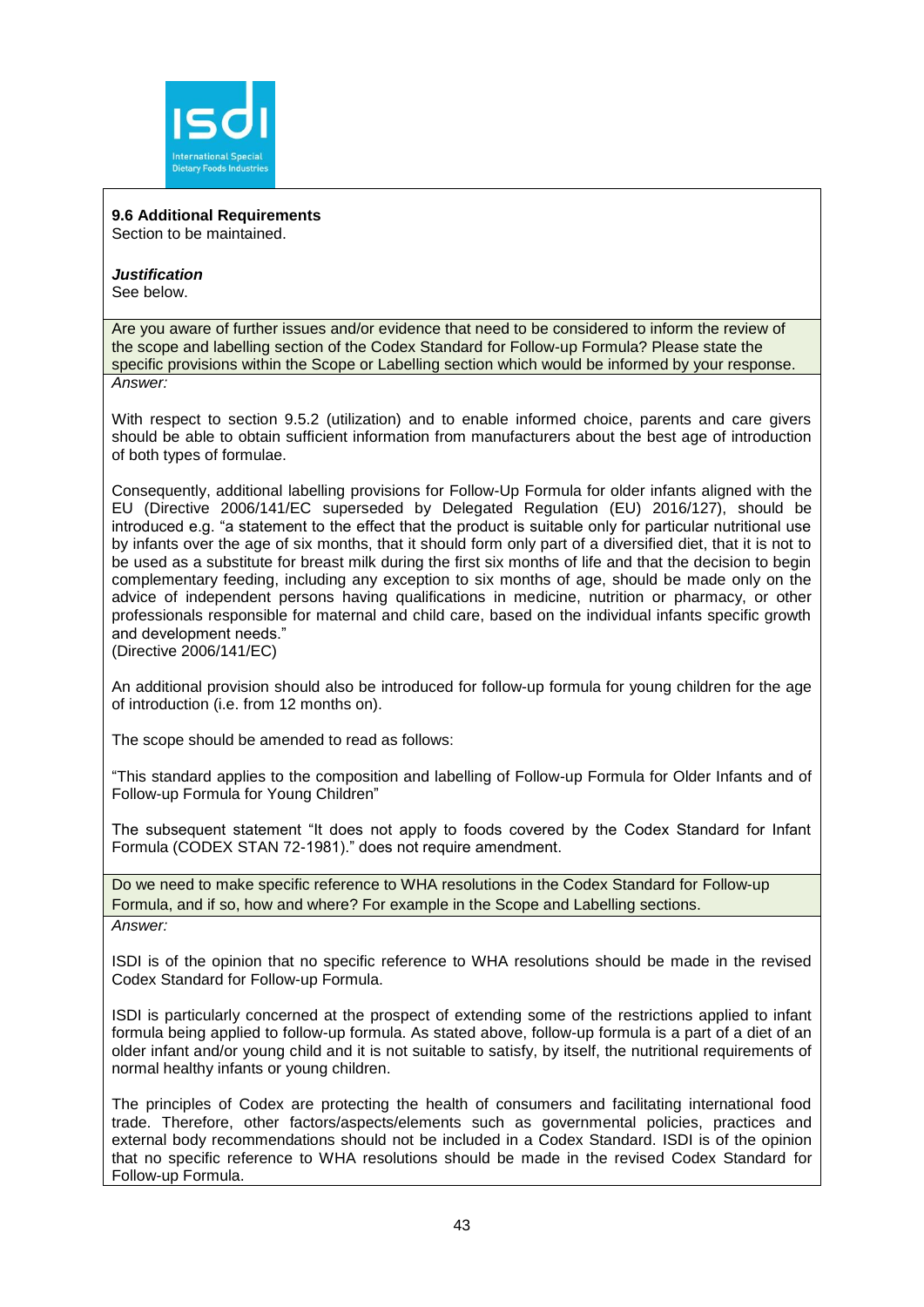

At very rare occasions reference to WHO texts and a resolution are included on purpose. This is particularly the case with the Code of Marketing of Breast-milk Substitutes (1981) (the Code) in Codex STAN 72-1981. It is worth noting that Codex STAN 72-1981 does not reference the associated WHA resolution, WHA34.22 (the resolution made at the time the Code of Marketing was finalised).

It is not appropriate that product standards deviate in their scope into areas of public health policy or statements on nutritional policy. Policy statements relating to health are beyond the scope of the Codex Alimentarius. ISDI questions the legitimate basis to include those statements based on the Codex rules of procedures.

Please comment on how CCNFSDU should 'give full consideration' to Resolution (A69/A/CONF./7 Rev 1) for 'Ending inappropriate promotion of foods for infants and young children' and the associated technical guidance document. Please be specific in your response and comment on what aspects of the resolution or guidance should be captured within the Standard for Follow-up Formula and within what subsection it should be reflected.

*Answer:*

The Codex standards setting system, as defined in the Rules of Procedures, is evidence based and technically focused. Even though technical aspects could be considered, it deliberately maintains a separation with policy and activities undertaken by international organisations (WHO, FAO, UNESCO, UNICEF, WTO). WTO recognised Codex Alimentarius as a standard setting body and even as a reference for dispute resolutions.

Resolution WHA69.9 requests the Director General of WHO "to strengthen international cooperation with relevant United Nations funds, programmes and specialized agencies and other international organizations, in **promoting national action** [our underline] to end the inappropriate promotion of foods for infants and young children, taking into consideration the WHO guidance recommendations".

If the Resolution WHA69.9 states that Member States recognize the role of Codex in defining standards on the composition, safety and labelling of products, ISDI's position is that Codex must maintain a focus on factual, evidence based, technical content for standards that are made within broader policy environments.

Taking into consideration relevant WHA resolutions and accompanying documents (section 6) and the role of product in the diet, are changes required to the current drafting of Section 9.6 of the current follow-up formula standard? Please consider both follow-up formula for older infants and for young children when answering this question and comment on whether there would may need to be different approaches for the different product categories.

*9.6 The products covered by this standard are not breast-milk substitutes and shall not be presented as such.*

*Answer:*

At this stage, ISDI favours that current provision 9.6 in the Codex standard for follow-up formula remains.

To ensure that these products are not marketed as breastmilk substitutes, appropriate Codex guidelines on labelling of these products should be defined such as:

- Recommended age of introduction
- No image of an infant younger than 6 months

Important message on the label that state clearly and legibly that breastfeeding is best up to two years and beyond and that this product is not a breastmilk substitute.